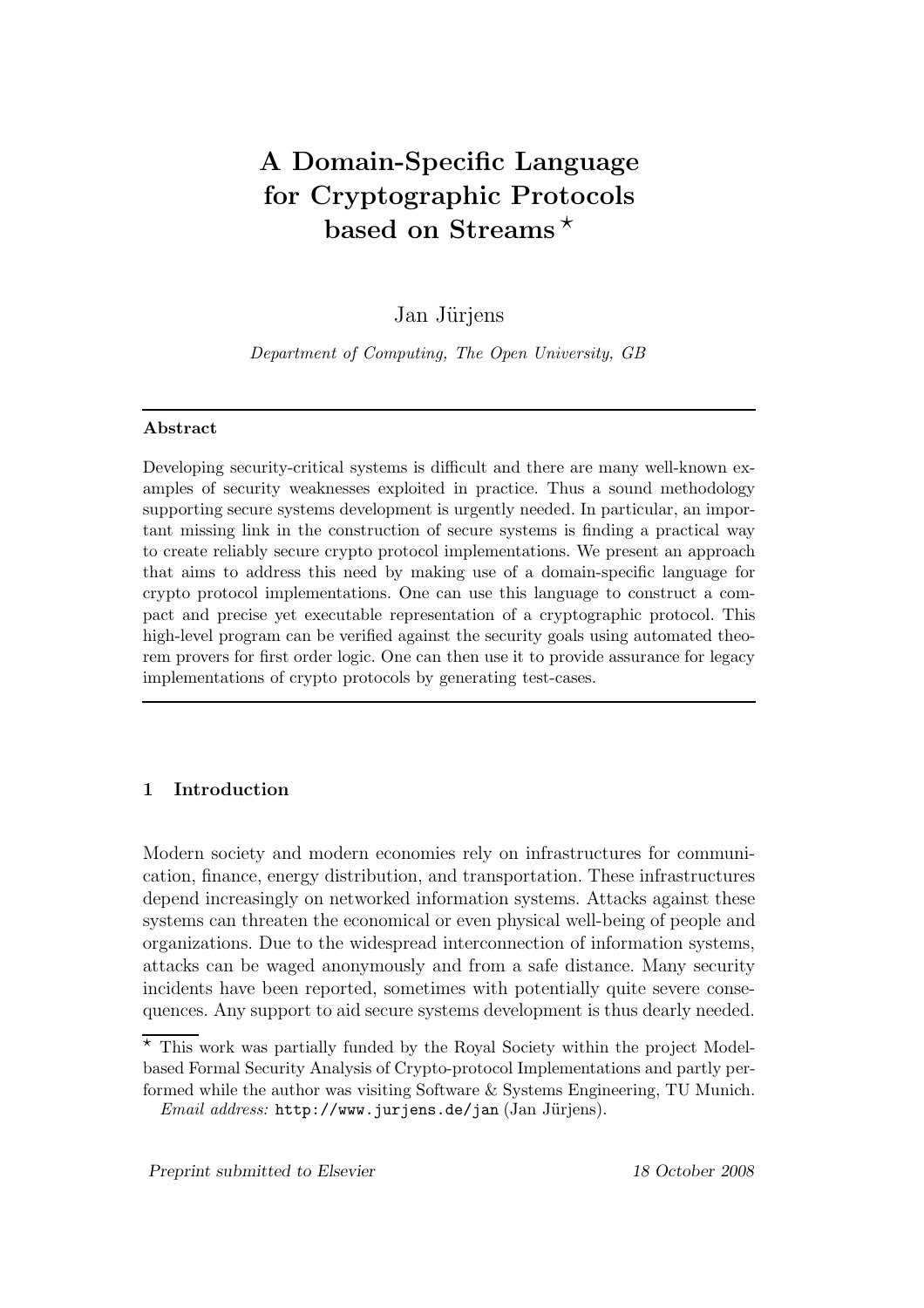In particular, it would be desirable to consider security aspects already in the design phase, before a system is actually implemented, since removing security flaws in the design phase saves cost and time.

With respect to crypto-based software (such as crypto-protocols or software somehow making use of cryptographic signatures), a lot of very successful work has been done to formally analyze abstract specifications of these protocols for security design weaknesses. What is still largely missing is an approach which analyzes implementations of crypto-based systems for security weaknesses. This is necessitated by the fact that so far, crypto-based software is usually not generated automatically from formal specifications. Thus, even where the corresponding specifications are formally verified, the implementations may still contain vulnerabilities related to the insecure use of cryptographic algorithms. An example for a crypto-protocol whose design had been formally verified for security and whose implementation was later found to contain a weakness with respect to its use of cryptographic algorithms can be found in  $|34|$ .

Towards this goal, we present an approach that aims to address this need by making use of a domain-specific language for crypto protocol implementations. One can use this language to construct a compact and precise yet executable representation of a cryptographic protocol. This high-level program can be verified against the security goals using automated theorem provers for first order logic. One can then use it to provide assurance for legacy implementations of crypto protocols by generating test-cases. As a running example, we use a variant of the Internet security protocol TLS.

The current work is part of a wider initiative to provide methods for modelbased security engineering of software, initially mostly targeted to the model level (see [18,19,22]). The current work tries to bridge the gap to the implementation level by offering to use a domain-specific language for cryptoprotocol which is executable (and therefore directly usable e.g. to generate test-sequences for legacy implementations of crypto protocols), but abstract enough for an efficient, automated formal verification. Since the language is based on the paradigm of stream-processing functions, a number of useful techniques are available from that paradigm which we use as well to reason about programs on the language level, such as refinement and rely-guarantee properties of programs in the language (see e.g. [9,8] for a general introduction to these concepts in the context of stream-processing functions). We show that these notions preserve the security properties considered in this paper.

Sect. 2 presents the domain-specific language for cryptographic protocols. Sect. 3 explains how one can formalize the security property of data secrecy in this context. Sect. 4 shows how to make use of the various notions of refinement available from the paradigm of stream-processing functions here. Sect. 5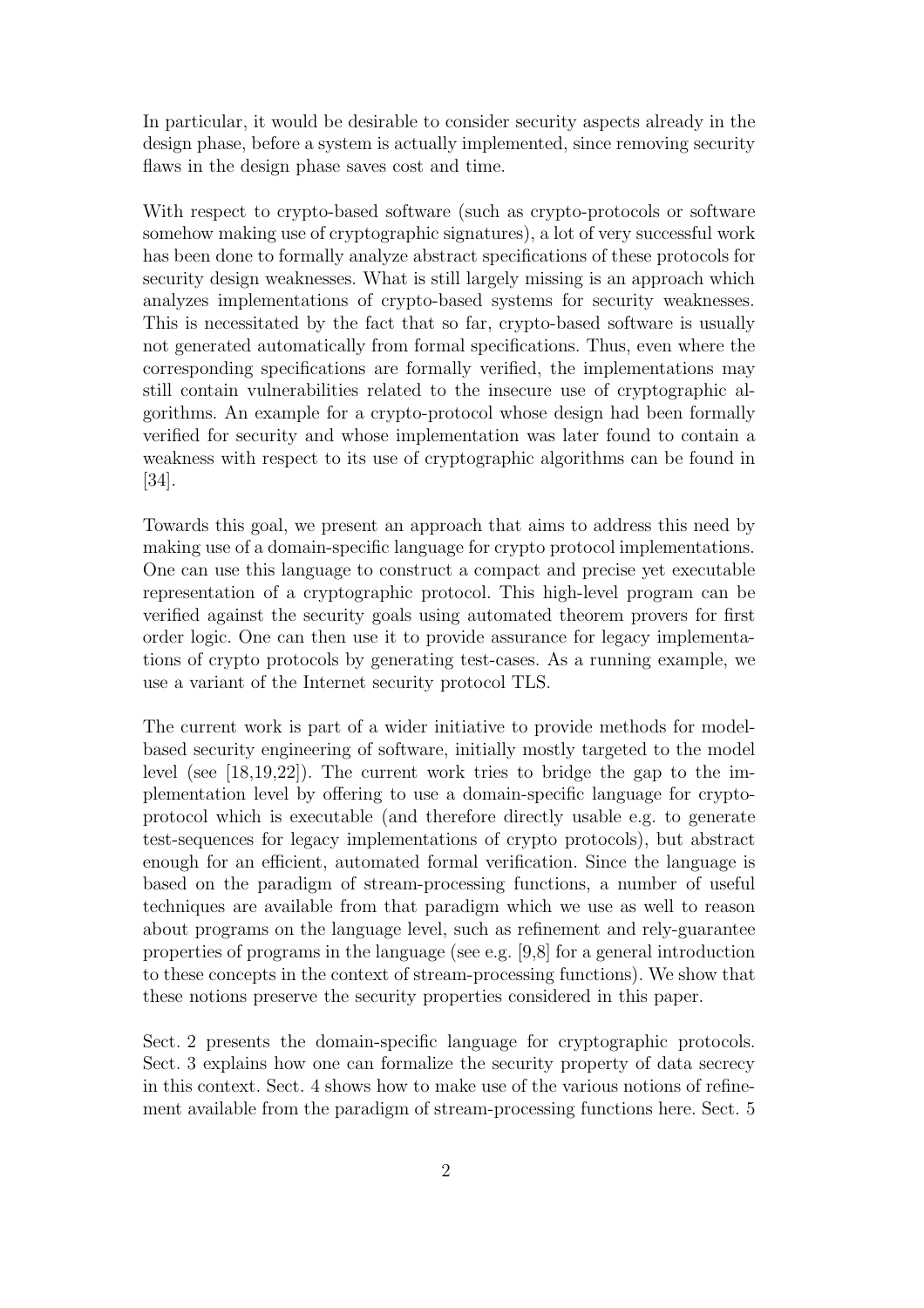introduces the running application of this paper, the variant of the security protocol TLS proposed in [3]. Sect. 6 explains how to construct a secure channel making use of the DSL at the hand of the TLS variant. Sect. 7 explains how to translate DSL programs to first-order logic formulas. In Sect. 7.1, we explain the translation at the hand of a variant of the Internet protocol TLS. Sect. 7.2 explains how to perform the security analysis using the automated theorem prover. Sect. 8 explains how we generate concrete test cases. We close with comparisons to related work and a discussion of our work.

## 2 A Domain-Specific Language for Cryptographic Protocols

In this section, we introduce the domain-specific language for cryptographic protocols, which is based on the stream-processing function paradigm (cf. [9] for a general introduction).

Specifically, we consider concurrently executing processes interacting by transmitting sequences of data values over unidirectional FIFO communication channels. Communication is asynchronous in the sense that transmission of a value cannot be prevented by the receiver (note that one may implement synchronous communication using handshakes [9]).

Processes are collections of programs that communicate through channels, with the constraint that for each of its output channels  $c$  a given process  $P$ contains exactly one program  $p_c$  that outputs on c. This program  $p_c$  may take input from any of  $P$ 's input channels. Intuitively, the program is a description of a value to be output on the channel c in round  $n+1$ , computed from values found on channels in round  $n$ . Local state can be maintained through the use of feedback channels, and used for iteration (for instance, for coding while loops).

Note that all programs (one for each output channel) that are used to define a process are executed synchronously while the process is running, in the sense that they progress in lockstep (i.e., at each time interval, each program performs exactly one computation step, all in parallel). In contrast, different processes that are executed concurrently are executed such that they are linked to each other in an asynchronous way, in the sense that if one process communicates with another, this is done in an asynchronous fashion (i.e., the sender of a message proceeds with its own execution independently of whether or when the receiver processes that message).

We assume disjoint sets  $D$  of data values, **Secret** of unguessable values (such as "nonces" – freshly generated values supposed to be used only once –, other random values, session keys, or similar), Keys of keys, Channels of channels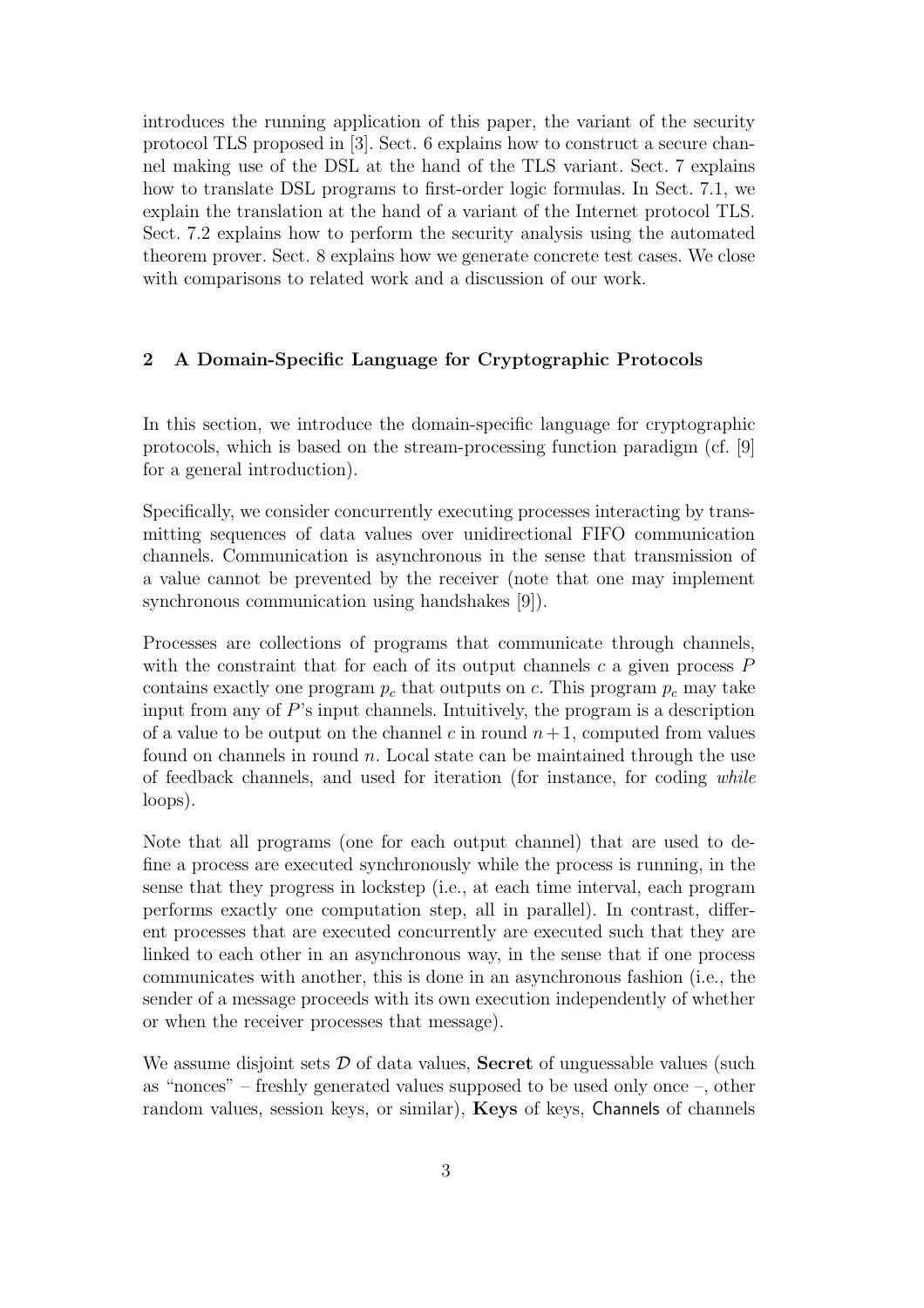| $E ::=$              | expression                                  |  |
|----------------------|---------------------------------------------|--|
| d                    | data value $(d \in \mathcal{D})$            |  |
| $\overline{N}$       | unguessable value ( $N \in \text{Secret}$ ) |  |
| K                    | key $(K \in \mathbf{Keys})$                 |  |
| inp(c)               | input on channel $c$ ( $c \in$ Channels)    |  |
| $\mathcal{X}$        | variable $(x \in \mathbf{Var})$             |  |
| $E_1 :: E_2$         | concatenation                               |  |
| ${E}_e$              | encryption ( $e \in \text{Enc}$ )           |  |
| ${\cal D}ec_e(E)$    | decryption $(e \in \mathbf{Enc})$           |  |
| $Sign_e(E)$          | signature creation ( $e \in \text{Enc}$ )   |  |
| $\mathcal{E}xt_e(E)$ | signature extraction ( $e \in \text{Enc}$ ) |  |

Fig. 1. Grammar for simple expressions in the Domain-Specific Language

and Var of variables. Write Enc  $\stackrel{\text{def}}{=}$  Keys ∪ Channels ∪ Var for the set of encryptors that may be used for encryption or decryption. The values communicated over channels are formal expressions built from variables, values on input channels, and data values using concatenation. Precisely, the set Exp of expressions contains the empty expression  $\varepsilon$  and the non-empty expressions generated by the grammar given in Figure 1.

An occurrence of a channel name c refers to the value found on c at the previous instant. The empty expression  $\varepsilon$  denotes absence of output on a channel at a given point in time. We write CExp for the set of closed expressions (those containing no subterms in Var ∪ Channels). We write the decryption key corresponding to an encryption key K as  $K^{-1}$ . In the case of asymmetric encryption, the encryption key K is public, and  $K^{-1}$  secret. For symmetric encryption, K and K<sup>-1</sup> may coincide. We assume  $\mathcal{D}ec_{K^{-1}}(\lbrace E \rbrace_K) = E$ for all  $E \in \text{Exp}, K, K^{-1} \in \text{Keys}$  and  $\mathcal{E}xt_K(\mathcal{S}ign_{K^{-1}}(E)) = E$  for all  $E \in$ Exp,  $K, K^{-1} \in \mathbf{Keys}$  (and we assume that no other equations except those following from these hold, unless stated otherwise).

Programs in the DSL are then defined by the grammar given in Figure 2. Note that the grammar in particular includes a non-deterministic choice operator. This allows one to use the DSL notation also for specifications which admit underspecification, as will be explained in later sections.

In the DSL grammar, variables are introduced in case constructs, which determine their values. The first case construct tests whether  $E$  is a key; if so,  $p$ is executed, otherwise  $p'$ . The second case construct tests whether  $E$  is a list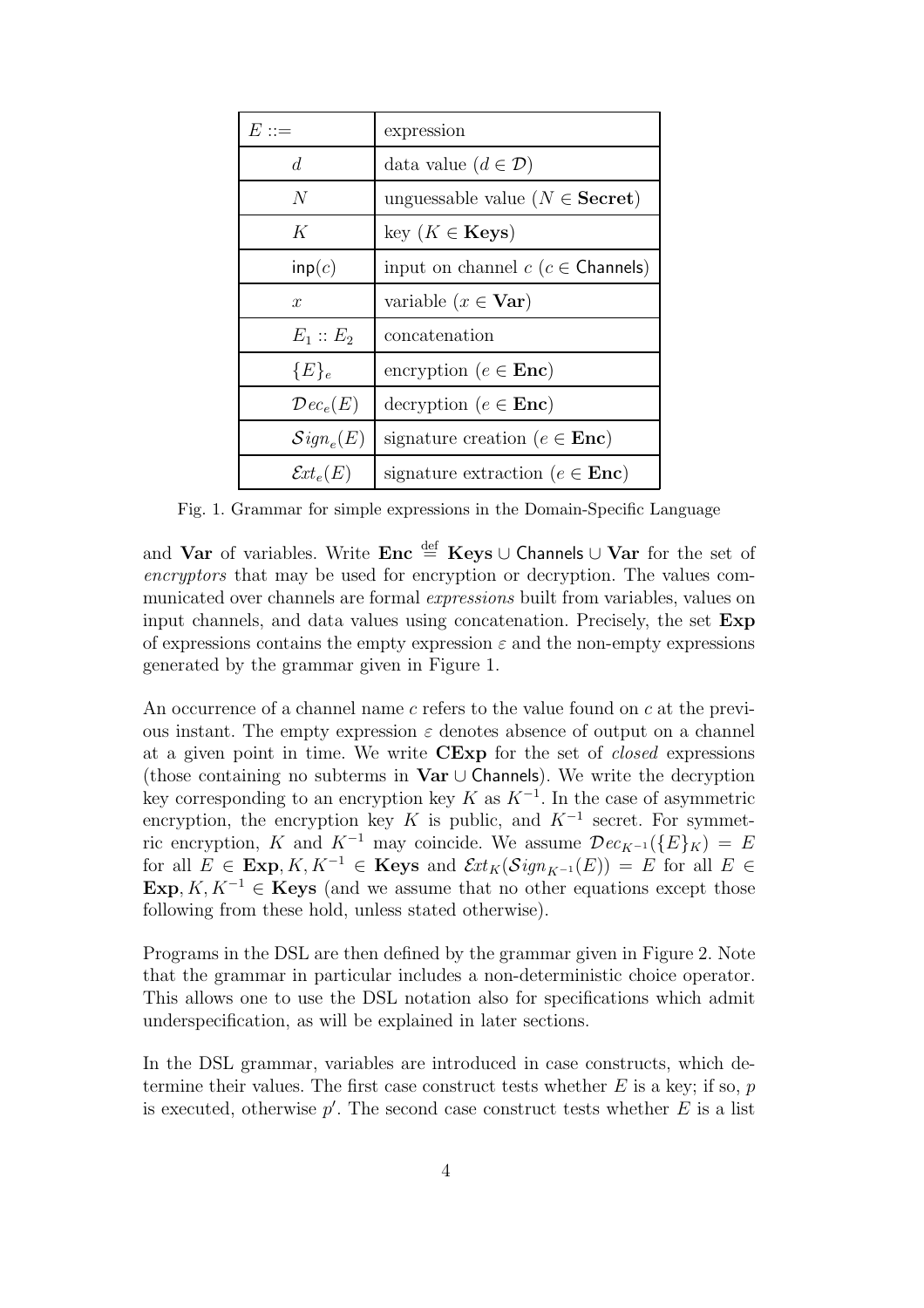with head x and tail y; if so, p is evaluated, using the actual values of  $x, y$ ; if not,  $p'$  is evaluated. In the second case construct,  $x$  and  $y$  are bound variables. A program is closed if it contains no unbound variables. while loops can be coded using feedback channels.

From each assignment of expressions to channel names  $c \in \mathsf{Channels}$  appearing in a program  $p$  (called its *input channels*),  $p$  computes an output expression.

For simplification we assume that in the following all programs are well-formed in the sense that each encryption  ${E}_{e}$  and decryption  $\mathcal{D}ec_{e}(E)$  appears as part of p in a case E' of key do p else p' construct (unless  $e \in \mathbf{Keys}$ ), to ensure that only keys are used to encrypt or decrypt. It is straightforward to enforce this using a type system.

**Example** The program case c of key do  $\{d\}_c$  else  $\varepsilon$  outputs the value received at channel  $d$  encrypted under the value received on channel  $c$  if that value is a key, otherwise it outputs  $\varepsilon$ .

A process is of the form  $P = (I, O, L, (p_c)_{c \in O\cup L})$  where

- $I \subseteq$  Channels is called the set of its *input channels* and
- $O \subseteq$  Channels the set of its *output channels*,



and where for each  $c \in \tilde{O} \stackrel{\text{def}}{=} O \cup L$ ,  $p_c$  is a closed program with input channels in  $\tilde{I} \stackrel{\rm def}{=} I \cup L$  (where  $L \subseteq$  Channels is called the set of *local channels*). From inputs on the channels in  $\tilde{I}$  at a given point in time,  $p_c$  computes the output on the channel c.

We write  $I_P$ ,  $O_P$  and  $L_P$  for the sets of input, output and local channels of P,  $K_P \subseteq \textbf{Keys}$  for the set of private keys and  $S_P \subseteq \textbf{Secret}$  for the set of

| $p ::=$                          | programs                                           |
|----------------------------------|----------------------------------------------------|
|                                  | output expression $(E \in \text{Exp})$             |
| either $p$ or $p'$               | nondeterministic branching                         |
| if $E = E'$ then p else p'       | conditional $(E, E' \in \mathbf{Exp})$             |
| case E of key do p else $p'$     | determine if E is a key $(E \in \text{Exp})$       |
| case E of $x:: y$ do p else $p'$ | break up list into head::tail $(E \in \text{Exp})$ |

Fig. 2. Grammar for programs in the Domain-Specific Language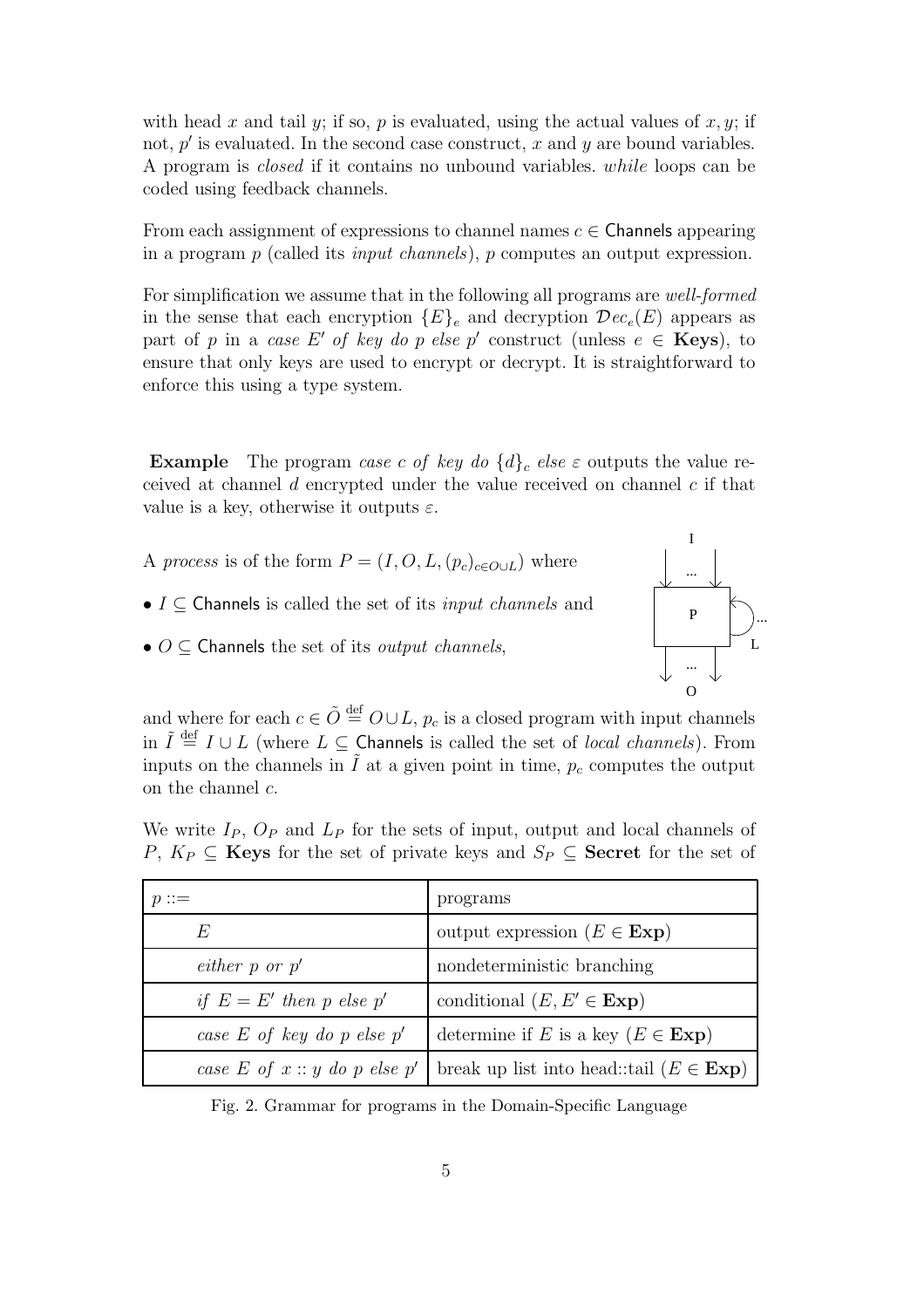unguessable values (such as nonces) occurring in  $P$ . We assume that different processes have disjoint sets of local channels, keys and secrets. Local channels are used to store local state between the execution rounds.

## 2.1 Stream-processing functions

Since we aim to assign a formal interpretation to programs in our DSL using stream-processing functions, we recall the definitions of streams and streamprocessing functions from [7,9] in this subsection.

We write  $\mathbf{Stream}_C \ \stackrel{\mathrm{def}}{=} \ (\mathbf{CExp}^{\infty})^C$  (where  $C \ \subseteq$  Channels) for the set of C-indexed tuples of (finite or infinite) sequences of closed expressions. The elements of this set are called streams, specifically input streams (resp. output streams) if C denotes the set of non-local input (resp. output) channels of a process P. Each stream  $\vec{s} \in \textbf{Stream}_C$  consists of components  $\vec{s}(c)$  (for each  $c \in C$ ) that denote the sequence of expressions appearing at the channel c. The  $n^{th}$  element  $x_n$  in such a sequence  $\vec{s}(c) = (x_1, x_2, x_3, \ldots, x_n, \ldots)$  consisting of expressions  $x_1, x_2, x_3, \ldots, x_n, \ldots$  is the expression appearing at time  $t = n$ .

A function  $f : \textbf{Stream}_I \rightarrow \mathcal{P}(\textbf{Stream}_O)$  from streams to sets of streams is called a stream-processing function.

The composition of two stream-processing functions  $f_i: \mathbf{Stream}_{I_i} \rightarrow \mathcal{P}(\mathbf{Stream}_{O_i})$  $(i = 1, 2)$  with  $O_1 \cap O_2 = \emptyset$  is defined as

$$
f_1 \otimes f_2 : \textbf{Stream}_I \to \mathcal{P}(\textbf{Stream}_O)
$$
  
(with  $I = (I_1 \cup I_2) \setminus (O_1 \cup O_2), O = (O_1 \cup O_2) \setminus (I_1 \cup I_2)).$  
$$
\underbrace{\begin{pmatrix} I_1 \\ f_1 \\ \hline o_1 \end{pmatrix}}_{\overline{O_2}} \underbrace{\begin{pmatrix} I_2 \\ f_2 \\ \hline o_2 \end{pmatrix}}_{\overline{O_2}}.
$$

where  $f_1 \otimes f_2(\vec{s}) \stackrel{\text{def}}{=} {\{\vec{t}|}_O : \vec{t}|}_I = \vec{s}|_I \wedge \vec{t}|_{O_i} \in f_i(\vec{s}|_{I_i}) \ (i = 1,2)\}$  (where  $\vec{t}$ ranges over  $\textbf{Stream}_{I\cup O}$ ). For  $\vec{t} \in \textbf{Stream}_C$  and  $C' \subseteq C$ , the restriction  $\vec{t}|_{C'} \in \textbf{Stream}_{C'}$  is defined by  $\vec{t}|_{C'}(c) = \vec{t}(c)$  for each  $c \in C'$ . Since the operator ⊗ is associative and commutative [9], we can define a generalised composition operator  $\otimes_{i \in I} f_i$  for a set  $\{f_i : i \in I\}$  of stream-processing functions.

**Example** If  $f : \textbf{Stream}_{\{a\}} \rightarrow \mathcal{P}(\textbf{Stream}_{\{b\}}), f(\vec{s}) \stackrel{\text{def}}{=} \{0.\vec{s}, 1.\vec{s}\}, \text{ is the}$ stream-processing function with input channel  $\alpha$  and output channel  $\bar{b}$  that outputs the input stream prefixed with either 0 or 1, and  $g : \mathbf{Stream}_{\{b\}} \rightarrow$  $\mathcal{P}(\mathbf{Stream}_{\{c\}}),\ g(\vec{s}) \stackrel{\text{def}}{=} \{0.\vec{s},1.\vec{s}\},\ \text{the function with input (resp. output) channel}$ nel b (resp. c) that does the same, then the composition  $f \otimes g$  :  $\textbf{Stream}_{\{a\}} \rightarrow$  $\mathcal{P}(\text{Stream}_{\{c\}}), f \otimes g(\vec{s}) = \{0.0\ldots, 0.1\ldots, 0.1\ldots, 1.1\ldots\}$ , outputs the input stream prefixed with either of the 2-element streams 0.0, 0.1, 1.0 or 1.1.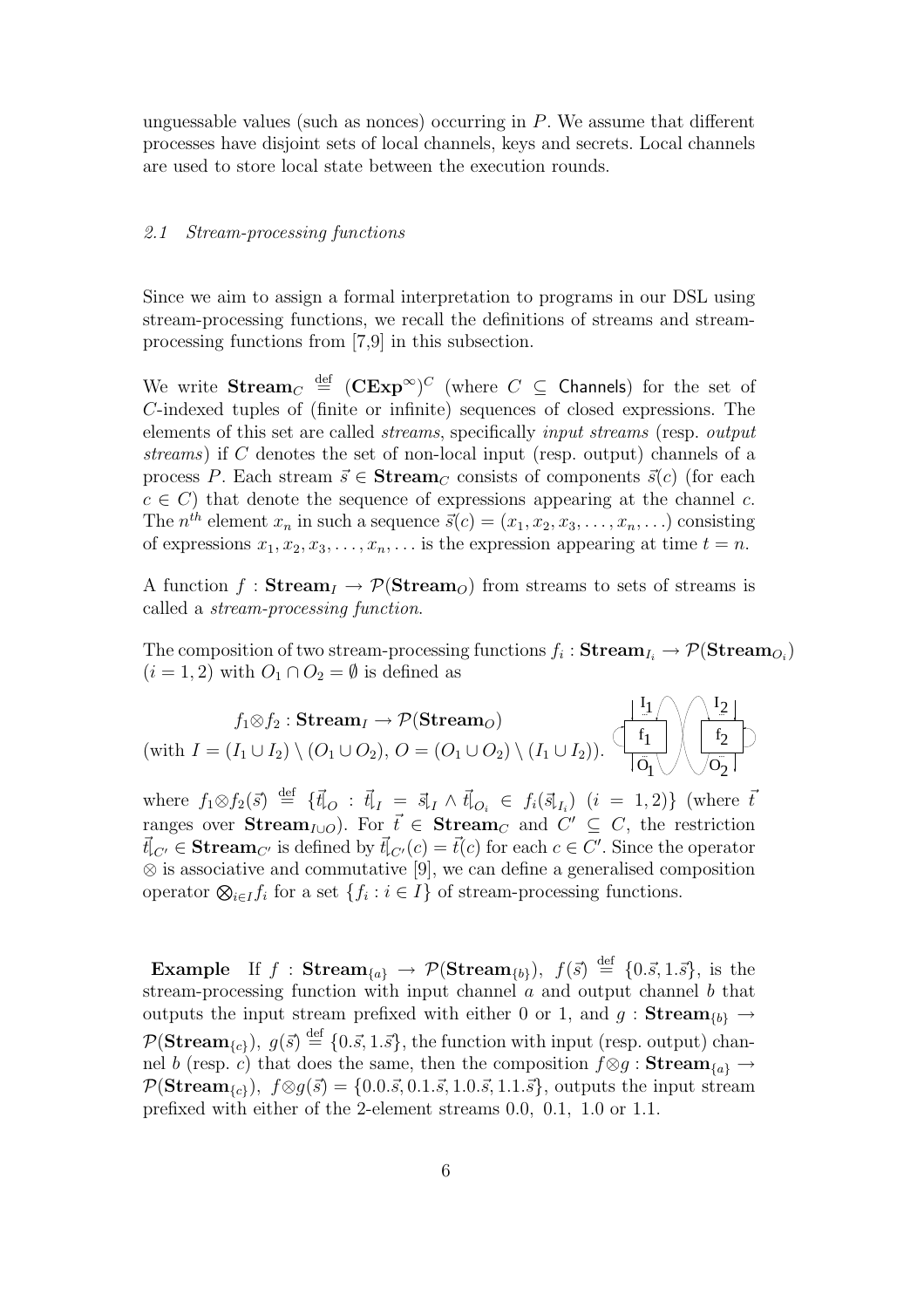| $[E](\vec{M}) = \{E(\vec{M})\}$                                                                                       | where $E \in \textbf{Exp}$             |
|-----------------------------------------------------------------------------------------------------------------------|----------------------------------------|
| [either p or $p'   (\vec{M}) = [p] (\vec{M}) \cup [p'](\vec{M})$                                                      |                                        |
| [if $E = E'$ then p else $p'   (\vec{M}) = [p] (\vec{M})$                                                             | if $[E](\vec{M}) = [E'](\vec{M})$      |
| [if $E = E'$ then p else $p'   (\vec{M}) = [p'   (\vec{M})]$                                                          | if $[E](\vec{M}) \neq [E'](\vec{M})$   |
| [case E of key do p else $p'$ ] $(\vec{M}) = [p](\vec{M})$                                                            | if $[E](\vec{M}) \in \mathbf{Keys}$    |
| [case E of key do p else $p'$ ] $(\vec{M}) = [p'](\vec{M})$                                                           | if $[E](\vec{M}) \notin \mathbf{Keys}$ |
| [case E of x :: y do p else $p'   (\vec{M}) = [p[h/x, t/y]](\vec{M})$                                                 |                                        |
| if $[E](M) = h :: t$ where $h \neq \varepsilon$ and h is not of the form $h_1 :: h_2$ for $h_1, h_2 \neq \varepsilon$ |                                        |
| [case E of x :: y do p else $p'$ ] $(\vec{M}) = [p'](\vec{M})$                                                        | if $[E](M) = \varepsilon$              |

Fig. 3. Definition of  $[p](\vec{M})$ .

2.2 Associating a stream-processing function to a process

A process  $P = (I, O, L, (p_c)_{c \in O})$  is modelled by a stream-processing function  $\llbracket P \rrbracket : \textbf{Stream}_I \rightarrow \mathcal{P}(\textbf{Stream}_O)$  from input streams to sets of output streams.

For honest processes  $P$ ,  $\llbracket P \rrbracket$  is by construction *strictly causal*, which means that the  $(n+1)^{st}$  expression in any output sequence depends only on the first n input expressions. As pointed out in [33], adversaries can not be assumed to behave causally in that strict sense: Given a worst-case scenario, the speed of the adversary machine may exceed the speed of the "honest" machine to an extent that the adversary behavior appears instantaneous from the point of view of the honest machine. Therefore for an adversary  $A$  we need a slightly different interpretation  $\llbracket A \rrbracket_r$  (called *sometimes rushing adversaries* in [33]), which we will define further below at the end of this section.

For any closed program p with input channels in  $\tilde{I} \stackrel{\text{def}}{=} I \cup L$  and any  $\tilde{I}$ indexed tuple of closed expressions  $\vec{M} \in \mathbf{CExp}^{\tilde{I}}$  we define a set of expressions  $[p](\tilde{M}) \in \mathcal{P}(\mathbf{CExp})$  in Fig. 3, so that  $[p](\tilde{M})$  is the expression that results from running p once, when the channels have the initial values given in  $\dot{M}$ .

We write  $E(\vec{M})$  for the result of substituting each occurrence of  $c \in \tilde{I}$  in E by  $\vec{M}(c)$  and  $p[E/x]$  for the outcome of replacing each free occurrence of x in process  $P$  with the term  $E$ , renaming variables to avoid capture.

Then any program  $p_c$  (for  $c \in$  Channels) defines a strictly causal streamprocessing function  $[p_c]$ : Stream<sub> $\tilde{j} \to \mathcal{P}(\text{Stream}_{\{c\}})$  as follows. Given  $\vec{s} \in$ </sub> **Stream**<sub>*i*</sub>, let  $[p_c](\vec{s})$  consist of those  $\vec{t} \in \textbf{Stream}_{\{c\}}$  such that

- $\vec{t}_0 \in [p_c](\varepsilon, \ldots, \varepsilon)$
- $\vec{t}_{n+1} \in [p_c](\vec{s}_n)$  for each  $n \in \mathbb{N}$ .

Finally, a process  $P = (I, O, L, (p_c)_{c \in \tilde{O}})$  (where  $\tilde{O} \stackrel{\text{def}}{=} O \cup L$ ) is interpreted as the composition  $[\![P]\!] \stackrel{\text{def}}{=} \bigotimes_{c \in \tilde{O}} [p_c].$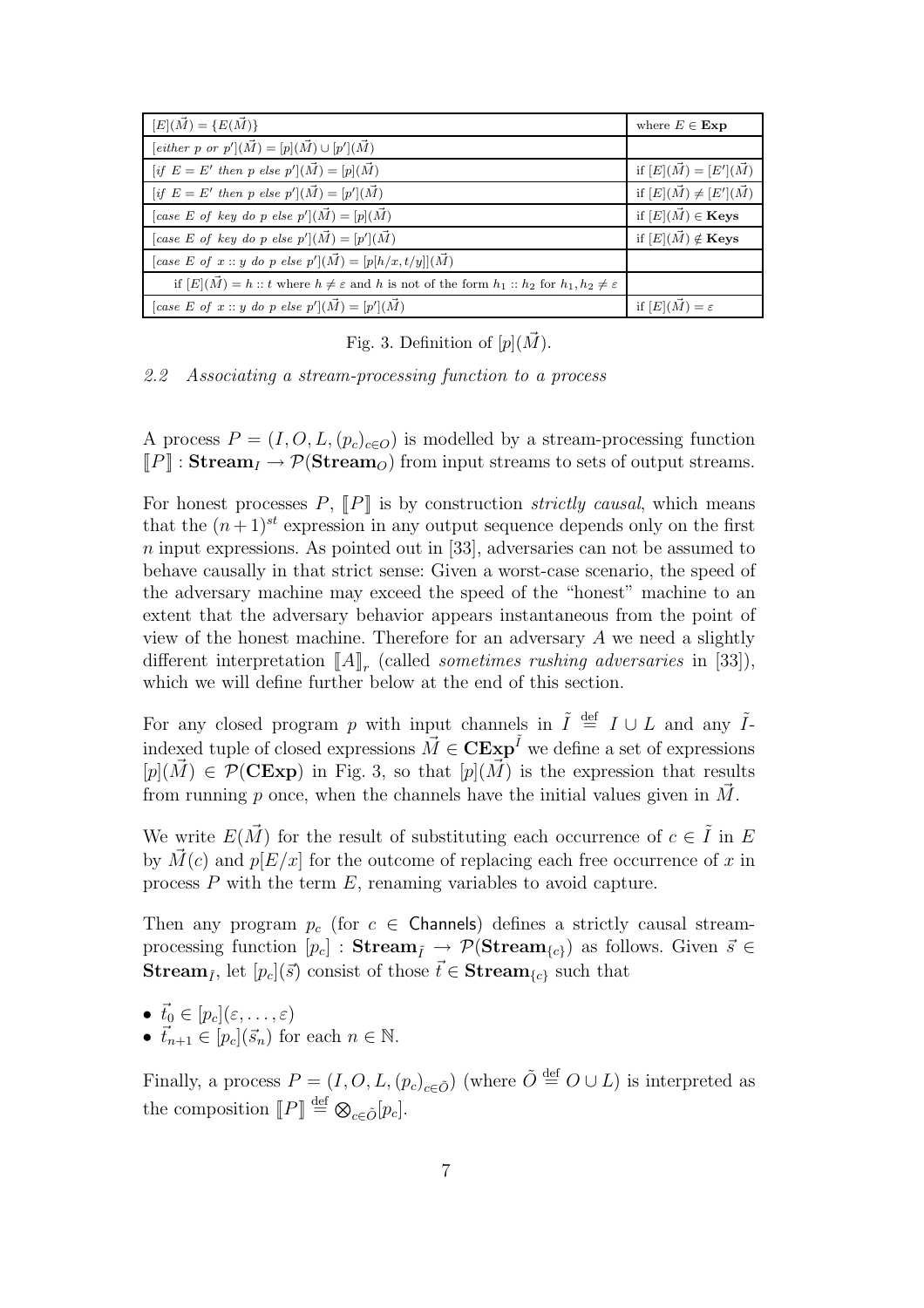Similarly, any  $p_c$  (with  $c \in$  Channels) defines a stream-processing function  $[p_c]_r$ : Stream<sub> $\tilde{p} \to \mathcal{P}(\text{Stream}_{\{c\}})$  as follows, which is not strictly causal.</sub> Given  $\vec{s} \in \mathbf{Stream}_{\tilde{I}}$  and  $c \notin \tilde{I}$ , let  $[p_c]_r(\vec{s})$  consist of those  $\vec{t} \in \mathbf{Stream}_{\{c\}}$  such that  $\vec{t}_n \in [p_c]_r(\vec{s}_n)$  for each  $n \in \mathbb{N}$ .

An adversary  $A = (I, O, L, (p_c)_{c \in \tilde{O}})$  is then interpreted as the composition:

$$
[\![A]\!]_r \stackrel{\text{def}}{=} \bigotimes_{c \in O} [p_c]_r \otimes \bigotimes_{l \in \tilde{O} \setminus O} [p_l].
$$

Thus the programs with outputs on the non-local channels are defined to be rushing. Note that at the local channels an adversary still shows strictly causal behaviour (which ensures that the above definition is actually well-defined). This does not mean that it is limited in power, however: The adversary is able to arbitrarily delay the further execution of a protocol (by waiting with forwarding a message to the intended receipient for an arbitrary number of time steps) which allows him to perform further computations on the data he already has. He is also able to store arbitrary amounts of data in any of his local channels (by building up arbitrarily large expressions).

## Examples

- [if  $Dec_{K'}({0})_{K} = 0$  then 0 else  $1|({\vec{s}}) = (0, 0, 0, ...)$  iff  $K = K'$
- Assume that l, o, and i are channel names. For the process P with  $I_P =$  $\{i\},\ O_P = \{o\}$  and  $L_P = \{l\}$  and with  $p_l \stackrel{\text{def}}{=} \text{inp}(l)$  :: inp(i) (that is, the concatenation of the input values received at the channels  $l$  and  $i$ ) and  $p_o \stackrel{\text{def}}{=} \mathsf{inp}(l) :: \mathsf{inp}(i) \text{ we have } [\![ P ]\!](\vec{s}) = \{(\varepsilon, \vec{s}_0, \vec{s}_0 : : \vec{s}_1, \vec{s}_0 : : \vec{s}_1 : : \vec{s}_2, \ldots)\} \text{ and }$  $[P]_r(\vec{s}) = \{(\vec{s}_0, \vec{s}_0 : \vec{s}_1, \vec{s}_0 : \vec{s}_1 : \vec{s}_2, \ldots)\}.$

#### 3 Secrecy

We say that a stream-processing function  $f : \mathbf{Stream}_{\emptyset} \to \mathcal{P}(\mathbf{Stream}_{\Omega})$  may eventually output an expression  $E \in \mathbf{CExp}$  if there exists a stream  $\vec{t} \in f(*)$ (where  $*$  denotes the sole element in  $\mathbf{Stream}_{\emptyset}$ ), a channel  $c \in O$  and an index  $j \in \mathbb{N}$  such that  $(\vec{t}(c))_i = E$ .

**Definition 1** We say that a process P leaks a secret m ∈ Secret ∪ Keys if there is a process A with  $I_A \subseteq O_P$ ,  $I_P \subseteq O_A$  and  $m \notin S_A \cup K_A$  such that  $[\![P]\!] \otimes [\![A]\!]_r$  may eventually output m. Otherwise we say that P preserves the secrecy of m.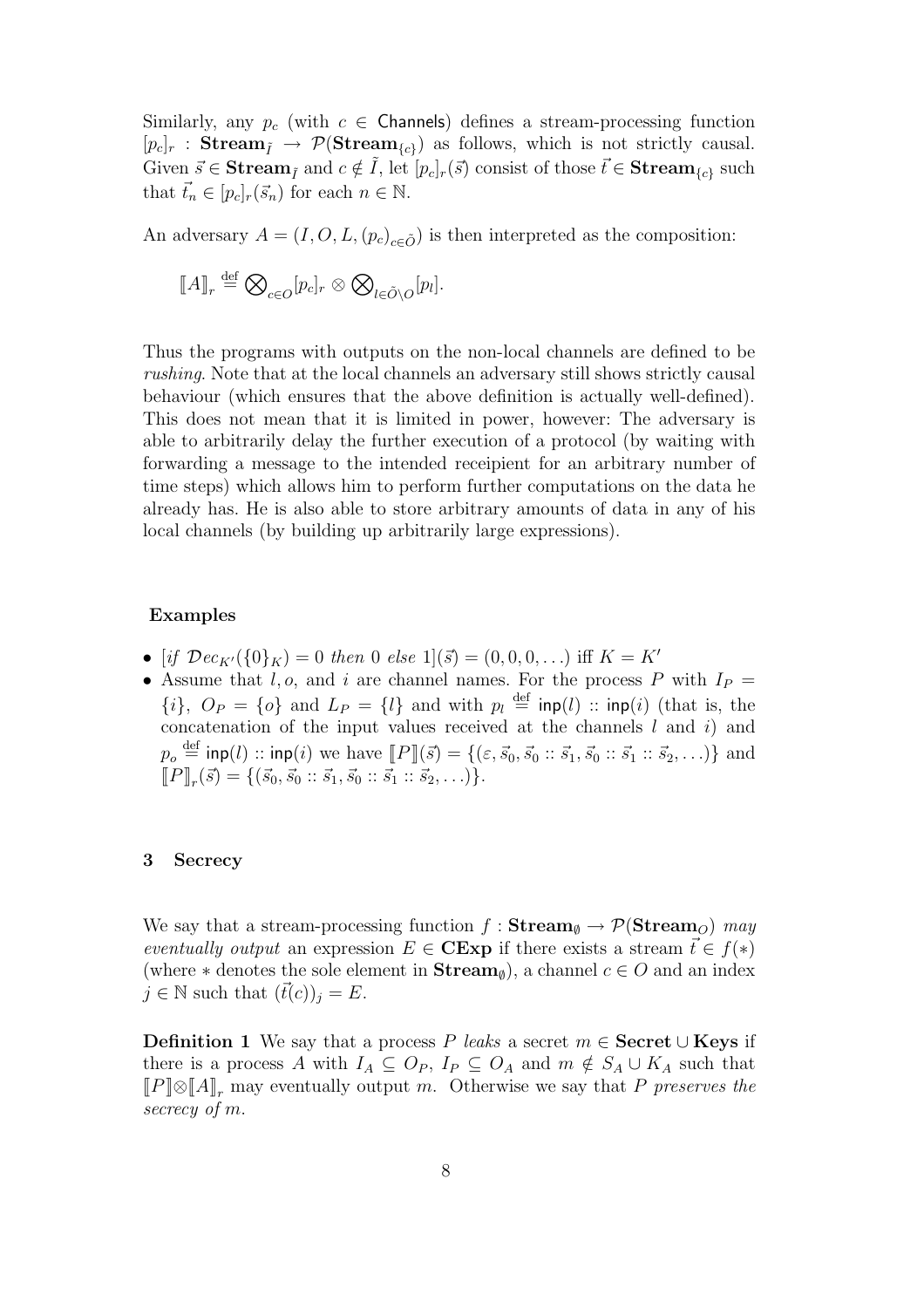The idea of this definition is that  $P$  preserves the secrecy of  $m$  if no adversary can find out  $m$  in interaction with  $P$ . Note that for a process  $A$  to be able to output the secret  $m$  on its output channel, it needs to "find it out" first. Conversely, if there is a process A which is able to "find out"  $m$ , there is a process  $A'$  which does output  $m$  on its output channel. In that sense, "finding out" the secret and sending it out are equivalent (and we choose to formalize secrecy by referring to an output of  $A$  because this simplifies the definition). In our formulation  $m$  is either an atomic secret value or a key. This is sufficient in practice, since the secrecy of a compound expression can be reduced to the secrecy of a key or an atomic secret value [1]: Depending on the circumstances, one can define the compound expression to be secret if at least one, or alternatively if all its parts remain secret. Because we want to be able to use both alternatives, we only give a definition for atomic values here and leave it up to the user to apply it to compound values as may seem fit.

Note, also, that this definition is intended to be used with "complete" specifications, as opposed to "partial" specifications which might for example only define one role in a protocol. There may also be the possibility of defining secrecy for such "partial" specifications. However, to be useful this would raise the issue of the preservation of the notion of secrecy by composition. Although that would be a very interesting question, it is beyond the scope of the current paper, and therefore here we only consider secrecy for "complete" specifications which model an entire protocol, in the sense that all non-local channels are accessible to the adversary.

Note, however, that the decision to focus on "complete" specifications in this paper only restricts the process of constructing and verifying specifications, in the sense that the verification can only be done when the specification is complete, at least at a high level of abstraction (cf. later sections for how to use refinement techniques to add more details). It does not in itself restrict the systems and the security properties that can be analyzed. For example, it is still possible to consider parallel sessions of a protocol for the purpose of the security analysis, whose number is bounded by an arbitrary number  $n$  which needs to be chosen before performing the analysis. To do this, one parameterizes the protocol specification with respect to a value which uniquely identifies a session (such as a session number of session key), and then consider the composition of these parameterized specifications.

It is also possible to analyze a specification against an adversary that may take a role in the given protocol: The behavior of the component A in the above definition is not constrained. In particular, it can execute any role in any protocol, assuming it has the knowledge of the relevant data values (such as keys) that are needed to do so. This knowledge can be provided to the adversary using suitable input channels. This is demonstrated at the hand of the example of the TLS variant given further below.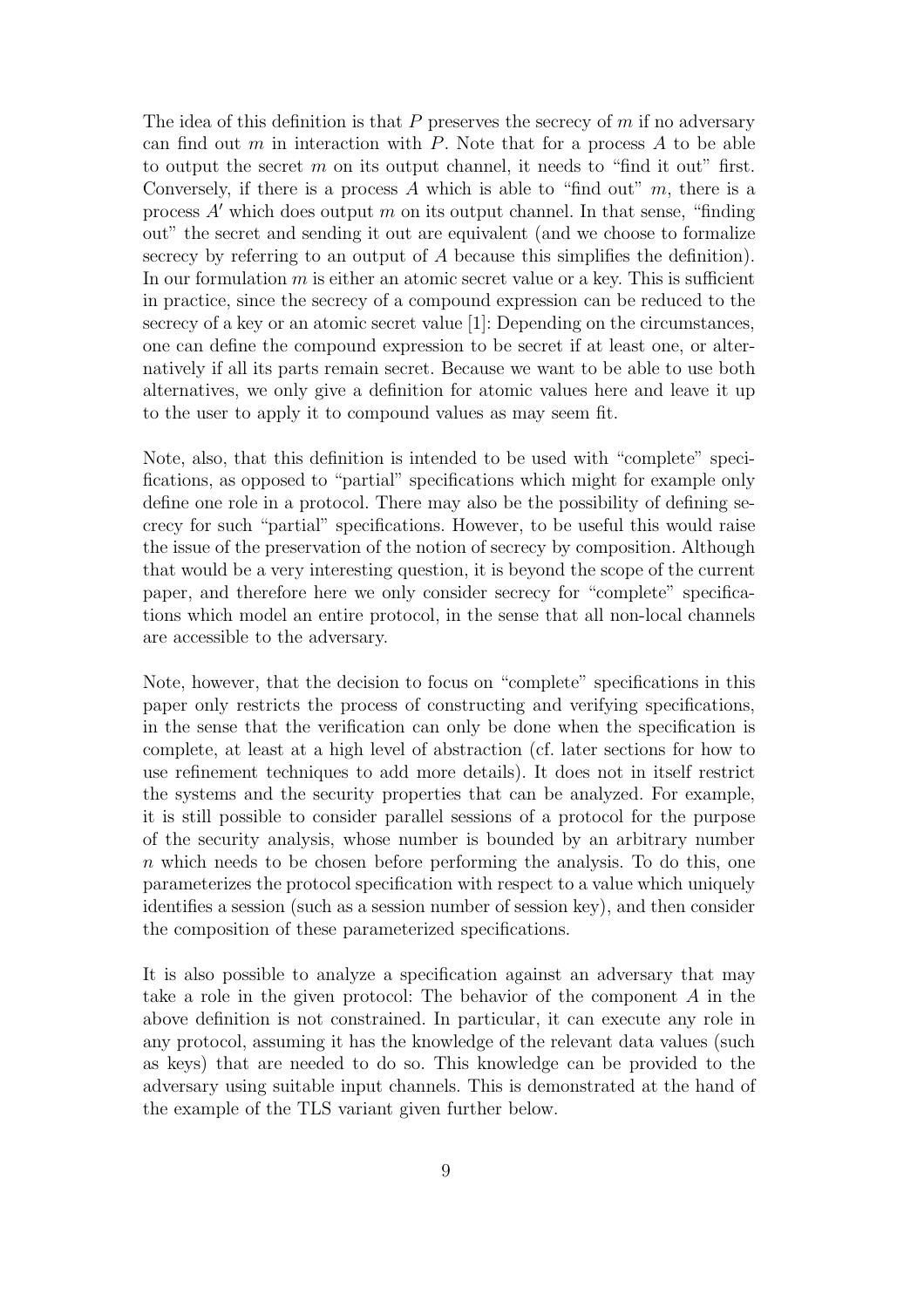## Examples

- $p \stackrel{\text{def}}{=} \{m\}_K :: K$  does not preserve the secrecy of m or K, but  $p \stackrel{\text{def}}{=} \{m\}_K$ does.
- $p_l \stackrel{\text{def}}{=} \text{case inp}(c)$  of key do  $\{m\}_{\text{inp}(c)}$  else  $\varepsilon$  (where  $c \in$  Channels) does not preserve the secrecy of m, but  $P \stackrel{\text{def}}{=} (\{c\}, \{e\}, \{l\}, (p_l, p_e))$  (where  $p_e \stackrel{\text{def}}{=}$  $\{\mathsf{inp}(l)\}_K$ ) does.

Since our language is based on the paradigm of stream-processing functions, a number of useful techniques are available from that paradigm which we use as well to reason about programs on the language level, such as refinement and rely-guarantee properties of programs in the language (see e.g. [9] for a general introduction to these concepts in the context of stream-processing functions). We start with these by defining a rely-guarantee condition for secrecy.

Given a relation  $C \subseteq$  Stream<sub>O</sub> × Stream<sub>I</sub> and a process A with  $O \subseteq I_A$ and  $I \subseteq O_A$  we say that A fulfils C if for every  $\vec{s} \in \mathbf{Stream}_{I_A}$  and every  $\vec{t} \in [A](\vec{s})$ , we have  $(\vec{s}|_O, \vec{t}|_I) \in C$ .

**Definition 2** Given a relation  $C \subseteq$  Stream<sub> $O_P$ </sub>  $\times$  Stream<sub>I<sub>P</sub> from output</sub> streams of a process  $P$  to input streams of  $P$ , we say that  $P$  leaks  $m$  assuming C (for  $m \in \mathbf{Secret} \cup \mathbf{Keys}$ ) if there exists a process A with  $m \notin S_A \cup K_A$ that fulfils C and such that  $[ P ] \otimes [A]_r$  may eventually output m. Otherwise  $P$  preserves the secrecy of m assuming  $C$ .

This definition is useful if  $P$  is a component of a larger system  $S$  that is assumed to fulfil the rely-condition, or if the adversary is assumed to be unable to violate it.

**Example**  $p \stackrel{\text{def}}{=} if \text{ inp}(c) = \text{password} then \text{ secret} else \varepsilon \text{ preserves the se-}$ crecy of secret assuming  $C = \{(\vec{t}, \vec{s}) : \forall n \cdot \vec{s}_n \neq \textbf{password}\}.$ 

## 4 Refinement

Another family of important techniques available within the paradigm of stream-processing functions, besides the notion of rely-guarantee properties used above, is that of different kinds of refinement defined in [9]. We define these notions of refinement and exhibit conditions under which they preserve our proposed secrecy properties.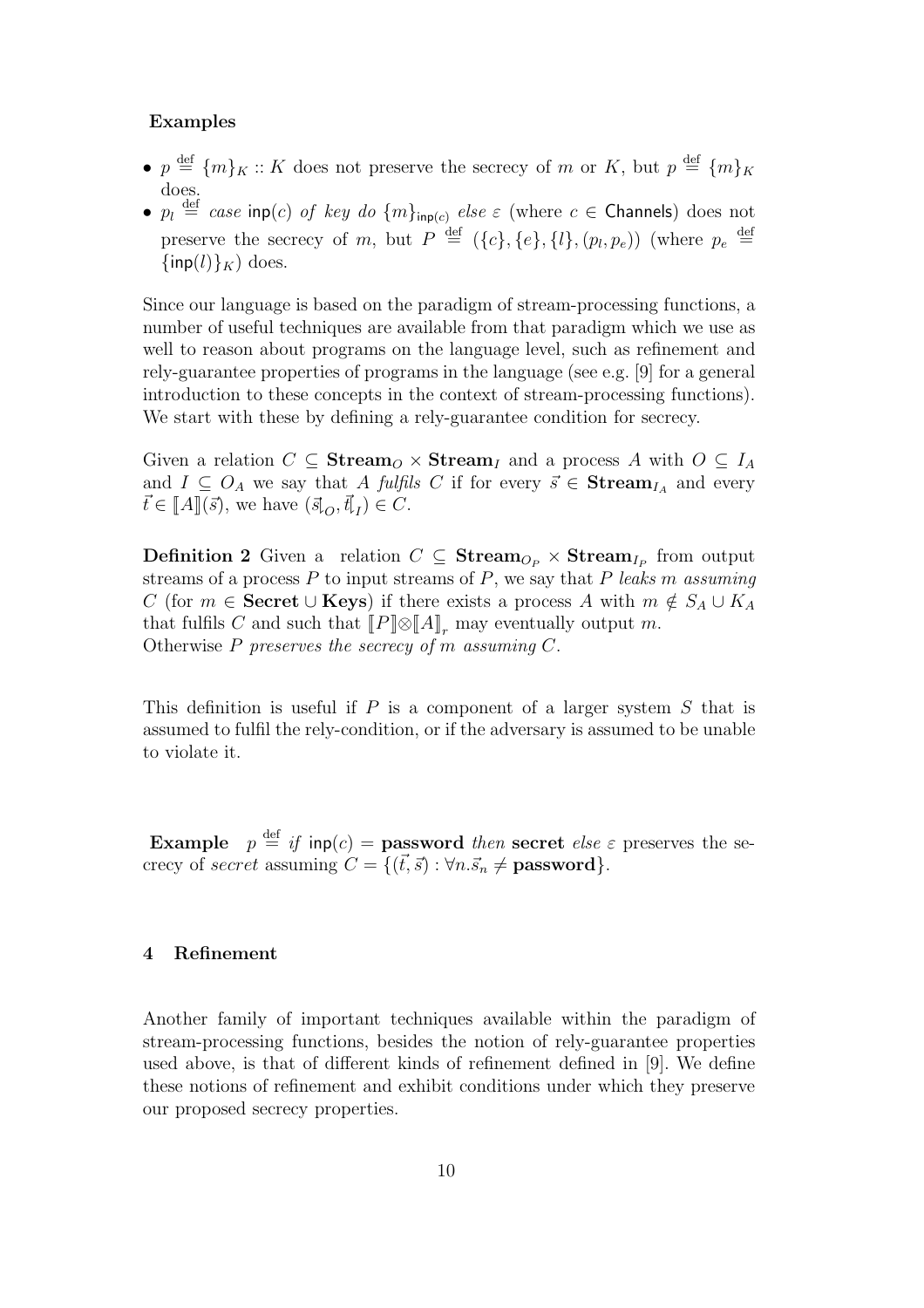**Definition 3** For processes P and P' with  $I_P = I_{P'}$  and  $O_P = O_{P'}$  we define  $P \rightsquigarrow P'$  if for each  $\vec{s} \in \mathbf{Stream}_{I_P}, \, [P] (\vec{s}) \supseteq [P''] (\vec{s}).$ 

**Example** (either p or q)  $\rightsquigarrow$  p and (either p or q)  $\rightsquigarrow$  q for any programs p, q.

#### Theorem 1

- If P preserves the secrecy of m and  $P \rightarrow P'$  then P' preserves the secrecy of m.
- If P preserves the secrecy of m assuming C (for any  $C \subseteq$  Stream<sub>Op</sub>  $\times$  $\textbf{Stream}_{IP}$ ) and  $P \rightsquigarrow P'$  then  $P'$  preserves the secrecy of m assuming  $\dot{C}$ .

Proof The proof follows immediately from the definitions of secrecy and refinement, since secrecy is defined over the set of communicated values, and this set can only be reduced when using refinement.

## 4.2 Interface refinement

**Definition 4** Let  $P_1, P_2, D$  and U be processes with  $I_{P_1} = I_D, O_D = I_{P_2}, O_{P_2} = I_U$  and  $O_U = O_{P_1}.$ We define  $P_1 \stackrel{(D,U)}{\sim} P_2$  to hold if  $P_1 \sim D \otimes P_2 \otimes U$ .



Example Suppose we have

- $P_1 = (\{c\}, \{d\}, p_d \stackrel{\text{def}}{=} if \text{ inp}(c) = 1 then 2 else 3),$
- $P_2 = (\{c'\}, \{d'\}, p_{d'} \stackrel{\text{def}}{=} if \text{ inp}(c') = 4 then 5 else 6),$
- $D = (\{c\}, \{c'\}, p_{c'} \stackrel{\text{def}}{=} \text{if } \mathsf{inp}(c) = 1 \text{ then } 4 \text{ else } \varepsilon) \text{ and}$
- $U = (\{d\}, \{d\}, p_d \stackrel{\text{def}}{=} if \text{ inp}(d') = 5 \text{ then } 2 \text{ else } 3.$

Then we have  $P_1 \stackrel{(D,U)}{\rightsquigarrow} P_2$ .

For the next preservation result we need the following concepts.

Given a stream  $\vec{s} \in \mathbf{Stream}_X$  and a bijection  $\iota : Y \to X$  we write  $\vec{s}_i$  for the stream in Stream<sub>Y</sub> obtained from  $\vec{s}$  by renaming the channel names using  $\iota$ :  $\vec{s}_{\iota}(y) = \vec{s}(\iota(y)).$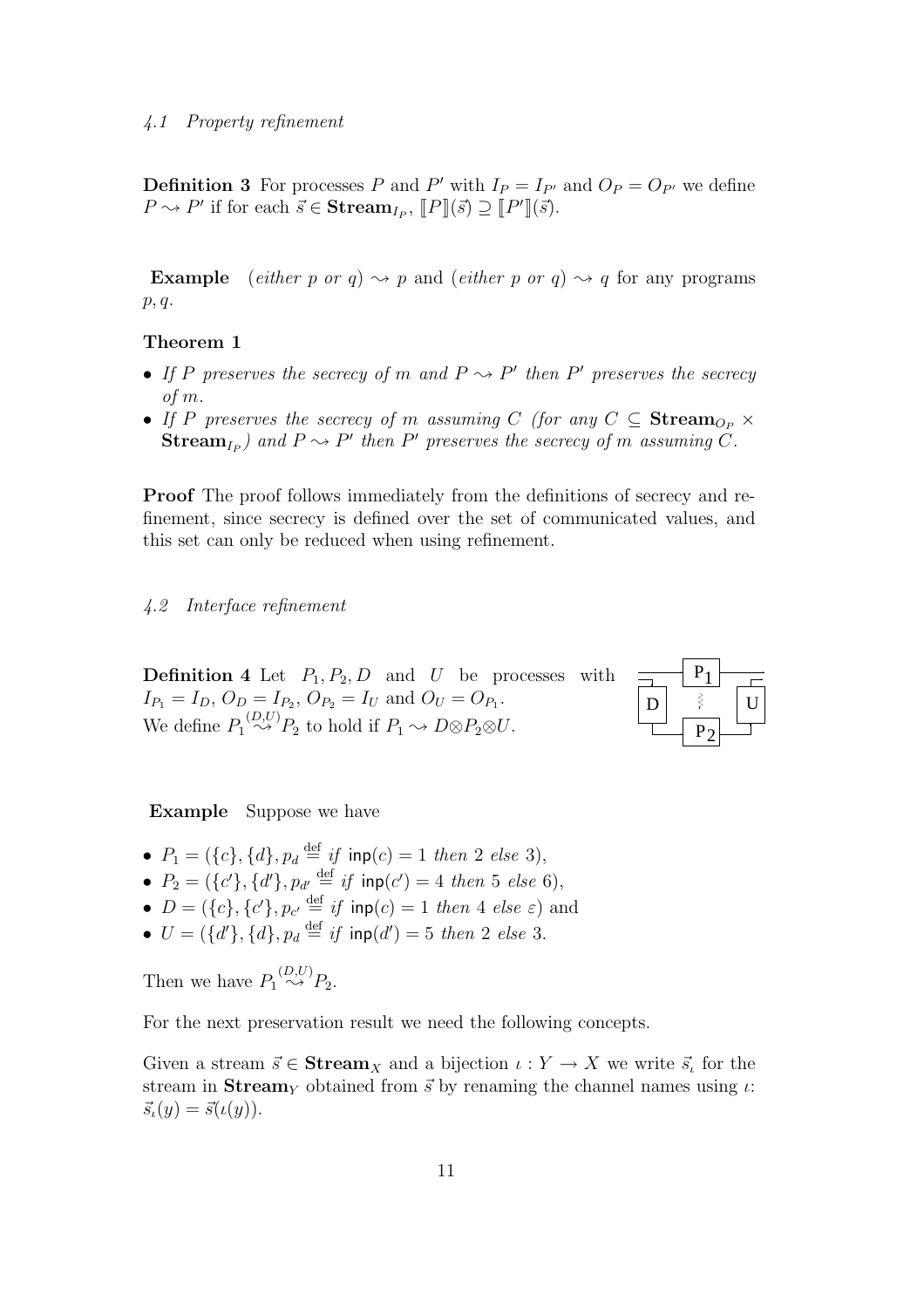

**Example**  $p_d \stackrel{\text{def}}{=} 0$  ::  $\text{inp}(c)$  is a left inverse of  $p_e \stackrel{\text{def}}{=} case \text{inp}(c)$  of h :: t do t else  $\varepsilon$ .

We write  $S \circ R \stackrel{\text{def}}{=} \{(x, z) : \exists y \cdot (x, y) \in R \land (y, z) \in S\}$  for the usual composition of relations R, S and generalize this to functions  $f: X \to \mathcal{P}(Y)$  by viewing them as relations  $f \subset X \times Y$ .

**Theorem 2** Let  $P_1, P_2, D$  and U be processes with  $I_{P_1} = I_D$ ,  $O_D = I_{P_2}$ ,  $O_{P_2} = I_U$  and  $O_U = O_{P_1}$  and such that D has a left inverse D' and U a right inverse U'. Let  $m \in (\textbf{Secret} \cup \textbf{Keys}) \setminus \bigcup_{Q \in \{D', U'\}} (S_Q \cup K_Q).$ 

- If  $P_1$  preserves the secrecy of m and  $P_1 \stackrel{(D,U)}{\sim} P_2$  then  $P_2$  preserves the secrecy of m.
- If  $P_1$  preserves the secrecy of m assuming  $C \subseteq \mathbf{Stream}_{O_{P_1}} \times \mathbf{Stream}_{I_{P_1}}$ and  $P_1 \stackrel{(D,U)}{\sim} P_2$  then  $P_2$  preserves the secrecy of m assuming  $[[U'] \circ C \circ [[D']$ .

Proof This statement follows directly from Theorem 1 and the definition of interface refinement.

#### 4.3 Conditional refinement

**Definition 5** Let  $P_1$  and  $P_2$  be processes with  $I_{P_1} = I_{P_2}$  and  $O_{P_1} = O_{P_2}$ . We define  $P_1 \sim_C P_2$  for a total relation  $C \subseteq \mathbf{Stream}_{O_{P_1}} \times \mathbf{Stream}_{I_{P_1}}$  to hold if for each  $\vec{s} \in \mathbf{Stream}_{I_{P_1}}$  and each  $\vec{t} \in [P_2]$ ,  $(\vec{t}, \vec{s}) \in C$  implies  $\vec{t} \in [P_1]$ .

Example  $p \rightarrow_{C} (if \text{ inp}(c) = \text{emergency} then q else p)$  for  $C = \{(\vec{t}, \vec{s}) :$  $\forall n.\vec{s}_n \neq \text{energy}.$ 

## Theorem 3

Given total relations  $C, D \subseteq \textbf{Stream}_{Op} \times \textbf{Stream}_{Ip}$  with  $C \subseteq D$ , if P preserves the secrecy of m assuming C and  $P \rightarrow D$  then P' preserves the secrecy of  $m$  assuming  $C$ .

Proof Again, this statement follows directly from Theorem 1 and the definition of conditional refinement.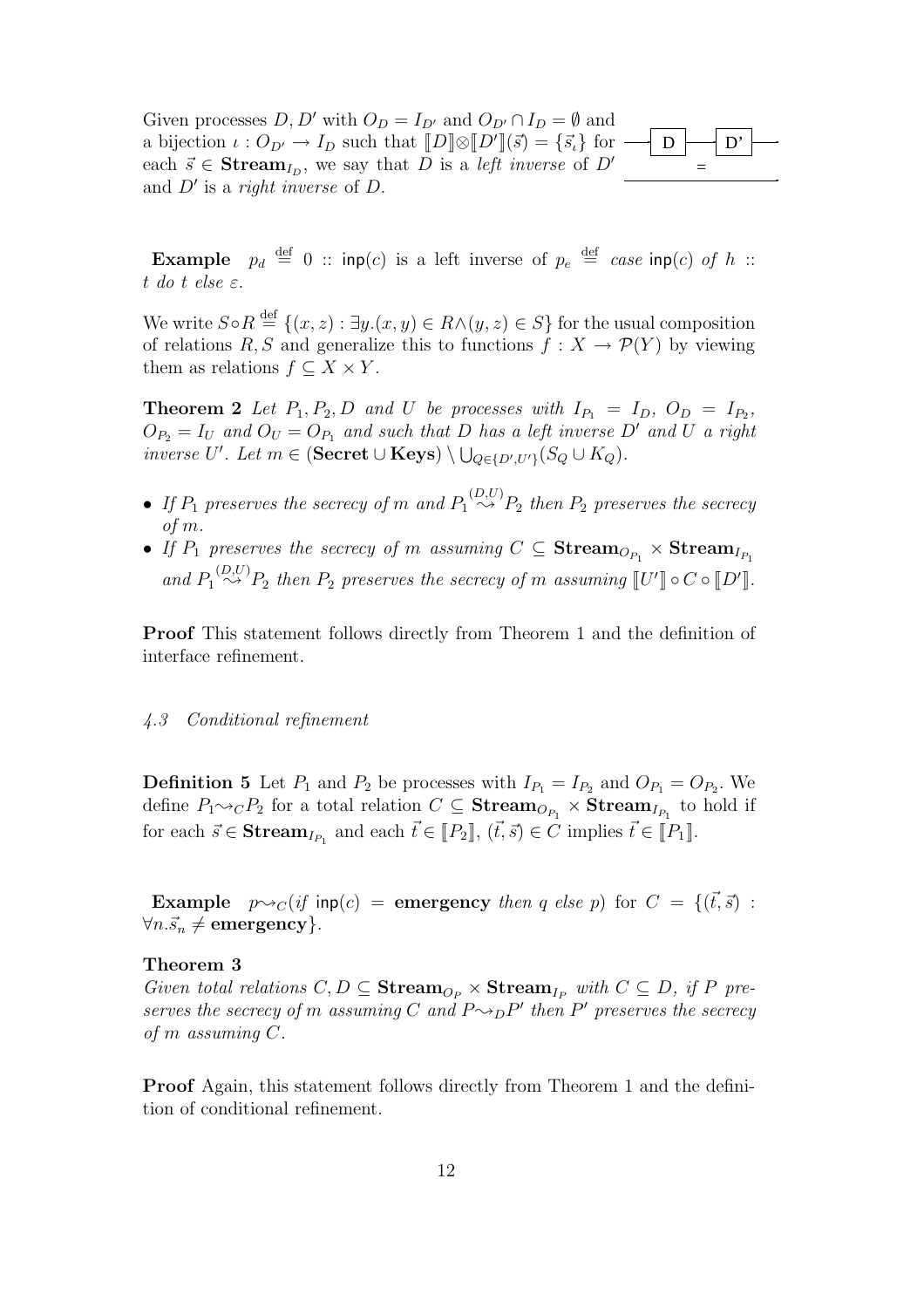## 5 A Variant of the TLS Protocol

To demonstrate usability of our domain-specific language, we specify a variant of the handshake protocol of  $TLS<sup>1</sup>$  as proposed in [3] (note that this is not the variant of TLS in common use). To show applicability of our approach, we exhibit a security vulnerability, suggest a correction, and verify it. The goal of the protocol is to let a client send a secret over an untrusted communication link to a server in a way that provides secrecy and server authentication, by using symmetric session keys.

## 5.1 The Handshake Protocol

The central part of the specification of this protocol is shown in Fig. 4. The two protocol participants client and server are connected by an Internet connection. The value secret which is exchanged encrypted in the last message of the protocol is required to remain secret.

Depicted in Fig. 4, the protocol proceeds as we explain in the following. Here we assume that the set **Var** contains elements  $arg_{Q,l,n}$  for each  $O \in Obj(D)$ and numbers  $l$  and  $n$ , representing the nth argument of the operation that is supposed to be the *l*th operation received by  $O$  according to the sequence diagram D.

<sup>1</sup> TLS (transport layer security) is the successor of the Internet security protocol SSL (secure sockets layer).



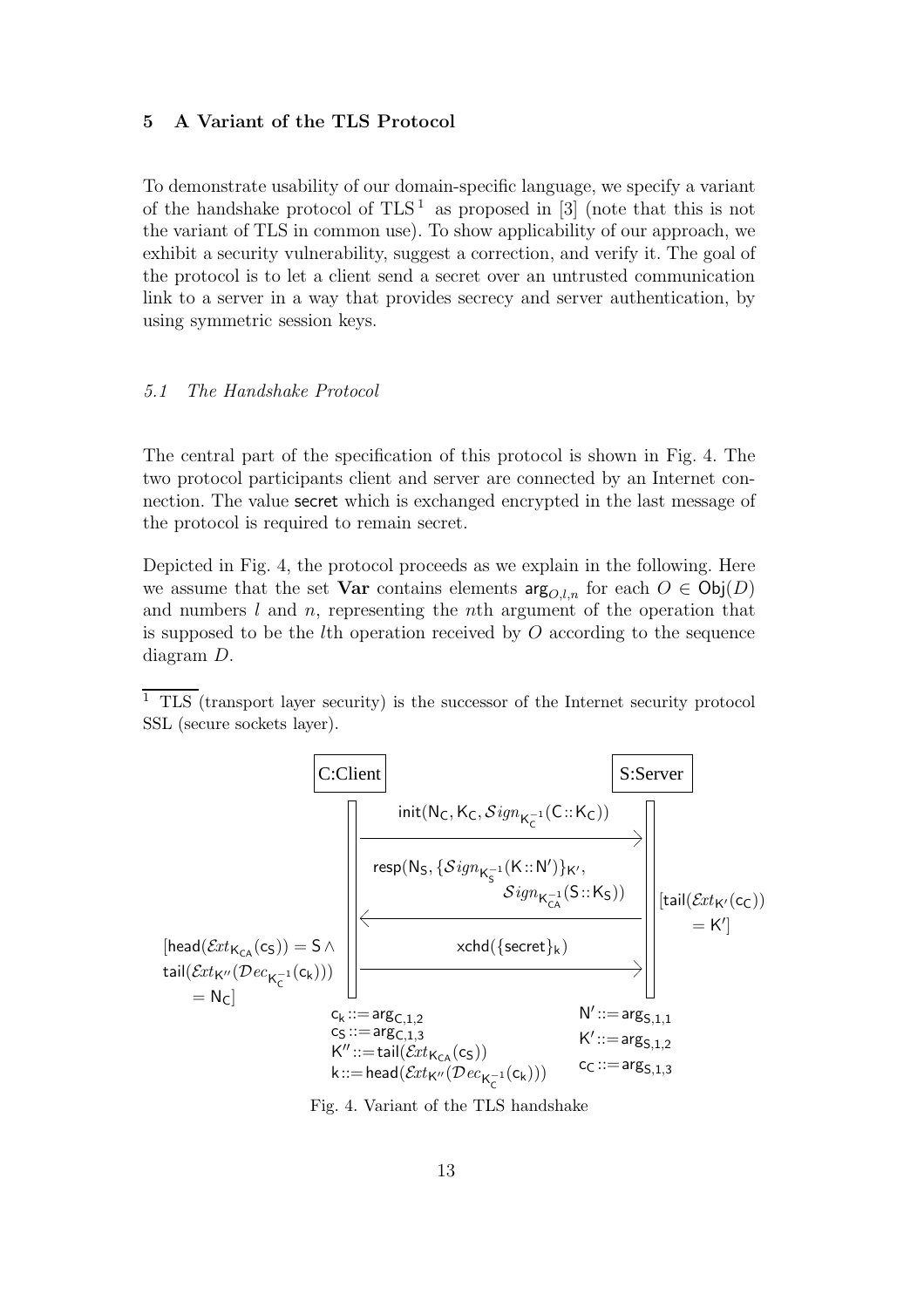The client  $C$  initiates the protocol by sending the message  $\text{init}(\mathsf{N}_{\mathsf{C}},\mathsf{K}_{\mathsf{C}},\mathcal{S}ign_{\mathsf{K}_{\mathsf{C}}^{-1}}(\mathsf{C}::\mathsf{K}_{\mathsf{C}}))$  to the server S. Suppose that the condition [tail $(\mathcal{E}xt_{K'}(c_{\mathsf{C}}))=K^{\prime}$ ] holds, where  $K':=arg_{S,1,2}$  and  $c_{\mathsf{C}}::=arg_{S,1,3}$ . That is, the key  $K_C$  contained in the signature matches the one transmitted in the clear. In that case,  $S$  sends the message  ${\sf resp}( {\sf N}_{{\sf S}},\{\mathcal{S}ign_{\sf K}_{\sf S}^{-1}({\sf K}::{\sf N}')\}_{\sf K'},\mathcal{S}ign_{\sf K}^{-1}_{\sf C{\sf A}}(S::K_S))$ back to C (where  $\mathsf{N}' ::= \arg_{\mathsf{S},1,1}$ ). Then if the condition

$$
[\mathsf{head}(\mathcal{E}\mathit{xt}_{\mathsf{K}_{\mathsf{CA}}}(\mathsf{c}_\mathsf{S}))\!\!=\!\!\mathsf{S} \land \mathsf{tail}(\mathcal{E}\mathit{xt}_{\mathsf{K}''}(\mathcal{D}\mathit{ec}_{\mathsf{K}_{\mathsf{C}}^{-1}}(\mathsf{c}_\mathsf{k})))\!\!=\!\!\mathsf{N}_{\mathsf{C}}]
$$

holds, where  $c_k ::= arg_{C,1,2}$ ,  $c_S ::= arg_{C,1,3}$ , and  $K'' ::= tail(\mathcal{E}xt_{K_{CA}}(c_S))$  (that is, the certificate is actually for S and the correct nonce is returned),  $C$  sends  $\textsf{xchd}(\{s_i\}_k)$  to  $S$ , where  $\mathsf{k} ::= \textsf{head}(\mathcal{E}xt_{\mathsf{K}''}(\mathcal{D}ec_{\mathsf{K}_{\mathsf{C}}^{-1}}(\mathsf{c}_\mathsf{k})))$ . If any of the checks fail, the respective protocol participant stops the execution of the protocol.

The goal is thus to let a client C send a master secret  $m \in \mathbf{Secret}$  to a server S in a way that provides confidentiality and server authentication.

The protocol uses both RSA encryption and signing. Thus in this and the following section we assume also the equation  $\{Dec_{K^{-1}}(E)\}_K = E$  to hold (for each  $E \in \text{Exp}$  and  $K \in \text{Keys}$ ). We also assume that the set of data values  $D$  includes process names such as  $C, S, Y, \ldots$  and a message abort.

The protocol assumes that there is a secure (wrt. integrity) way for C to obtain the public key  $K_{CA}$  of the certification authority, and for S to obtain a certificate  $\mathcal{S}ign_{K_{CA}^{-1}}(S::K_S)$  signed by the certification authority that contains its name and public key. The adversary may also have access to  $K_{CA}$ ,  $\mathcal{S}ign_{K_{CA}^{-1}}(S::K_S)$  and  $\mathcal{S}ign_{K_{CA}^{-1}}(Z::K_Z)$  for an arbitrary process Z.

The channels between the participants are thus as follows.



Now we define the protocol using our domain-specific language (here and in the following we denote a program with output channel  $c$  simply as  $c$  for readability).

$$
c \stackrel{\text{def}}{=} if \text{ inp}(l) = \varepsilon \text{ then } N_C :: K_C :: \mathcal{S}ign_{K_C^{-1}}(C :: K_C)
$$
  
else case  $\text{inp}(s')$  of  $s_1 :: s_2 :: s_3$   
do case  $\mathcal{E}xt_{\text{inp}(a_C)}(s_3)$  of  $S :: x$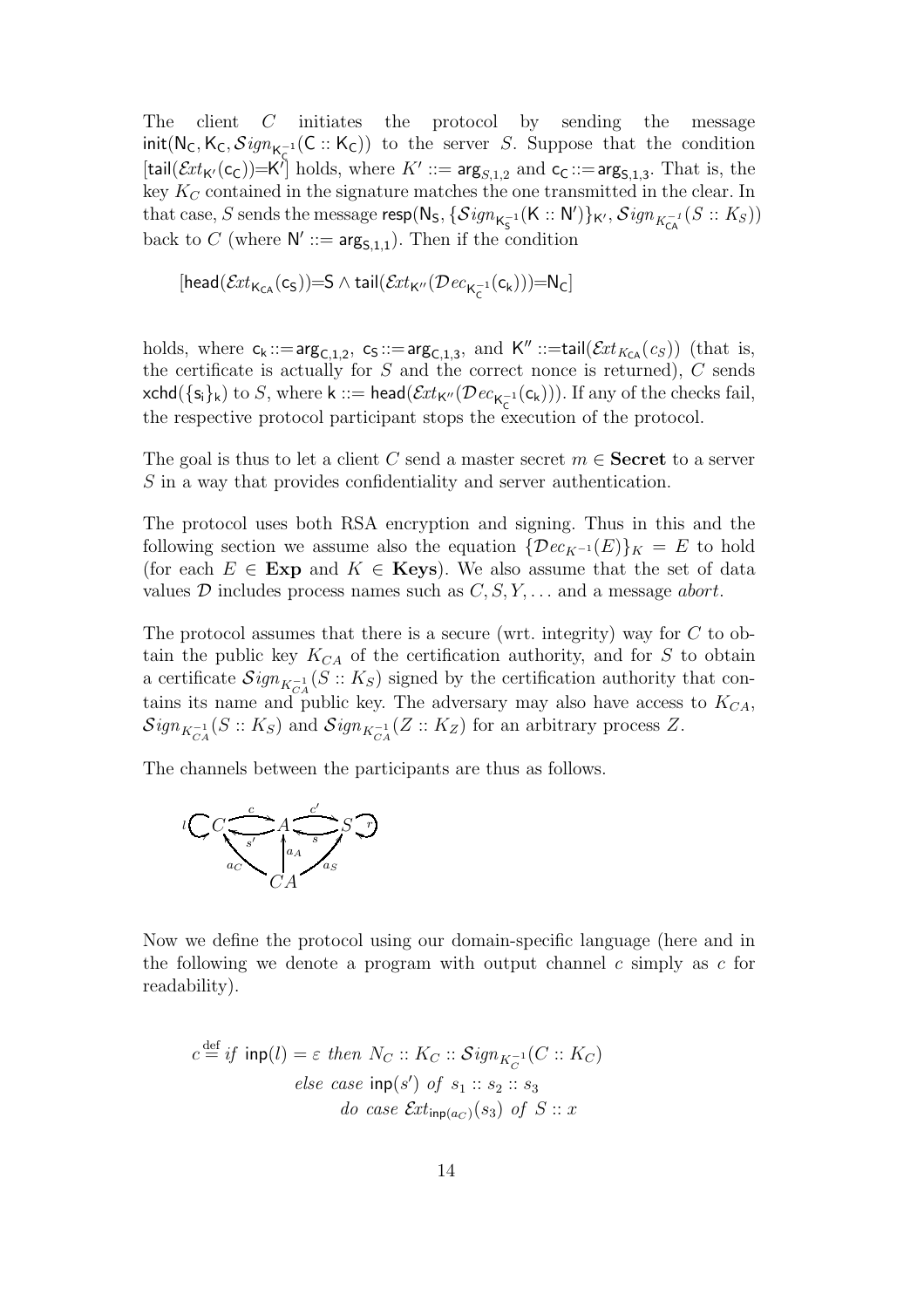$$
do if \{Dec_{K_C^{-1}}(s_2)\}_x = y :: N_C then \{m\}_y
$$
  
else abort

else abort

else ε  $l \stackrel{\text{def}}{=} 0$  $s \stackrel{\text{def}}{=} case \; \text{inp}(c') \; \text{of} \; c_1 :: c_2 :: c_3$ do case  $\mathcal{E}xt_{c_2}(c_3)$  of  $x::c_2$  do  $N_S::\{\mathcal{S}ign_{K_S^{-1}}(K_{CS}::c_1)\}_{c_2}::\mathsf{inp}(a_S)$ else abort

$$
else \varepsilon
$$
\n
$$
r \stackrel{\text{def}}{=} if \mathcal{D}ec_{K_{CS}}(\text{inp}(c')) \in \text{Data} \cup \text{Secret} \ then \mathcal{D}ec_{K_{CS}}(\text{inp}(c')) \ else \ \varepsilon
$$
\n
$$
a_C \stackrel{\text{def}}{=} K_{CA}
$$
\n
$$
a_A \stackrel{\text{def}}{=} K_{CA} :: \mathcal{Sign}_{K_{CA}^{-1}}(S :: K_S) :: \mathcal{Sign}_{K_{CA}^{-1}}(Z :: K_Z)
$$
\n
$$
a_S \stackrel{\text{def}}{=} \mathcal{Sign}_{K_{CA}^{-1}}(S :: K_S)
$$

For readability we leave out a time-stamp, a session id, the choice of cipher suite and compression method and the use of a temporary key by  $S$  since these are not relevant for the weakness. We use syntactic sugar by extending the case list construct to lists of finite length and by using pattern matching, and we also leave out some *case* of key do else constructs to avoid cluttering. Similarly, we use the expression  ${\cal D}ec_{K_{CS}}({\sf inp}(c')) \in {\bf Data} \cup {\bf Secret}$  as a shorthand for nested if then else statements which iteratively check equality of  ${\cal D}ec_{K_{CS}}({\sf inp}(c'))$  with all values in the finite set  ${\bf Data} \cup {\bf Secret}$ . Here the local channel  $l$  of  $C$  only ensures that  $C$  initiates the handshake protocol only once (by sending out an arbitrary message (0) so that only at the start of the program execution the first condition in the definition of the program on channel c will hold). The exchanged key is symmetric, i. e. we have  $K_{CS}^{-1}$  =  $K_{CS}$ . The values sent on  $a<sub>A</sub>$  signify that we allow A to eavesdrop on  $a<sub>C</sub>$  and  $a<sub>S</sub>$  and to obtain the certificate issued by CA of some third party. The local channel r of the server will contain the decrypted secret (which is assumed to be a value in the set Data ∪ Secret) after it has been communicated successfully.

Note that the above specifications aims to perform a security analysis of a specific situation for the protocol, namely that of a single parallel execution of each of the two protocol participants, and against an attacker that does not have control over either of the participants. Although for simplicity, we focus on this scenario in this paper, we now shortly explain that our approach is general enough to also consider multiple parallel sessions, and attackers that take on the role of one or more protocol participants.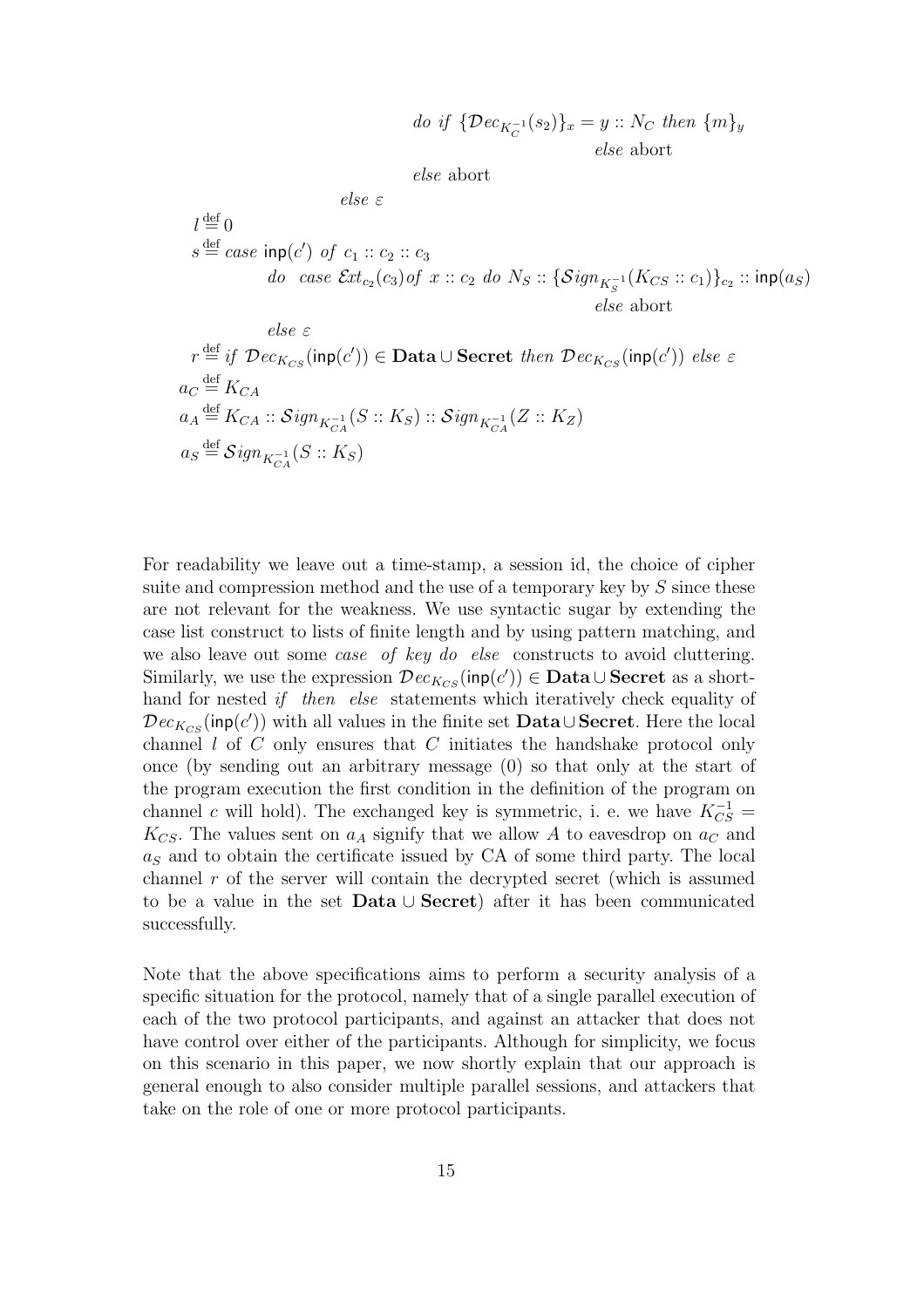Multiple parallel sessions: To specify the situation where there are multiple parallel sessions, instead of just considering one session key  $K_{CS}$  and the associated client  $C$  and server  $S$ , we consider a set of session keys  $cal K$ , a set of clients  $\mathcal{C}$ , and a set of servers  $\mathcal{S}$  (which may each be infinite), together with two functions  $k_C : \mathcal{K} \to \mathcal{C}$  and  $k_S : \mathcal{K} \to \mathcal{S}$  which determine which client and server are involved in a given session, which is represented by the session key (which is unique to the session, where the actual key generation is left implicit here). Each client C then has a local channel  $l_C$ , input channels  $s_C'$  and  $a_C$ , and an output channel  $c_C$ , as in the above figure. Similarly, each server  $S$  has channels as in the figure above, with names indexed by  $S$  in the above way. The behavior of each channel  $C$  resp. each channel  $S$  is as defined above, except that the session key  $K_{CS}$  is subtituted with the unique key K such that  $k_C(K) = C$  and  $k_S(K) = S$  (for all clients C resp. servers S which are in the image of  $k_C$  resp.  $k_S$ , which means that they are part of a session in the scenario that is modelled).

Insider attackers: To specify the situation where the attacker is actually one of the protocol participants (as in the attack by Lowe against the Needham-Schroeder protocol), we leave out the relevant protocol participant from the model (say, the client  $C$ ), and instead give the data that is contained in its specification to the adversary, for example through an additional input channel. In the case of the client, that would be the client's public key  $K_C$ and private key  $K_C^{-1}$ , his nonce  $N_C$ , the public key  $K_{CA}$  of the certification authority, and the session key  $K_{CS}$ .

## 5.2 The flaw

**Theorem 4**  $P \stackrel{\text{def}}{=} C \otimes S \otimes CA$  does not preserve the secrecy of m.

We prove this theorem by exhibiting a successful attacker, the behaviour of which can itself be represented using our DSL notation as follows:

$$
c' \stackrel{\text{def}}{=} case \text{ inp}(c) \text{ of } c_1 :: c_2 :: c_3
$$
  

$$
do \text{ } c_1 :: K_A :: \mathcal{Sign}_{K_A^{-1}}(C :: K_A))
$$
  

$$
else \text{ } \varepsilon
$$
  

$$
s' \stackrel{\text{def}}{=} case \text{ inp}(s) \text{ of } s_1 :: s_2 :: s_3
$$
  

$$
do \text{ } s_1 :: \{\mathcal{Dec}_{K_A^{-1}}(s_2)\}_{K_C} :: s_3
$$
  

$$
else \text{ } \varepsilon
$$
  

$$
l_A \stackrel{\text{def}}{=} if \text{ inp}(l_A) = \varepsilon \text{ then } case \text{ inp}(s) \text{ of } s_1 :: s_2 :: s_3
$$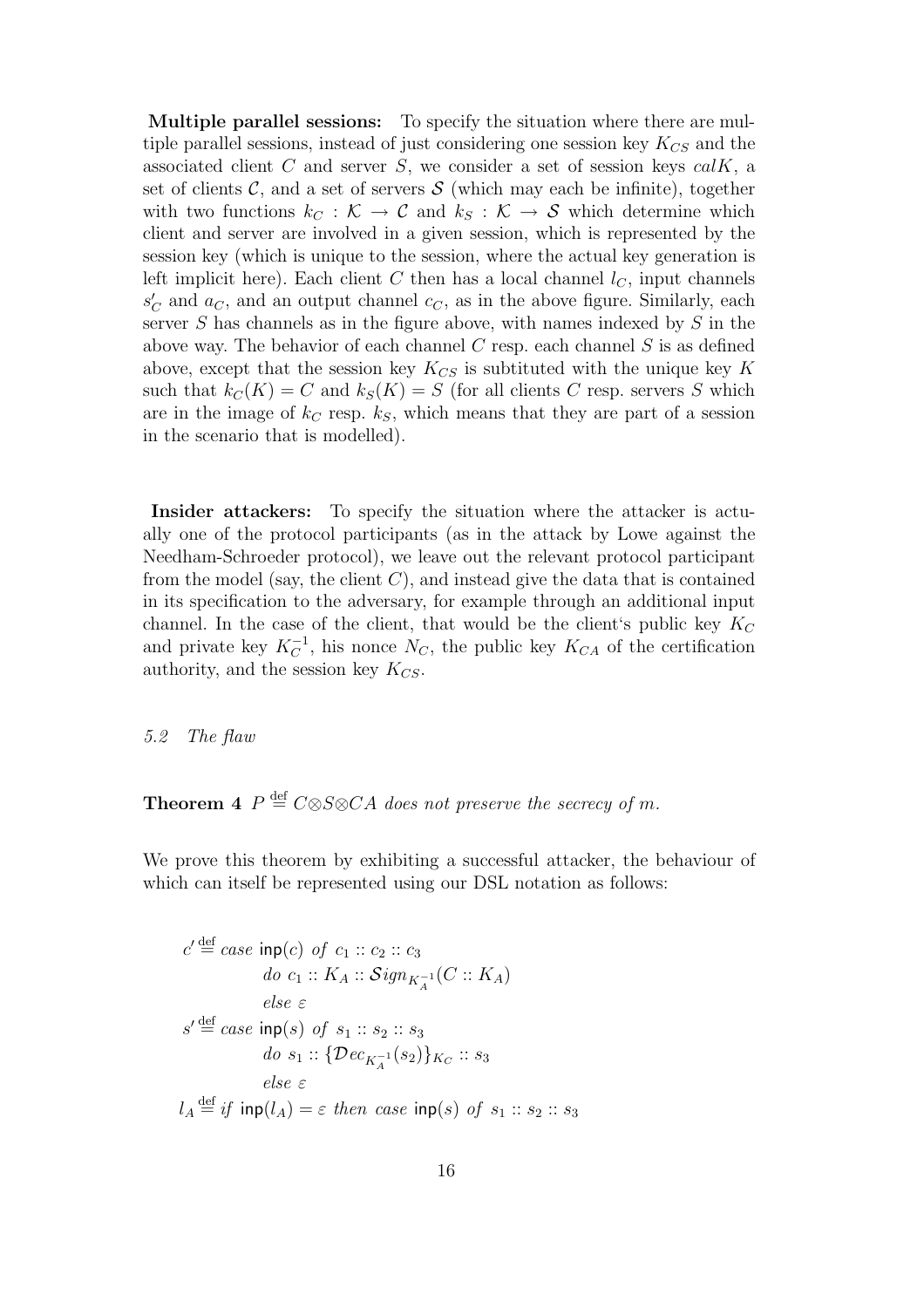$$
do\ case\ \{\mathcal{D}ec_{K_A^{-1}}(s_2)\}_{K_S}\ of\ x_1 :: x_2\ do\ x_1\ else\ \mathsf{inp}(l_A)
$$
\n
$$
e \text{ls}e\ \mathsf{inp}(l_A)
$$
\n
$$
c_0 \stackrel{\text{def}}{=} case\ \mathsf{inp}(l_A)\ of\ key\ do\ if\ \mathcal{D}ec_{\mathsf{inp}(l_A)}(\mathsf{inp}(c)) = \bot\ then\ \varepsilon\ else\ \mathcal{D}ec_{\mathsf{inp}(l_A)}(c)\ else\ \varepsilon
$$

**Proposition 1**  $\llbracket P \rrbracket \otimes \llbracket A \rrbracket_r$  eventually outputs m.

The validity of this statement is demonstrated by the man-in-the-middle attack scenario shown in the message flow diagram shown in Fig. 5.

## 5.3 The fix

Let S' be the process derived from S by substituting  $K_{CS}$ :  $c_1$  in the second line of the definition of s by  $K_{CS}$ :  $c_1$ :  $c_2$ . Change C to C' by substituting  $y :: N_C$  in the fourth line of the definition of c by  $y :: N_C :: K_C$ .



**Theorem 5**  $P' \stackrel{\text{def}}{=} C' \otimes S' \otimes CA$  preserves the secrecy of m.

Proof Although we will explain later in this section how protocols written in our DSL can be formally verified in an automated way by making use of automated theorem provers for first-order logic, here we additionally give an informal proof to explain the intuition behind this kind of reasoning.

Given an adversary A with  $m \notin S_A \cup K_A$ , we need to show that  $[[P']] \otimes [[A]]_r$ does not eventually output  $m$ . We proceed by execution rounds, making use

$$
C \longrightarrow A \longrightarrow K_{C::K_{A::}Sign_{K_{A}^{-1}}(C::K_{A})} \longrightarrow A \longrightarrow S
$$
  
\n
$$
C \longrightarrow K_{S::}\{Sign_{K_{S}^{-1}}(K_{CS::}N_{C})\}_{K_{C}:Sign_{K_{C}^{-1}}(S::K_{S})} \longrightarrow A \longrightarrow S
$$
  
\n
$$
C \longrightarrow K_{S::}\{Sign_{K_{C}^{-1}}(K_{CS::}N_{C})\}_{K_{A}::} \longrightarrow A \longrightarrow S
$$
  
\n
$$
C \longrightarrow K_{C_{S}}
$$
  
\n
$$
m_{K_{CS}}
$$
  
\n
$$
M \longrightarrow K_{C_{S}}
$$
  
\n
$$
m_{K_{CS}}
$$
  
\n
$$
M \longrightarrow K_{S}
$$
  
\n
$$
M_{K_{CS}}
$$
  
\n
$$
M \longrightarrow K_{S}
$$
  
\n
$$
M_{K_{CS}}
$$
  
\n
$$
M \longrightarrow K_{S}
$$
  
\n
$$
M_{K_{CS}}
$$
  
\n
$$
M \longrightarrow K_{S}
$$
  
\n
$$
M_{K_{CS}}
$$
  
\n
$$
M \longrightarrow K_{S}
$$

Fig. 5. Attack against TLS Variant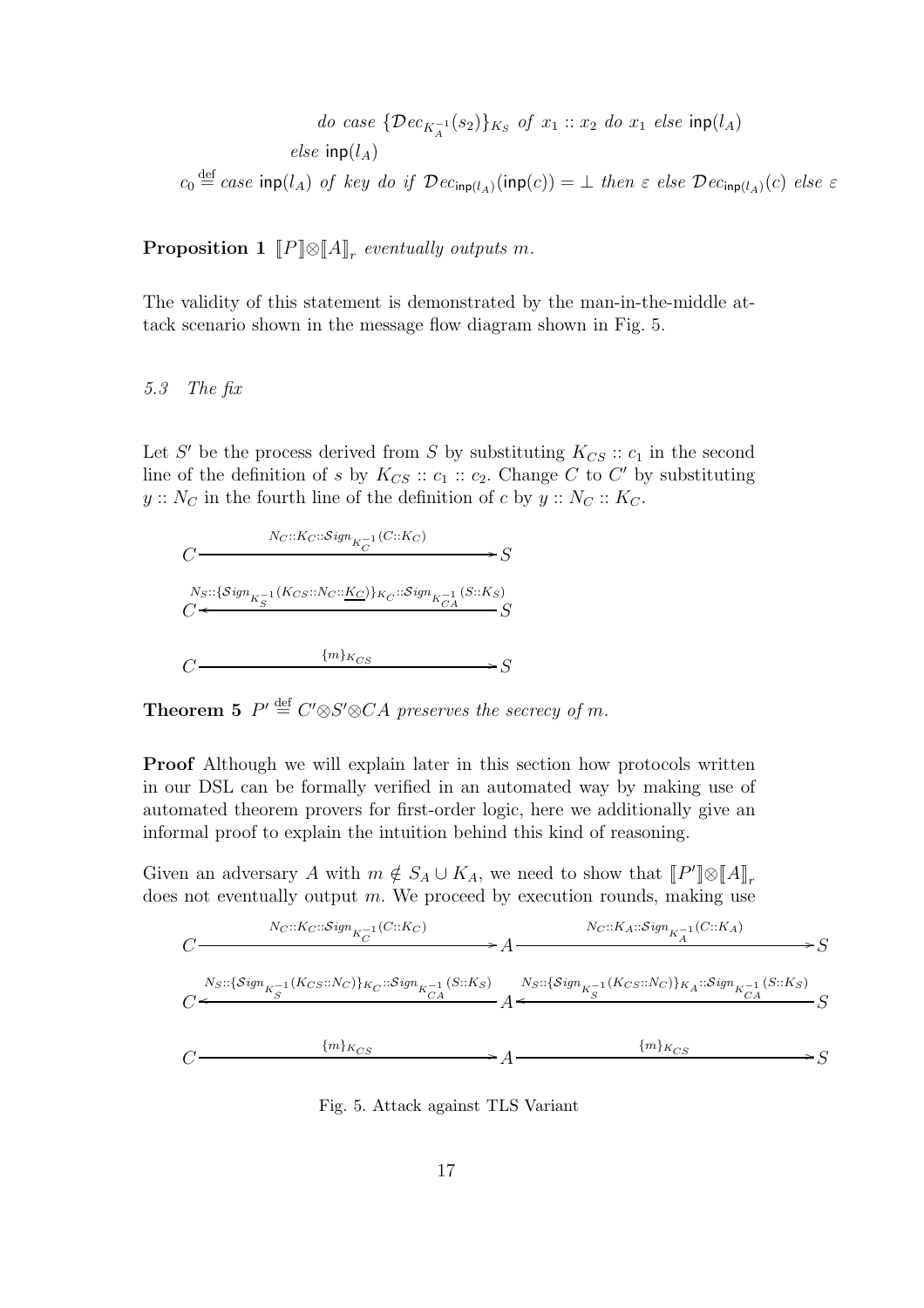of the fact that the adversary may let its output depend on the output from the honest participants at the same time.

In every round, 0 is output on  $l$ ,  $K_{CA}$  on  $a_C$  and  $a_A$ , and  $\mathcal{S}ign_{K_{CA}^{-1}}(S::K_S)$  on  $a<sub>S</sub>$ . After the first round, the local storage of C remains unchanged whatever happens, and  $S$  and  $CA$  do not have a local storage. Thus we only need to consider those actions of A that immediately increase its knowledge (i. e. we need not consider outputs of A that prompt C or S to output  $\varepsilon$  or abort in the following round.

In the first round,  $N_C :: K_C :: \mathcal{S}ign_{K_C^{-1}}(C :: K_C)$  is output on c and  $\varepsilon$  on s. Since  $A$  is not in possession of any message containing  $S$ 's name and signed by  $CA$  at this point, any output on s' will prompt C to output  $\varepsilon$  or abort in the next round, so the output on  $s'$  is irrelevant. Similarly, the only relevant output on c' is of the form  $c_1 :: K_X :: \mathcal{S}ign_{K_X^{-1}}(Y :: K_X)$ , where  $K_X$  is a public key with corresponding private key  $K_X^{-1}$  and Y a name of a process.

In the second round, the output on c is  $\varepsilon$  or abort, and that on s is  $\varepsilon$  or abort or  $N_S$ :: { $\mathcal{S}ign_{K_S^{-1}}(K_{CS}::c_1::K_X)\}_{K_X}$ ::  $a_S$ . The only possibility to cause C in the following round to produce a relevant output would be for A now to output a message of the form  $N_Z :: \{\mathcal{S}ign_{K_Z^{-1}}(K_{CS} :: c_1 :: K_X)\}_{K_X} ::$  $\mathcal{S}ign_{K_{CA}^{-1}}(S::K_Z)$ . Firstly, the only certificate from CA containing S in possession of A is  $\mathcal{S}ign_{K_{CA}^{-1}}(S::K_S)$ . Secondly, the only message containing a message signed using  $K_S$  in possession of A is  $\{\mathcal{S}ign_{K_S^{-1}}(K_{CS}::c_1::K_X)\}_{K_X}$ . In case  $K_X \neq K_C$  the message signed by  $S$  is of the form  $\mathcal{S}ign_{K_S^{-1}}(K_{CS}::c_1::K_X)$ for  $K_X \neq K_C$ , so that C outputs abort on receipt of this message anyhow. In case  $K_X = K_C, A$  cannot decrypt or alter the message  $\{\mathcal{S}ign_{K_S^{-1}}(K_{CS}::c_1::K_C)\}_{K_C}$ by assumptions on cryptography and since A does not possess  $K_C^{-1}$ . A may forward the message on s'. In this case, C outputs  $\{m\}_{K_{CS}}$  in the following round, which A cannot decrypt.

Since the internal state of C, S and CA does not change after the first round, further interaction does not bring any change whatsoever (since it makes no difference if A successively tries different keys  $K_X$  or names Y).

Thus  $P'$  preserves the secrecy of  $x$ .

Note that the nonce  $N<sub>S</sub>$  is in fact not needed for establishing this claim.

Note also that, just as above we explained how the specification of the TLS variant can be generalized to cover multiple parallel sessions and insider attackers, the above informal proof can also be extended to cover these more general situations. In the case of parallel sessions, one needs to investigate within the above proof, at any point of the protocol execution, whether the adversary can use the additional knowledge from being involved in parallel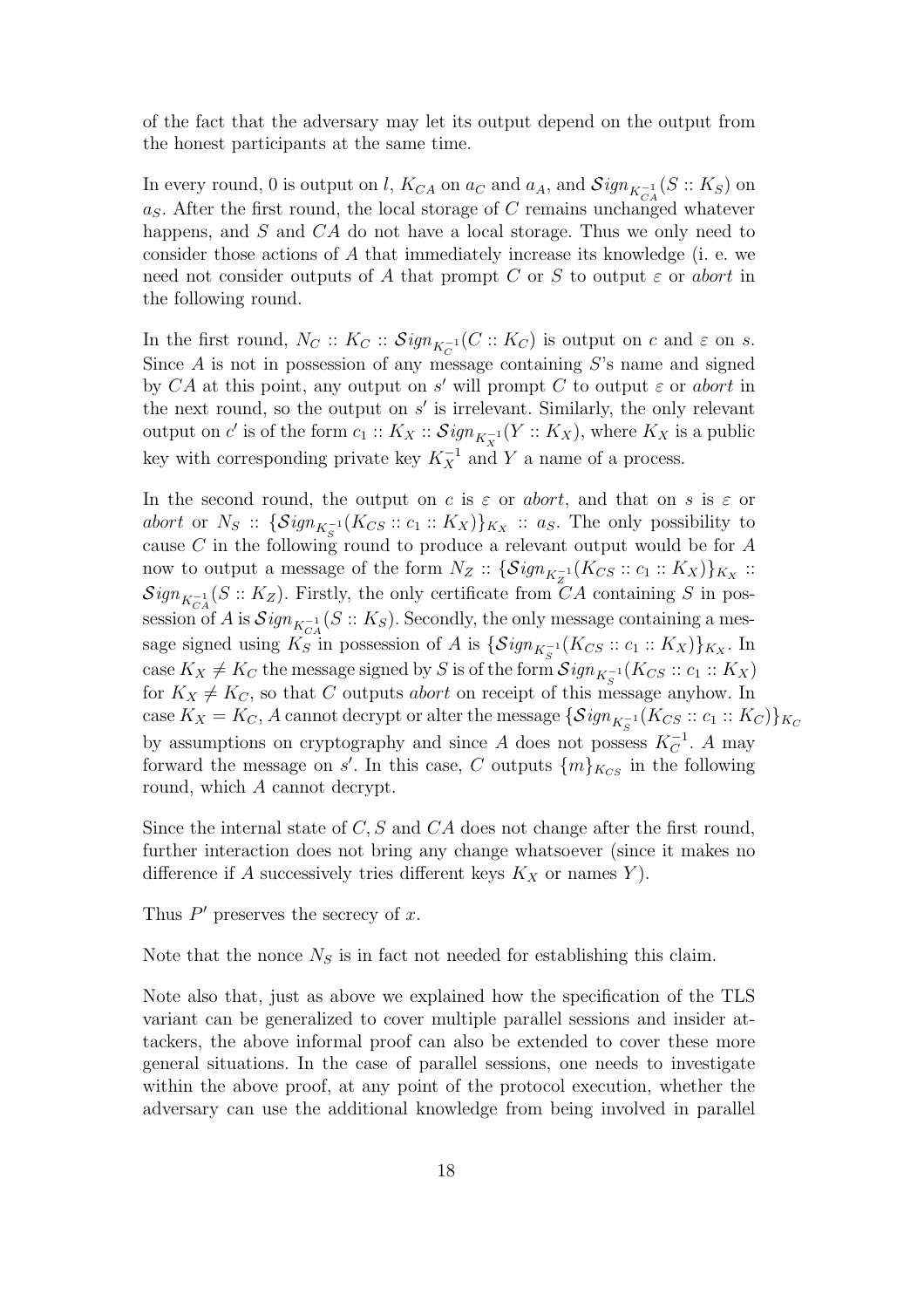session to break the protocol (which is not the case, although we omit the details of this discussion here). In the case of insider attackers, it is easy to see that if the attacker takes on the role of either the client or the server, it is straightforward for him to break the secrecy of the secret in the course of a legal protocol execution, since he is in fact in possession of the session key.

#### 6 Implementing Secure Channels

As an example for a stepwise development of a concrete program in our DSL from an abstract specification, we consider the implementation of a secure channel W from a client C to a server S using the handshake protocol considered in Sect. 5.

The initial requirement is that a client  $\mathbb C$  should be able to send a message msq on W with intended destination a server  $\mathcal S$  so that msq is not leaked to A. Before a security risk analysis the situation may simply be pictured as follows:

$$
\overbrace{\mathbb{C}}\xrightarrow[c_i]{c_o} \overbrace{\mathbb{W}}\xrightarrow[s_o]{s_i}
$$

Since there are no unconnected output channels, the composition C⊗W⊗S obviously does not leak msg.

Suppose that the risk analysis indicates that the transport layer over which W is to be implemented is vulnerable against active attacks. This leads to the following model.



We would like to implement the secure channel using the (corrected) variant of the TLS handshake protocol considered in Sect. 5. Thus  $P_c$  resp.  $P_s$  are implemented by making use of the client resp. server side of the handshake protocol. Here we only consider the client side:

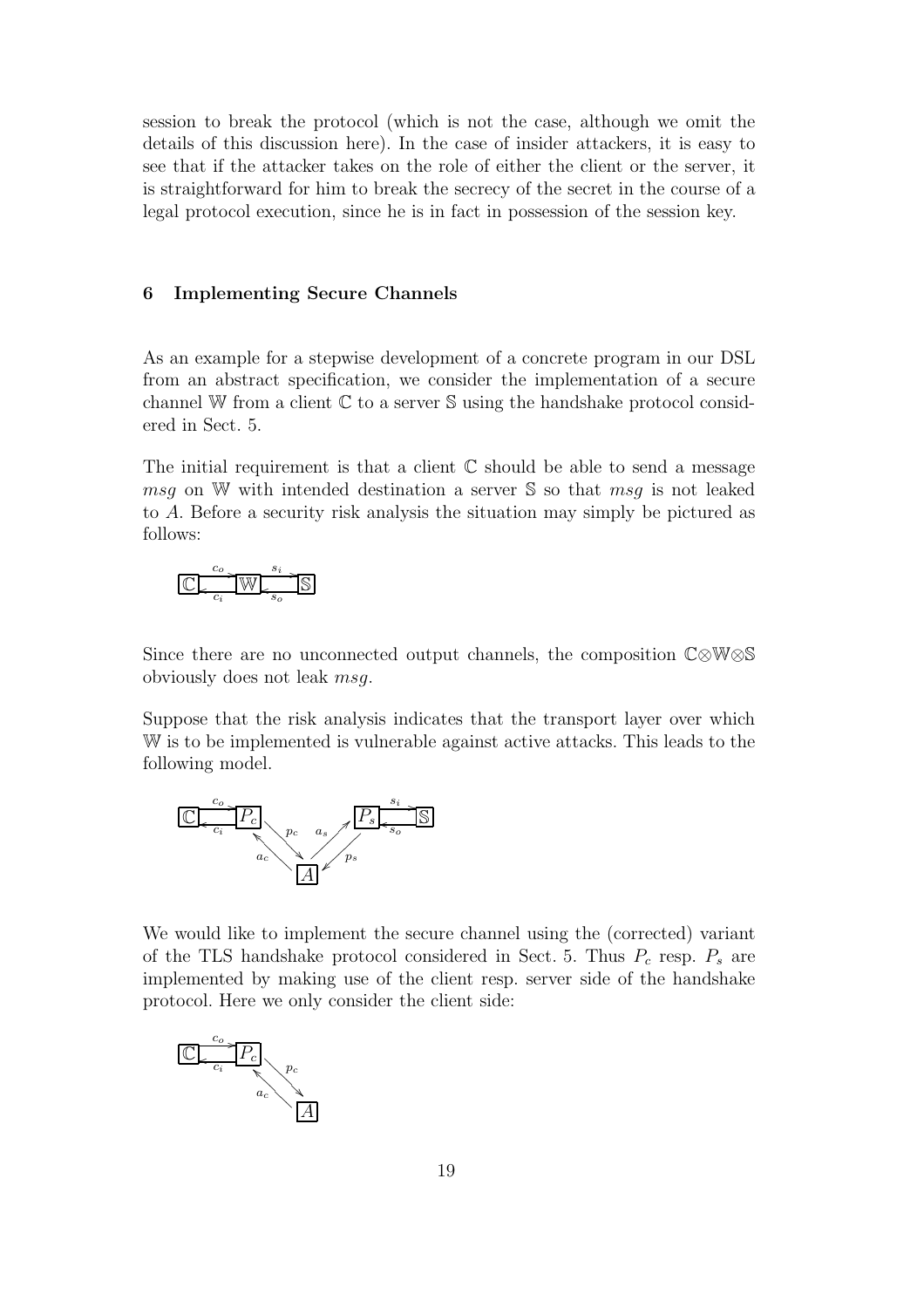We would like to provide an implementation  $P_c$  such that for each  $\mathbb C$  with  $msg \in S_{\mathbb{C}}, \mathbb{C} \otimes P_c$  preserves the secrecy of msg (where msg represents the message that should be sent to  $\mathcal{S}$ ). Of course,  $P_c$  should also provide functionality: perform the initial handshake and then encrypt data from C under the negotiated key  $K \in \mathbf{Keys}$  and sent it out onto the network. As a first step, we may formulate the possible outputs of  $P_c$  as nondeterministic choices (in order to constrain the overall behaviour of  $P_c$ ). We also allow the possibility for  $P_c$  to signal to  $\mathbb C$  the readiness to receive data to be sent over the network, by sending ok on  $c_i$ .

$$
p_c \stackrel{\text{def}}{=} either \text{ if } \text{inp}(c_o) = \varepsilon \text{ then } \varepsilon \text{ else } \{\text{inp}(c_o)\}_K
$$
  
or  $c_K$   
 $c_i \stackrel{\text{def}}{=} either \varepsilon \text{ or ok}$ 

Here  $c_K$  denotes the following adaption of the (corrected) program c defined in Sect. 5 (for readability, we allow to use syntactic "macros" here, the resulting program is obtained by "pasting" the following program text in the place of  $c_K$ in the definition of  $p_c$ ). For simplicity, we assume that  $P_c$  has already received the public key  $K_{CA}$  of the certification authority. We leave out the definition of  $c_i$  since at the moment we only consider the case where  $\mathbb C$  wants to sent data to S.

$$
c_K \stackrel{\text{def}}{=} either \ N_C :: K_C :: Sign_{K_C^{-1}}(C :: K_C)
$$
  
or case  $inp(a_c)$  of  $s_1 :: s_2 :: s_3$   
do case  $Ext_{K_{CA}}(s_3)$  of  $S :: x$   
do if  $Ext_x(Dec_{K_C}(s_2)) = y :: N_C :: K_C$  then  $\{K\}_y$   
else abort  
else abort

One can show that for any  $\mathbb{C}$ , the composition  $\mathbb{C} \otimes P_c$  preserves the secrecy of the messages sent along  $c_0$ .

As a next step, we may split  $P_c$  into two components: the client side H of the handshake protocol (as part of the security layer) and program  $P$  (in the application layer) that receives data from  $\mathbb{C}$ , encrypts it using the key received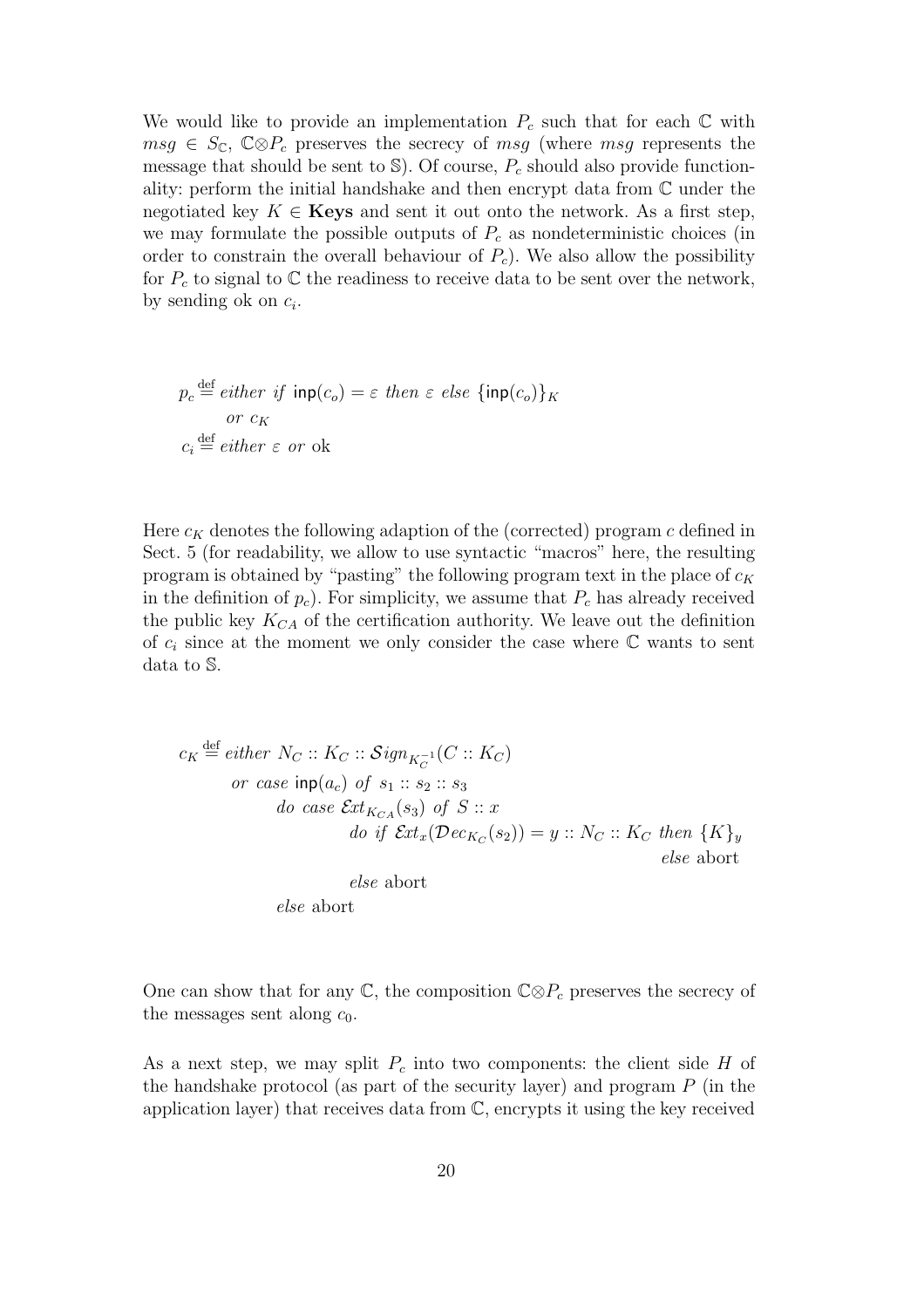from  $H$  and sends it out on the network:



$$
h_a \stackrel{\text{def}}{=} \text{if } \text{inp}(h_i) = \varepsilon \text{ then } N_C :: K_C :: \mathcal{Sign}_{K_C^{-1}}(C :: K_C)
$$
\n
$$
\text{else } \text{case } \text{inp}(a_h) \text{ of } s_1 :: s_2 :: s_3
$$
\n
$$
\text{do } \text{case } \mathcal{Ext}_{K_C A}(s_3) \text{ of } S :: x
$$
\n
$$
\text{do } \text{if } \{\mathcal{Dec}_{K_C}(s_2)\}_x = y :: N_C :: K_C \text{ then } \{m\}_y
$$
\n
$$
\text{else } \text{abort}
$$

else abort else abort

$$
h_o \stackrel{\text{def}}{=} if \text{ inp}(h_i) = \varepsilon \text{ then } \varepsilon
$$
\n
$$
\text{else case } \text{inp}(a_h) \text{ of } s_1 :: s_2 :: s_3
$$
\n
$$
\text{do case } \mathcal{E}xt_{K_{CA}}(s_3) \text{ of } S :: x
$$
\n
$$
\text{do if } \{\mathcal{D}ec_{K_C}(s_2)\}_x = y :: N_C :: K_C \text{ then finished}
$$
\n
$$
\text{else } \varepsilon
$$
\n
$$
h_i \stackrel{\text{def}}{=} 0
$$
\n
$$
p_c \stackrel{\text{def}}{=} if \text{ inp}(c_o) = \varepsilon \text{ then } \varepsilon \text{ else } \{\text{inp}(c_o)\}_K
$$
\n
$$
c_i \stackrel{\text{def}}{=} if \text{ inp}(h_o) = \text{finiished then ok else } \varepsilon
$$

We have the conditional interface refinement  $P_c \stackrel{(D,U)}{\sim_T} P \otimes H$  where

- $T \subseteq \textbf{Stream}_{O_{P_c}} \times \textbf{Stream}_{I_{P_c}}$  consists of those  $(\vec{s}, \vec{t})$  such that for any n, if  $(\overline{\vec{s}}(\tilde{c}_i))|_i \neq \text{finite}$  for all  $i \leq n$  then  $(\vec{s}(\tilde{c}_o))|_i = \varepsilon$  for all  $i \leq n+1$
- and D and U have channel sets  $I_D = {\tilde{c}_o, \tilde{a}_c}, O_D = {c_o, a_c, a_h}, I_U =$  $\{c_i, p_c, h_a\}$  and  $O_U = \{\tilde{c}_i, \tilde{p}_c\}$  and are specified by

$$
c_o \stackrel{\text{def}}{=} \mathsf{inp}(\tilde{c}_o), \qquad a_c \stackrel{\text{def}}{=} \mathsf{inp}(\tilde{a}_c), \qquad a_h \stackrel{\text{def}}{=} \mathsf{inp}(\tilde{a}_c),
$$
  

$$
\tilde{c}_i \stackrel{\text{def}}{=} \mathsf{inp}(c_i), \qquad \tilde{p}_c \stackrel{\text{def}}{=} \mathsf{inp}(h_a)
$$

(after renaming the channels of  $P_c$  to  $\tilde{c}_o, \tilde{c}_i, \tilde{p}_c, \tilde{a}_c$ ).

Therefore, for any  $\mathbb C$  with  $\mathbb C\mathbb C$   $\subseteq$  T, we have an interface refinement  $\mathbb{C}\otimes P_c\stackrel{(D,U)}{\sim}\mathbb{C}\otimes P\otimes H$ . Since for any  $\mathbb{C}$ , the composition  $\mathbb{C}\otimes P_c$  preserves the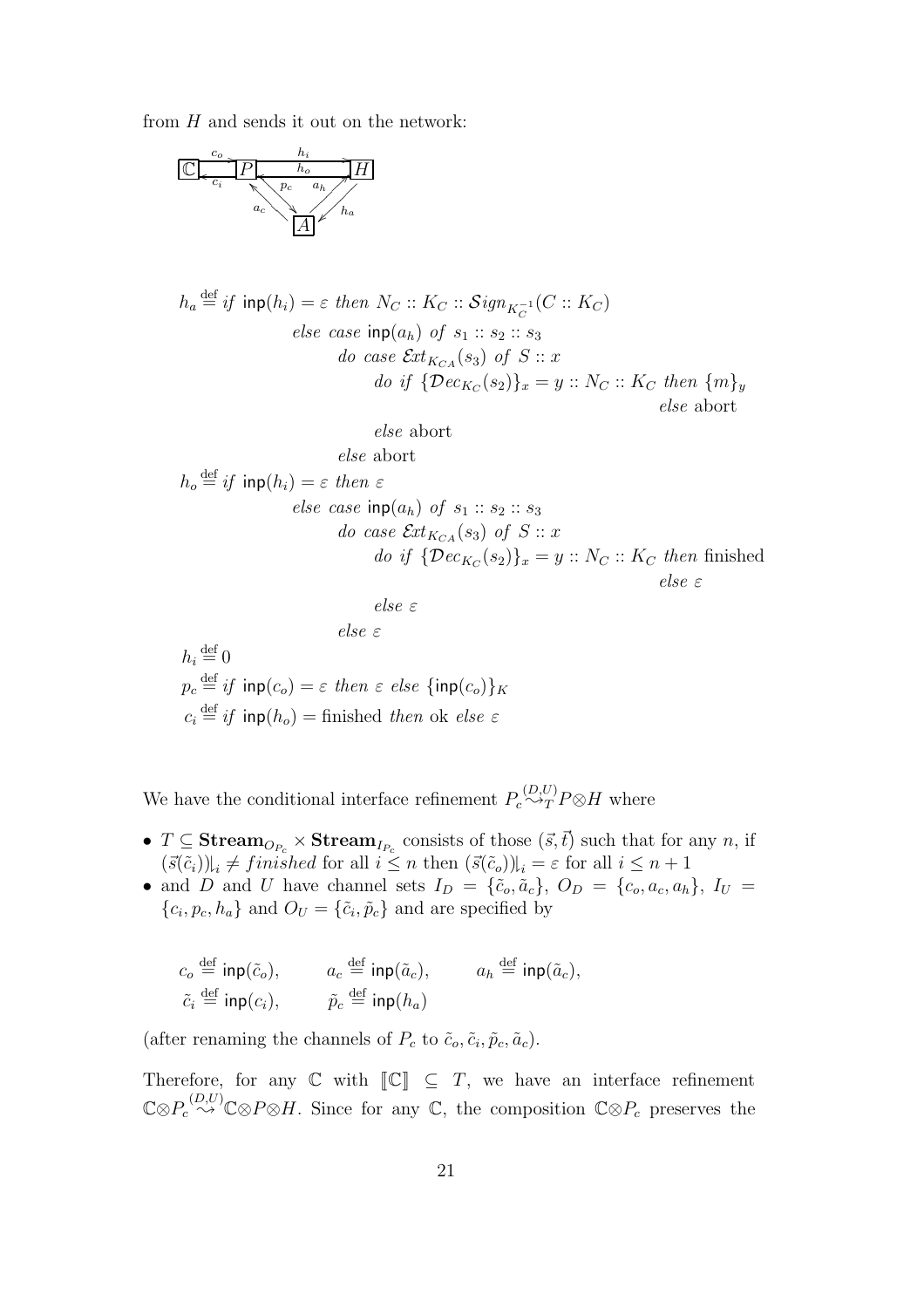secrecy of the messages sent along  $c_0$ , as noted above, this implies that for any  $\mathbb{C}$  with  $\mathbb{C} \subseteq T$ , the composition  $\mathbb{C} \otimes P \otimes H$  preserves the secrecy of these messages by Theorem 2 (since D and U clearly have inverses).

## 7 Translating Programs to First-order Logic Formulas

We explain our translation from programs in the DSL defined earlier in this paper to first-order logic (FOL) formulas which can be processed by automated theorem provers (ATPs) for first-order logic such as e-SETHEO or SPASS. The formalization automatically derives an upper bound for the set of knowledge the adversary can gain.

The idea is to use a predicate **knows** $(E)$  meaning that the adversary may get to know E during the execution of the protocol. For any data value s supposed to remain secret, one thus has to check whether one can derive knows(s). The set of predicates defined to hold for a given program in the DSL defined earlier is defined as follows.

For each publicly known expression  $E$ , one defines knows(E) to hold (in particular for the empty message  $\varepsilon$ , and in the case of the TLS variant from Sect. 5 also for the message abort). The fact that the adversary may enlarge his set of knowledge by constructing new expressions from the ones he knows (including the use of encryption and decryption) is captured by the formula in Fig. 6.

For a given program  $p$  in our DSL, we now define the first-order logic formula  $\phi(p)$  used to represent p for the purposes of the security analysis. The definition is given in Figure 7 and is analogous to the definition of the formal semantics in Figure 3. For the usages of  $E \in \text{Exp}$  in Figure 7, the assumption is that there are *n* occurrences of input expressions in E, and  $E(i_1, \ldots, i_n)$  is the expression derived from E by substituting these occurrences by the variables  $i_1, \ldots, i_n$ . Similarly, for  $E' \in \textbf{Exp}$ , the assumption is that there are m occurrences of input expressions in E', and  $E'(j_1,\ldots,j_m)$  is the expression derived from E' by substituting these occurrences by the variables  $j_1, \ldots, j_m$ . Also, we assume that the predicate key(K) is true iff K is a key.

$$
\forall E_1, E_2. \ (\mathsf{knows}(E_1) \land \mathsf{knows}(E_2) \Rightarrow \mathsf{knows}(E_1 :: E_2) \land \mathsf{knows}(\{E_1\}_{E_2}) \land \mathsf{knows}(\mathcal{Sign}_{E_2}(E_1))) \\ \land (\mathsf{knows}(E_1 :: E_2) \Rightarrow \mathsf{knows}(E_1) \land \mathsf{knows}(E_2)) \\ \land (\mathsf{knows}(\{E_1\}_{E_2}) \land \mathsf{knows}(E_2^{-1}) \Rightarrow \mathsf{knows}(E_1)) \\ \land (\mathsf{knows}(\mathcal{Sign}_{E_2^{-1}}(E_1)) \land \mathsf{knows}(E_2) \Rightarrow \mathsf{knows}(E_1)) \\
$$

Fig. 6. Structural formulas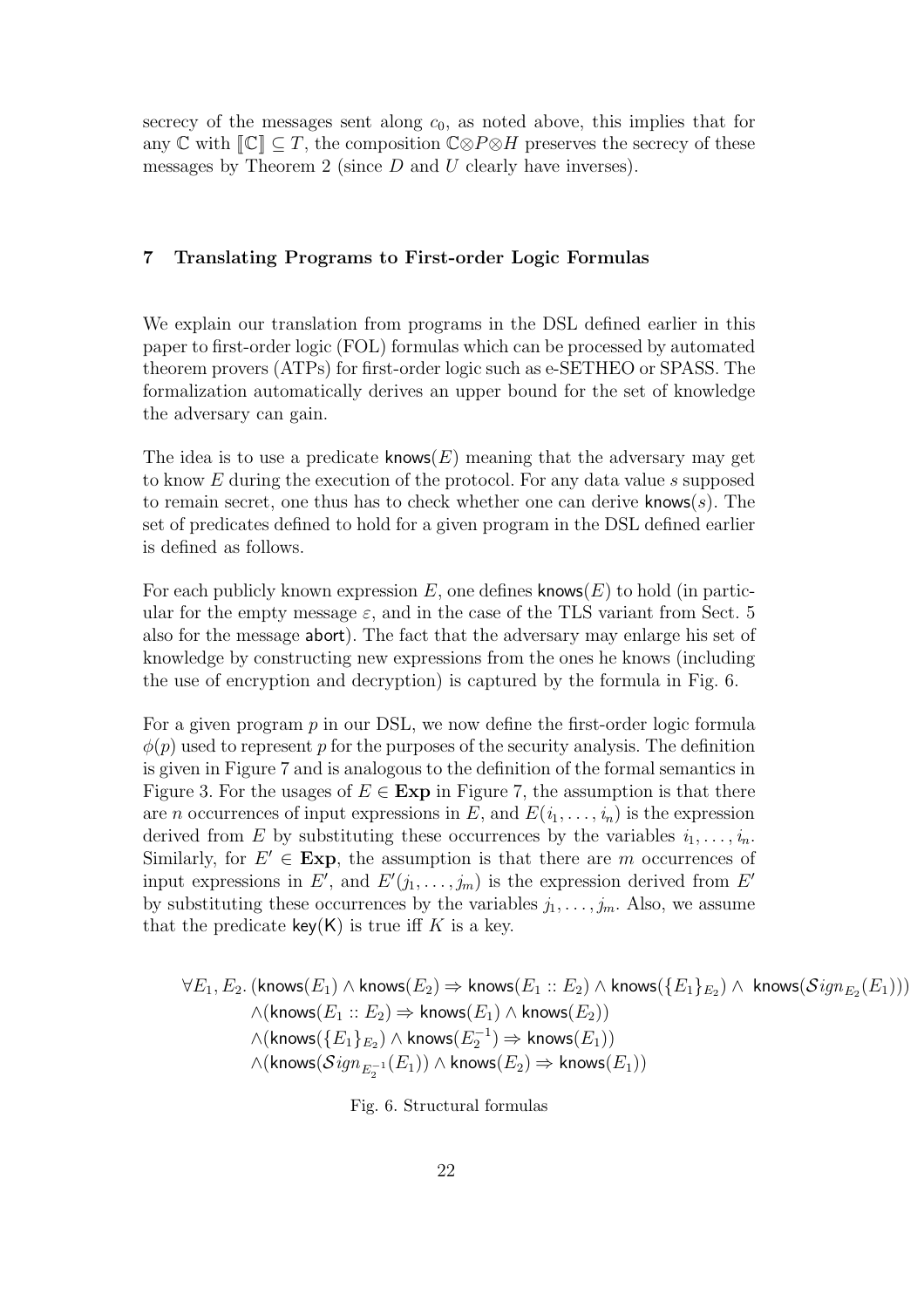$\phi(E) = \forall i_1, \ldots, i_n$ . (knows $(i_1) \wedge \ldots \wedge$  knows $(i_n) \Rightarrow$ knows $(E(i_1, \ldots, i_n)))$  $\phi(either\ p\ or\ p') = \phi(p) \wedge \phi(p')$  $\phi(if E = E' \ then \ p \ else \ p') =$  $\forall i_1, \ldots, i_n$ .(knows $(i_1) \wedge \ldots \wedge$  knows $(i_n)$ ) ⇒  $(E(i_1,\ldots,i_n)=E'(i_1,\ldots,i_n)\Rightarrow\phi(p))$  $\wedge (E(i_1,\ldots,i_n) \neq E'(i_1,\ldots,i_n) \Rightarrow \phi(p'))$  $\phi(\text{case } E \text{ of } \text{key } \text{do } p \text{ else } p') =$  $\forall i_1, \ldots, i_n$ . (knows $(i_1) \wedge \ldots \wedge$  knows $(i_n) \Rightarrow$  $(\mathsf{key}(E(i_1,\ldots,i_n))\Rightarrow\phi(p))\wedge(\neg\mathsf{key}(E(i_1,\ldots,i_n))\Rightarrow\phi(p')))$  $\phi(\text{case } E \text{ of } x::y \text{ do } p \text{ else } p') =$  $\forall i_1, \ldots, i_n, \tilde{h}, t.$  (knows $(i_1) \wedge \ldots \wedge$  knows $(i_n) \wedge E(i_1, \ldots, i_n) = h :: t \Rightarrow \phi(p[h/x, t/y]))$  $\wedge \forall i_1, \ldots, i_n.$ (knows $(i_1) \wedge \ldots \wedge$  knows $(i_n) \wedge \neg \exists h, t. E(i_1, \ldots, i_n) = h :: t \Rightarrow \phi(p'))$ 

## Fig. 7. Definition of  $\phi(p)$ .

The formula formalizes the fact that, if the adversary knows expressions  $exp_1, \ldots, exp_n$  validating the condition  $cond(exp_1, \ldots, exp_n)$ , then he can send them to one of the protocol participants to receive the message  $exp(exp_1, \ldots,$  $exp_n$ ) in exchange, and then the protocol continues. With this formalization, a data value s is said to be kept secret if it is not possible to derive knows(s) from the formulas defined by a protocol. Note that here we abstract from the message sender and receiver identities (because we do not want to make the assumption that sender and receiver identities are securely bound to the messages, which is one reason why one needs cryptographic protocols to start with) and the message order (because the adversary may be able to change the order of messages while in transit over the communication channel).

Suppose now that we are given a process  $P = (I, O, L, (p_c)_{c \in O})$  where  $I, O, L$ are the sets of input, ouput, and local channels. For a program  $p$  associated with a non-local output channel, this gives a predicate  $\mathsf{PRED}(p)$  where expressions of the form knows $(i_k)$  (where  $i_k$  is an input received over a local input channel) are substituted by the expression  $\text{sent}(i_k)$ . If p is associated with a local output channel, the expression knows $(E(i_1, \ldots, i_n))$  in the first line of Fig. 7 is similarly substituted by  $\textsf{sent}(E(i_1, \ldots, i_n))$ . Additionally, we assume  $\textsf{sent}(\varepsilon)$  as an axiom (where we recall that  $\varepsilon$  represents the empty message). These modifications capture the fact that the adversary cannot read from or write to local channels. Note that the sent predicate gives an upper bound on the data that may be sent over the local channels. This means that the adversary knowledge set is approximated from above. In particular, one will find all possible attacks, but one may also encounter "false positives", although this has not happened yet with any real examples. The advantage is that this approach is rather efficient (see Sect. 7.2 for some performance data).

The axioms in the overall first-order logic formula for a given protocol are then the conjunction of the formulas representing the publicly known expressions, the formula in Fig. 6, and the conjunction of the formulas  $PRED(p)$  for each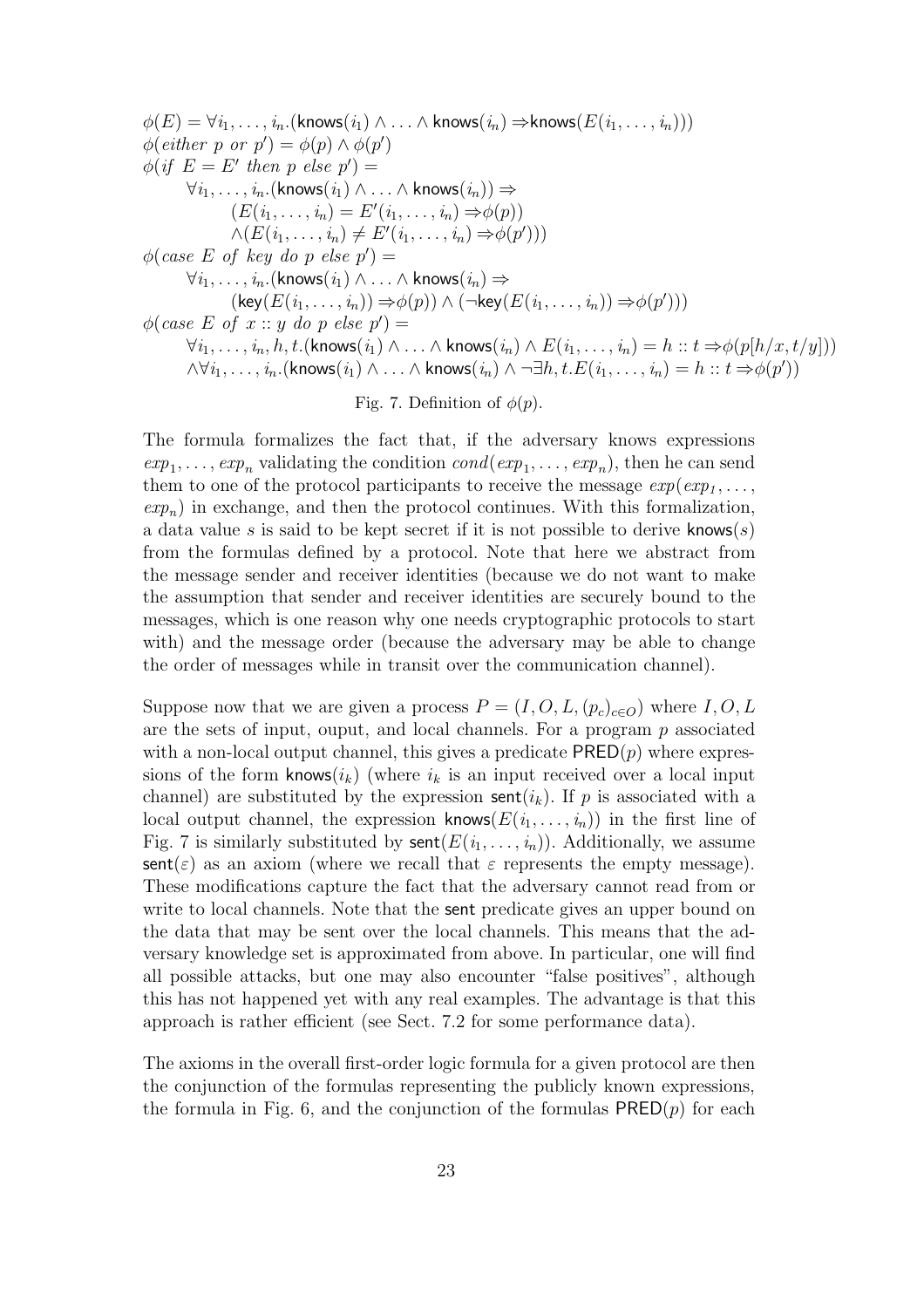program  $p$  implementing a part of the protocol (with the modifications explained in the previous paragraph). The conjecture, for which the automated theorem prover will check whether it is derivable from the axioms, depends on the security requirements contained in the class diagram. For the requirement that the data value s is to be kept secret, the conjecture is  $\mathsf{knows}(s)$ . An example is given in the next section.

Note that, as before, the generalizations to cover multiple parallel sessions and insider attackers also extend to the translation to FOL. For the case of insider attackers, this is immediate since it simply results in a different protocol model, which can be translated in the same way. For multiple parallel sessions, one has data values that are parameterized over the protocol roles (such as client and server) which are modelled by free variables, and the axioms then need to be closed using forall-quantifiers for each such free variable.

## 7.1 Translating the TLS Variant

To explain the translation defined above, we apply it to the DSL program constructed for the TLS variant in Sect. 5. We explain this translation in a stepwise manner for each of the DSL sub-programs defined for the TLS variant.

For the output channels  $a_C, a_A, a_S$  of the certification authority, as well as the trivial local channel l, the translation is particularly easy. The first line in the definition in Fig. 7 applies and since the relevant expressions do not contain input channels, the resulting subformulas reduce to rather simple logical predicates (where  $\approx$  denotes equivalence of the logical formulae):

$$
\phi(a_C) \cong \text{knows}(K_{CA})
$$
\n
$$
\phi(a_A) \cong \text{knows}(K_{CA} :: \mathcal{S}ign_{K_{CA}^{-1}}(S :: K_S) :: \mathcal{S}ign_{K_{CA}^{-1}}(Z :: K_Z))
$$
\n
$$
\phi(a_S) \cong \text{knows}(\mathcal{S}ign_{K_{CA}^{-1}}(S :: K_S))
$$
\n
$$
\phi(a_S) \cong \text{sent}(0)
$$

For the program defining the behavior on channel  $c$ , the first line of the definition reduces to a similarly simple formula (which will be a conjunct within the overall formula  $\phi(c)$ : According to the definition for the then-branch of an if-statement given in Fig. 7, we get a conjunct which simply reduces to knows $(N_C::K_C::\mathcal{S}ign_{K_C^{-1}}(C::K_C))$  (since  $\mathsf{sent}(\varepsilon)$  holds as a given axiom and  $\phi(N_C\,::\, K_C\,::\, \mathcal{S}ign_{K_C^{-1}}(\overset{\cup}{C}::K_C))\cong \mathsf{knows}(N_C\,::\, K_C\,::\, \mathcal{S}ign_{K_C^{-1}}(C::K_C))).$ For the else-case in this if-statement, we get a second conjunct in the overall formula  $\phi(c)$  which reduces to the following formula (and additionally formulae which imply knows( $\varepsilon$ ) and knows(abort), which can be ignored since that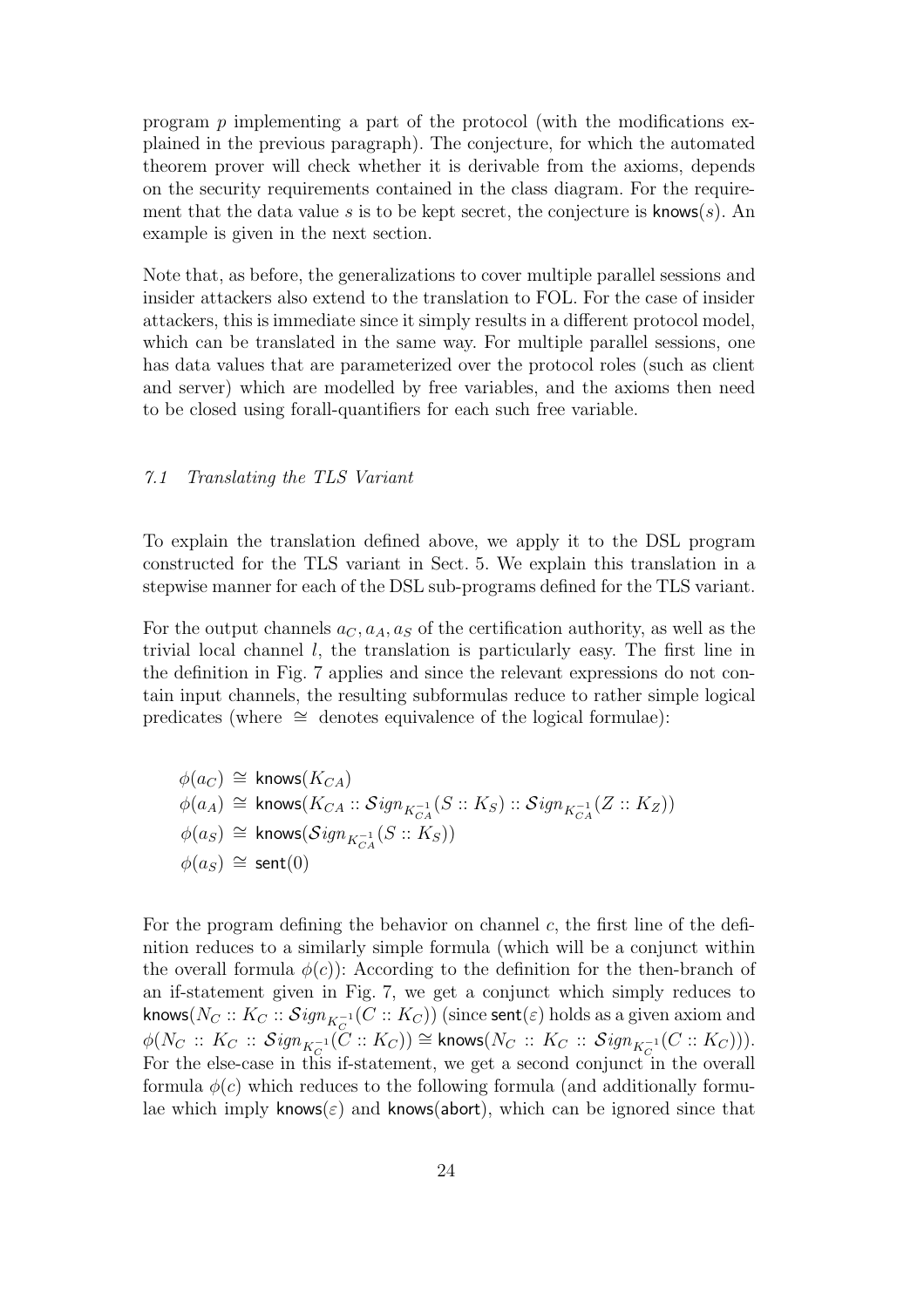already is part of the general axioms and to simplify the presentation):

$$
\forall s_1, s_2, s_3, a_1, x, y. \ (\text{knows}(s_1) \land \text{knows}(s_2) \land \text{knows}(s_3) \land \text{knows}(a_1) \land \{s_3\}_{a_1} = S :: x \land \{\mathcal{D}ec_{K_C^{-1}}(s_2)\}_x = y :: N_C \Rightarrow \text{knows}(\{m\}_y))
$$

Finally,  $\phi(s)$  reduces to the following formula (again abstracting away from knows( $\varepsilon$ ) and knows(abort)):

$$
\forall c_1, c_2, c_3, a_1, x. \ (\mathsf{knows}(c_1) \land \mathsf{knows}(c_2) \land \mathsf{knows}(c_3) \land \mathsf{knows}(a_1) \land \{c_3\}_{c_2} = x :: c_2 \Rightarrow \mathsf{knows}(N_S :: \{\mathcal{Sign}_{K_S^{-1}}(K_{CS} :: c_1)\}_{c_2} :: a_1))
$$

Altogether, the DSL program that implements the TLS variant given in Sect. 5 thus translates to a logical formula that reduces to the simplified formula given in Fig. 8. This formula is given as an axiom to the ATP in conjunction with the general axioms defined in the last section, as we will explain in the following subsection.

$$
\begin{aligned} &\text{knows}(N_C::K_C::Sign_{K_C^{-1}}(C::K_C))\\ &\wedge \forall s_1, s_2, s_3, a_1, x, y.(\text{knows}(s_1) \wedge \text{knows}(s_2) \wedge \text{knows}(s_3) \wedge \text{knows}(a_1) \wedge\\ &\{s_3\}_{a_1}=S::x \wedge \{\mathcal{D}ec_{K_C^{-1}}(s_2)\}_x=y::N_C \Rightarrow \text{knows}(\{m\}_y))\\ &\wedge\text{sent}(0)\\ &\wedge \forall c_1, c_2, c_3, a_1, x.(\text{knows}(c_1) \wedge \text{knows}(c_2) \wedge \text{knows}(c_3) \wedge \text{knows}(a_1) \wedge\\ &\{c_3\}_{c_2}=x::c_2\Rightarrow \text{knows}(N_S::\{\mathcal{S}ign_{K_S^{-1}}(K_{CS}::c_1)\}_{c_2}::a_1))\\ &\wedge \text{knows}(K_{CA})\\ &\wedge \text{knows}(\mathcal{S}ign_{K_{CA}^{-1}}(S::K_S)::\mathcal{S}ign_{K_{CA}^{-1}}(Z::K_Z))\\ &\wedge \text{knows}(\text{short})\\ &\wedge \text{knows}(c_2)\\ &\wedge \text{knows}(c_3)\\ &\wedge \text{knows}(c_4))\\ \end{aligned}
$$

Fig. 8. Protocol part of the translation of the TLS variant to FOL

## 7.2 Protocol Analysis with Automated Theorem Provers for FOL

In this subsection, we explain how the automated analysis of programs in the DSL are performed using the translation to FOL defined at the beginning of this section. For that, the resulting FOL formula is converted to the TPTP notation, which is the de-facto input notation for first-order logic automated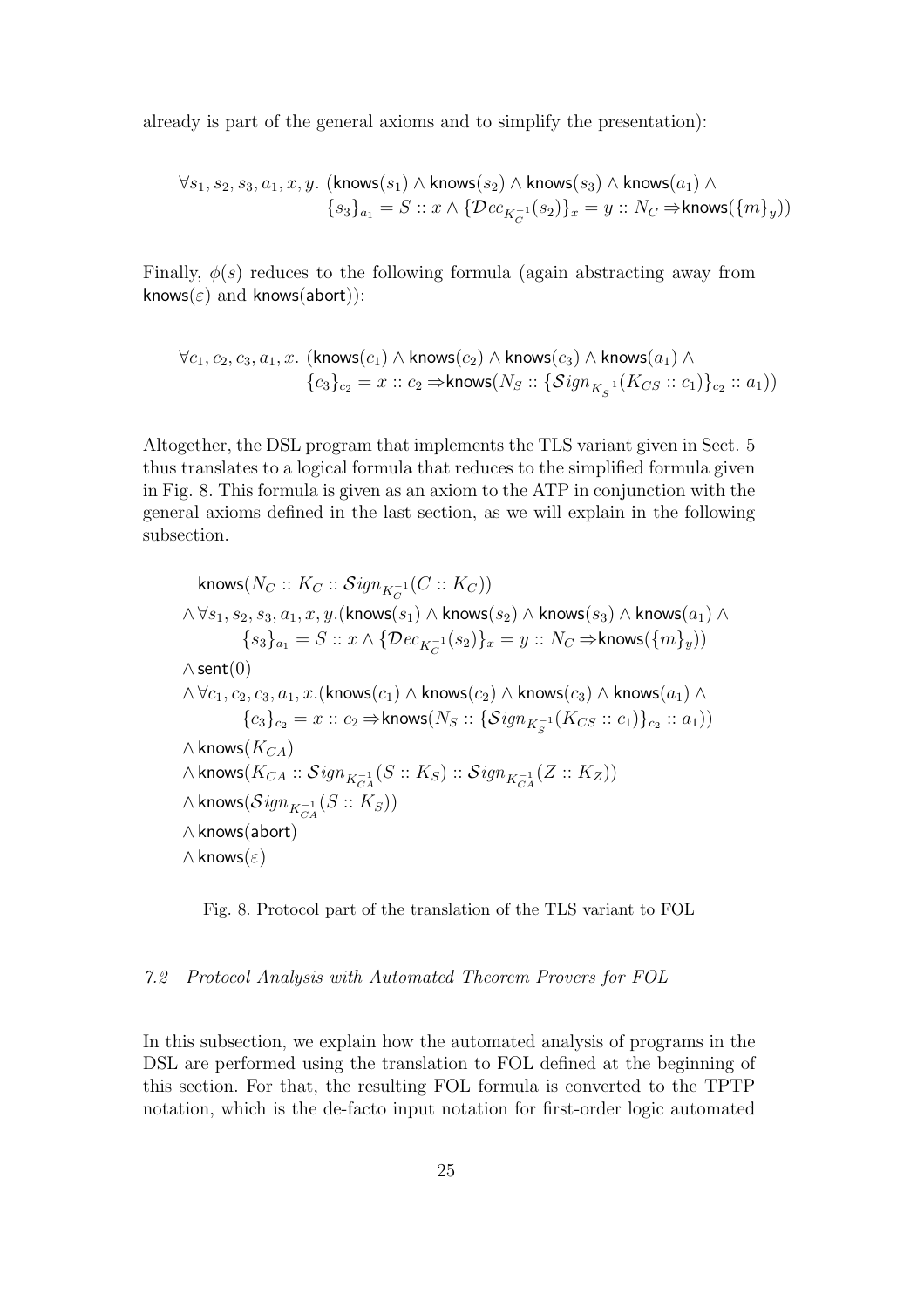theorem provers [38], supported, using existing converters, by a variety of provers including e-SETHEO, Otter, SPASS, Vampire, and Waldmeister.

The prover SETHEO is an efficient automated theorem prover for first oder logic in clausal normal form, extended to the prover e-SETHEO for reasoning about equality properties [31,37]. We use e-SETHEO for verifying security protocols as a "black box": A TPTP input file is presented to the ATP and an output from the ATP is observed. No internal properties of or information from e-SETHEO is used. This allows one to use e-SETHEO interchangingly with any other ATP accepting TPTP as an input format (such as SPASS, Vampire and Waldmeister) when it may seem fit.

The results of the theorem prover have to be interpreted as follows: If the conjecture stating for example that the adversary may get to know the secret can be derived from the axioms which formalize the adversary model and the protocol specification, this means that there may be an attack against the protocol.

We then use an attack generation script programmed in Prolog to construct the attack. The script essentially implements the above FOL formalization in Prolog. The advantage of a Prolog implementation is that one can directly query the variable contents (i.e., the messages that are exchanged) when an attack is found. The disadvantage of the Prolog implementation is that it is significantly less efficient and complete in the case of secure protocols (which is why we use the FOL prover first, and the Prolog generator only if the prover found that there may be an attack). Note that the Prolog script only generates the message sequence from the attack scenario (as shown in Fig. 5; see [20] for the actual output of the tool). The user then needs to manually improve on the original DSL specification on the basis of this information.

If the conjecture cannot be derived from the axioms, this constitutes a proof that the protocol is secure with respect to the security requirement formalized as the negation of the conjecture, because logical derivation is sound and complete with respect to semantic validity for first-order logic. Note that since first-order logic in general is undecidable, it can happen that the ATP is not able to decide whether a given conjecture can be derived from a given set of axioms. However, experience has shown that for a reasonable set of protocols and security requirements, our approach is in fact practical.

In our example, e-SETHEO returns as an output that the conjection knows(secret) can be derived from the defined rules (within three seconds<sup>2</sup>). For this example the attack tracking tool needs around 20 seconds to produce the attack which was visualized earlier in Fig. 5. See [20] for the actual outputs of the tools.

<sup>2</sup> On a SunFire 3800 (4 processors, 6 GByte RAM, Solaris 9).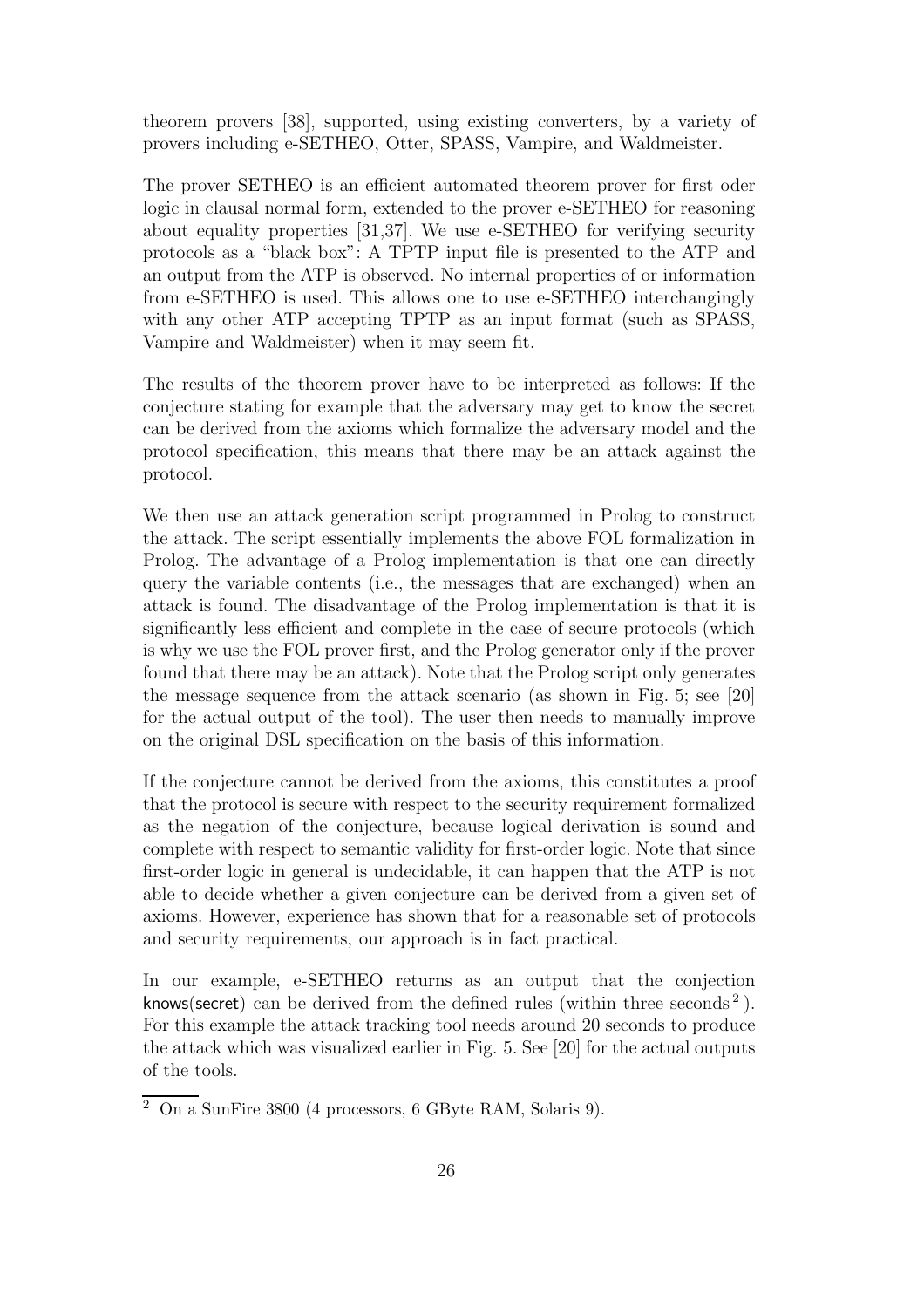As explained earlier, we can fix this problem by substituting  $K :: N<sub>C</sub>$  in the second message (server to client) by  $K :: N_C :: K_C$  and by including a check regarding this new message part at the client. Now the new version can be verified by the automated theorem prover approach. When e-SETHEO runs on the fixed version of the protocol it now gives back the result that the conjecture knows(secret) cannot be derived from the axioms formalizing the protocol, within 5 seconds. Again, see [20] for the tool output, which shows that, within the e-SETHEO suite, the prover "eprover" was able to establish that there is no such derivation by exhaustively trying all possibilities. Note that this result means that there actually exists no such derivation, not just that the theorem prover is not able to find it. This means in particular that the attacker cannot gain the secret knowledge anymore.

Note that this a non-trivial result: The translation from the DSL into FOL defined above accommodates the fact that, for example, the attacker can construct messages of arbitrary size from his knowledge (e.g. lists of arbitrary length, or message of arbitrary encryption depth). We leave it up to the ATPs we use (such as e-SETHEO and SPASS) to deal with this verification challenge. This allows us not only to use different ATPs in an interchangeable way, which increases the overall robustness of the approach. It also allows us to exploit the significant amount of work that has been done regarding automated theorem proving, which is already encapsulated in these tools. In particular, using our translation, the challenge of dealing with the fact that the adversary may construct messages of arbitrary size, is embedded into the challenge of dealing with the fact that there exist derivations of arbitrary size, when trying to determine whether a conjecture can be derived from a set of axioms. The latter is of course the main challenge that has to be addressed by automated theorem provers which aim for a maximum feasible level of completeness. Although we cannot hope for a complete, automated solution for problem instances of arbitrary difficulty (because of the undecidability of this problem), encouraging improvements have been made in this regards over the last years, which we aim to exploit using our approach. Note also that if necessary, the approach presented here (which is particularly suitable to derive attacks) can also be fruitfully combined with complementary approaches such as [36,10] which are targeted on deriving security proofs.

Note that the security result above of course in itself is bound to the particular execution model and the formalizations of the security requirements used here. Note also that the approach does not aim to be complete in the sense that the security analysis may falsely claim that there may be an attack against the specified system, because of the optimizing abstractions used. This, however, has not so far surfaced as a limitation in practical applications. If it would, one would be able to detect that the attack is unrealistic when generating the attack scenario using the Prolog attack generator mentioned above.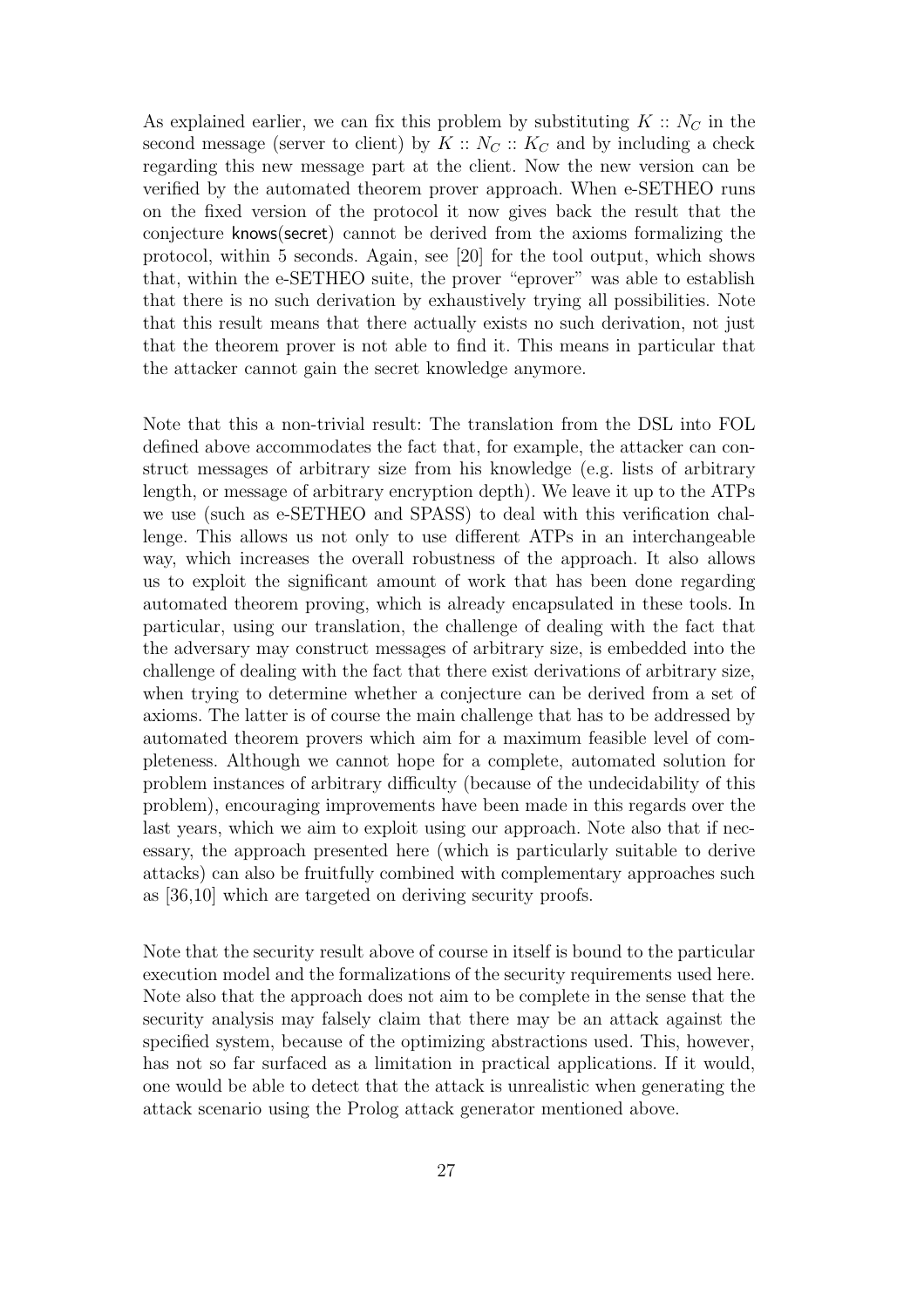$\phi(E) =$  output $(E)$  $\phi(either\ p\ or\ p') = \phi(p) \wedge \phi(p')$  $\phi(if E = E' \text{ then } p \text{ else } p') = ((E = E' \Rightarrow \phi(p)) \land (E \neq E' \Rightarrow \phi(p')))$  $\phi(\text{case } E \text{ of } \text{key } \text{do } p \text{ else } p') = (\text{key}(E) \Rightarrow \phi(p)) \land (\neg \text{key}(E) \Rightarrow \phi(p')))$  $\phi(\text{case } E \text{ of } x :: y \text{ do } p \text{ else } p') =$  $\forall h, t. (E = h :: t \Rightarrow \phi(p[h/x, t/y])) \land (\neg \exists h, t.E = h :: t \Rightarrow \phi(p'))$ 

## Fig. 9. Definition of  $\phi(p)$ .

A prototypical implementation of the tool-support, which performs a translation from a state machine representation of the protocol to the FOL formulas in the TPTP format, can be downloaded as open source from [20].

#### 8 Test Case Generation

In previous sections, we explained how one can create executable but formally founded models of cryptographic protocols using the DSL presented earlier, which can be verified against security requirements such as secrecy using automated theorem provers. In this section, we explain how to use the DSL programs to provide security assurance for implementations of cryptographic protocols in other programming languages, by generating test-sequences from the DSL programs that can be used to verify these implementations.

The approach works by constructing a program in the DSL which can be formally analyzed as explained above, and then using this program to generate the test-cases for the legacy implementation. The goal is to show that the legacy implementation implements a behavior which is equivalent to that of the DSL program in a suitable sense, which in turn was verified to be secure. We explain the application at the case of implementations in the Java language. Below we first explain how abstract message sequences can be constructed using using Prolog generated from the DSL specifications. We then explain how the abstract message sequences can be concretized in order to be fed into the crypto protocol implementations.

To generate the abstract message sequences, we make use of Prolog scripts that are generated from the DSL specifications, similar to the attack generation scripts mentioned in the previous subsection. These are essentially a Prolog based implementation of the translation from the DSL specifications to FOL which was defined earlier, except that we do not need the formulas which define how the adversary can construct new knowledge, and that we can define directly how the outputs are computed from the inputs (which are generated independently) using the Prolog script, without needing the knows predicate. See Fig. 9 for the core part of this adapted translation. The input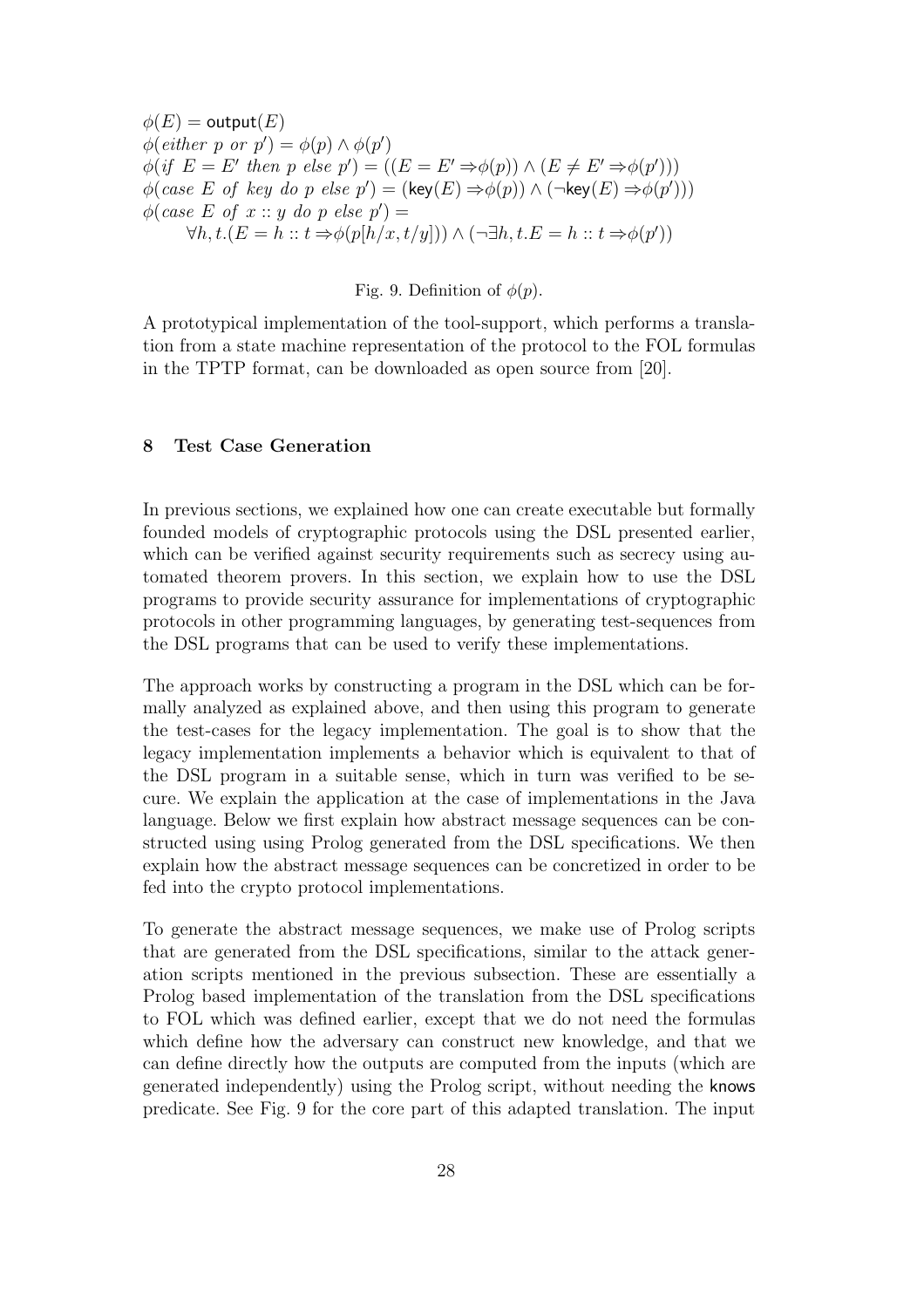expressions  $\text{inp}(c)$  (for a channel c) contained in an expression E are evaluated by substituting them with the input value at the relevant channel at a given point in time during the execution. In Fig. 10 we give a fragment of the Prolog script that is generated for the first two messages of the TLS variant from previous sections using the translation explained above (see [20] for the complete Prolog script), and in Fig. 11 one of the message sequences generated by that Prolog script.

We now explain how the abstract message sequences can be concretized in order to be fed into the crypto protocol implementations. The challenge here in the case of testing cryptographic protocols is that these make significant use of (pseudo-)random algorithms, for example to generate one-time values (nonces) or to make ciphertexts unpredictable and harder to crypto-analyze. These algorithms are designed to withstand brute-force attacks. Therefore one might not expect to be able to test a system making use of them in a sufficiently exhaustive way using black-box testing. Also, one faces difficulties when trying to compare randomly generated values that were created independently by the implementation under test and the test oracle, since these will in general be different.

Instead we make use of white-box testing. This requires to have the source code available, but fortunately that is the case for important crypto-protocol implementations in Java, such as the Java Secure Sockets Extension (JSSE) recently made open-source by Sun.

To instrument the code for the testing, we replace all occurrences of calls of methods that correspond to the cryptographic functions in our DSL (such as random number generation, key generation, encryption, decryption, and signature creation and verification) by methods that not only call these functions, but in addition also build up a table that defines a correspondence

```
%Message number 1, Sender:Client => Receiver: Server
msg(Term, Cond, Step,'Client') :-
Step = 1,
Cond = [],
Term = [[n,k_c], sign([c,k_c],inv(k_c))].
%Message number 2, Sender:Server => Receiver: Client
msg(Term, Cond, Step,'Server') :-
Step = 2,
Init_3=sign([c,Init_2],inv(Init_2)),
Cond = [[Init_1,Init_2],Init_3],input(Cond),
keygen(Init_2,Key),
Term = [enc(sign([Key,Init_1],inv(k_s)),Init_2),sign([s,k_s],inv(k_ca))].
```
Fig. 10. Generated Prolog script for TLS variant (fragment).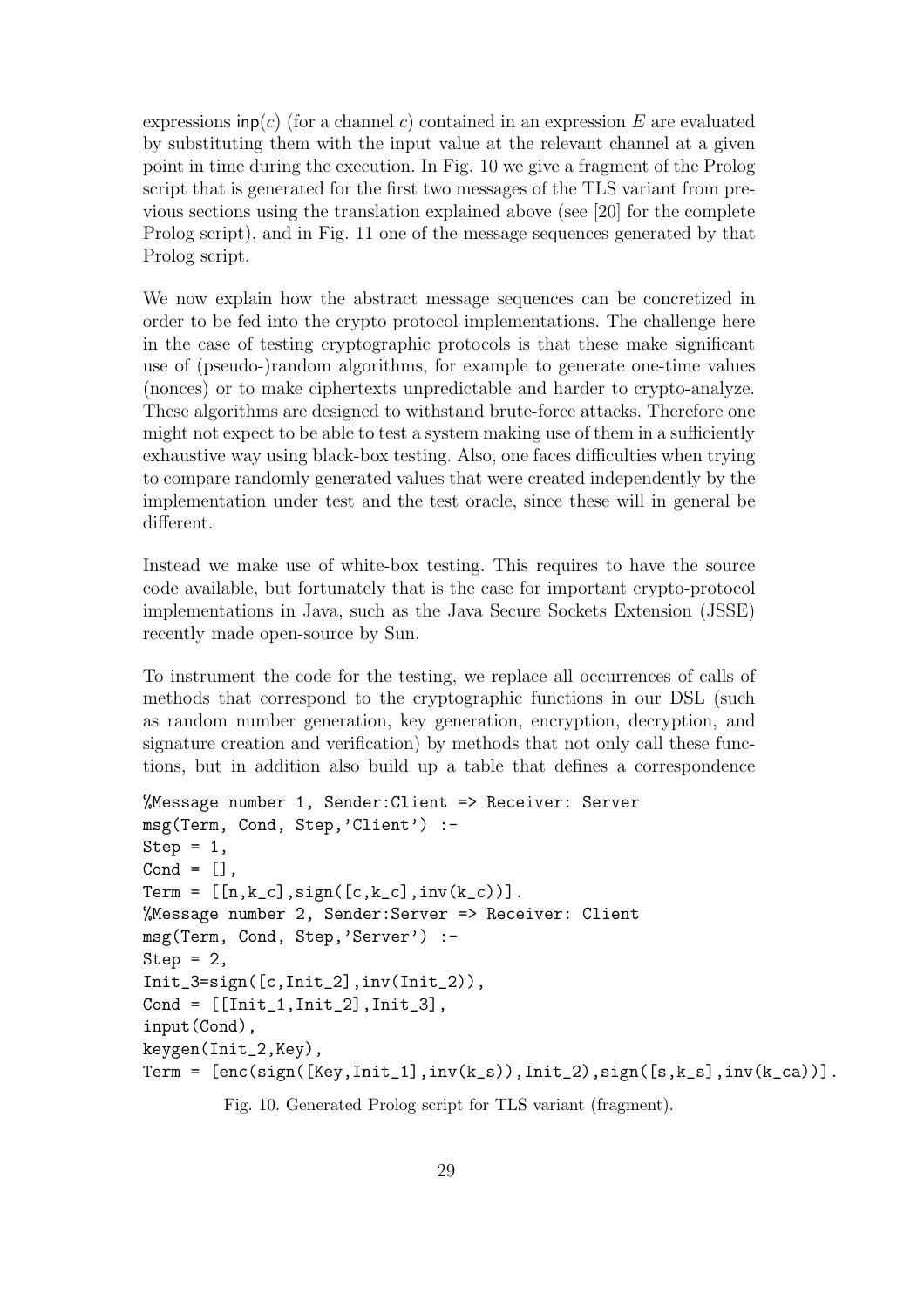```
Client \rightarrow A: [[n, k_c], sign([c, k_c], inv(k_c))]
A \rightarrow Server: [[n, k_a], sign([c, k_a], inv(k_a))]
Server \rightarrow A: [enc(sign([k1, n], inv(k_s)), k_a), sign([s, k_s], inv(k_ca))]
A \rightarrow Client: [enc(sign([k1, n], inv(k_s)), k_c), sign([s, k_s], inv(k_ca))]
Client -> A: enc(secret, k1)
```
Fig. 11. One message sequence generated by the Prolog script in Fig. 10.

between the concrete cryptographic data that is constructed and the corresponding symbolic expressions (as defined in Fig. 1). For example, we replace each occurrence of a call to a method which generates random values (such as nextBytes from java.security.SecureRandom) by a method which calls the same method, but in addition stores the return value in a list.

Similarly, we need to treat the input/output behavior of the crypto-protocol implementation necessary for the protocol communication. In Java-based implementation such as JSSE or the open-source SSL implementation Jessie, the protocol communication is implemented using message buffers to which messages to be sent are written (using the method java.io.OutputStream.write), and from which messages that are received are read. Accordingly, to instrument the code for testing, calls to java.io.OutputStream.write are replaced by calls of a new method which not only includes the original call to java.io.OutputStream. write but also records its arguments in a separate buffer. During the testing phase, the messages in that buffer are then compared to the messages that should be sent according to the given specification (as produced by the DSL program), as explained in more detail in the paragraphs below. If this comparison fails, the given test-case fails. Analogously, the calls of java.io.OutputStream.read (which reads the messages that are received from the buffer) are instrumented such that in addition to reading the messages from the buffer as usual, the values are linked to the representation on the symbolic level as input channels, as defined in Fig. 1. Note that this does not impose any constraint on the well-formedness of the input messages that arrive, since the procotol implementation should also be tested to be secure when receiving a message that is not well-formed as specified by the protocol design.

To perform the comparison of the messages that are sent with the values that should be sent according to the specification, we need to generate concrete values out of the abstract values contained in the specification. This concretization can be achieved using the mappings between abstract and concrete data that are constructed using the code instrumentation explained above. We give some more details on how this works. First, we fix a set of transaction variables TransV and define a concretization of abstract messages by mapping each abstract message type  $M$  from Fig. 1 to a sequence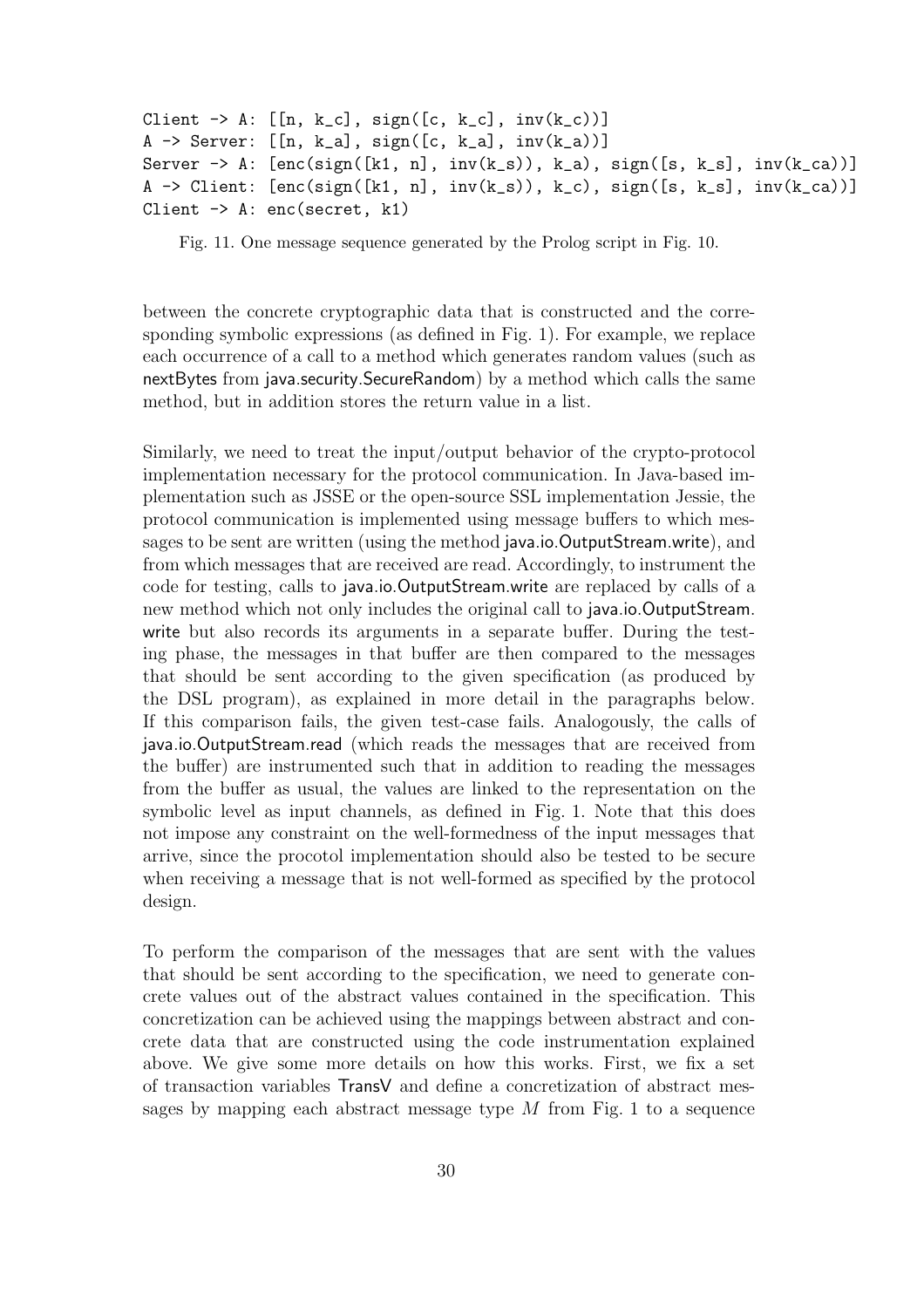$\mathsf{concrete}(M) : d_1^M, d_2^M, \ldots, d_{n_M}^M$  of concrete data elements  $d_i^M.~d_i^M$  can be

- a concrete data value (corresponding to a constant sequence of bytes)
- a transaction variable (used to represent transaction data such as timestamps stored by the monitor)
- an abstract message as defined in Fig. 1.

In the last case, the expression is evaluated and the result is again concretized. The transaction variables  $v \in$  TransV are associated with a set values(v) of possible concrete values. In addition, each data element has to be assigned a field length, which we omit here for simplification. Keys  $k$  are mapped directly to a transaction variable concrete $(k)$ :  $d_1^k \in$  TransV. The actual concretization, i.e. the values for the  $d_i^M$  and **values** $(v)$  must be provided by the developer.

An algorithm for the security monitor is given in Fig. 12. It uses the algorithms gen sequence and verify sequence to generate concrete data from abstract input messages to a component, resp. to compare abstract output messages to the concrete data received. In verify sequence,  $first(s)$  denotes the prefix of s corresponding to  $d_i^M$ , remove first $(s)$  denotes the remaining part of s. The message  $M$  is referenced by "this".

The idea of the algorithm is as follows. Constants in concrete $(M)$  are passed directly to the implementation or compared to the received data. If a transaction variable v appears in concrete(M) for an input message, either a new concrete value is chosen for  $v$  and sent, or an already chosen value from the store *store* is sent (where the variable *store* contains a list of concrete data values and is initially empty). When data is received corresponding to  $v$ , it is either compared to the value already chosen, or the received value is added to the store. Encrypted messages, hashes and message authentication codes can be computed on sending using the data available. On reception, it is possible that the concrete byte sequence for a key or part of the data to be hashed is not yet available to the security monitor, so for verification, in gen\_sequence arbitrary concrete values that may not correspond to the actual values would be chosen and added to the store. In this case, instead a condition is added to conditions (which is a variable that stores a list of logical conditions and is initially empty). The conditions are verified by the security monitor as soon as they can be evaluated. The processing of messages by the security monitor is repeated for each step of the data sequence (sending or receiving a message  $M_{abstr}$  to/from port p of the component that is monitored). Note that a fresh store must be created for each new protocol session.

As an example, for the Java implementation of the SSL protocol in the Jessie project, the message parts recorded for the ClientHello method are shown in Fig. 13.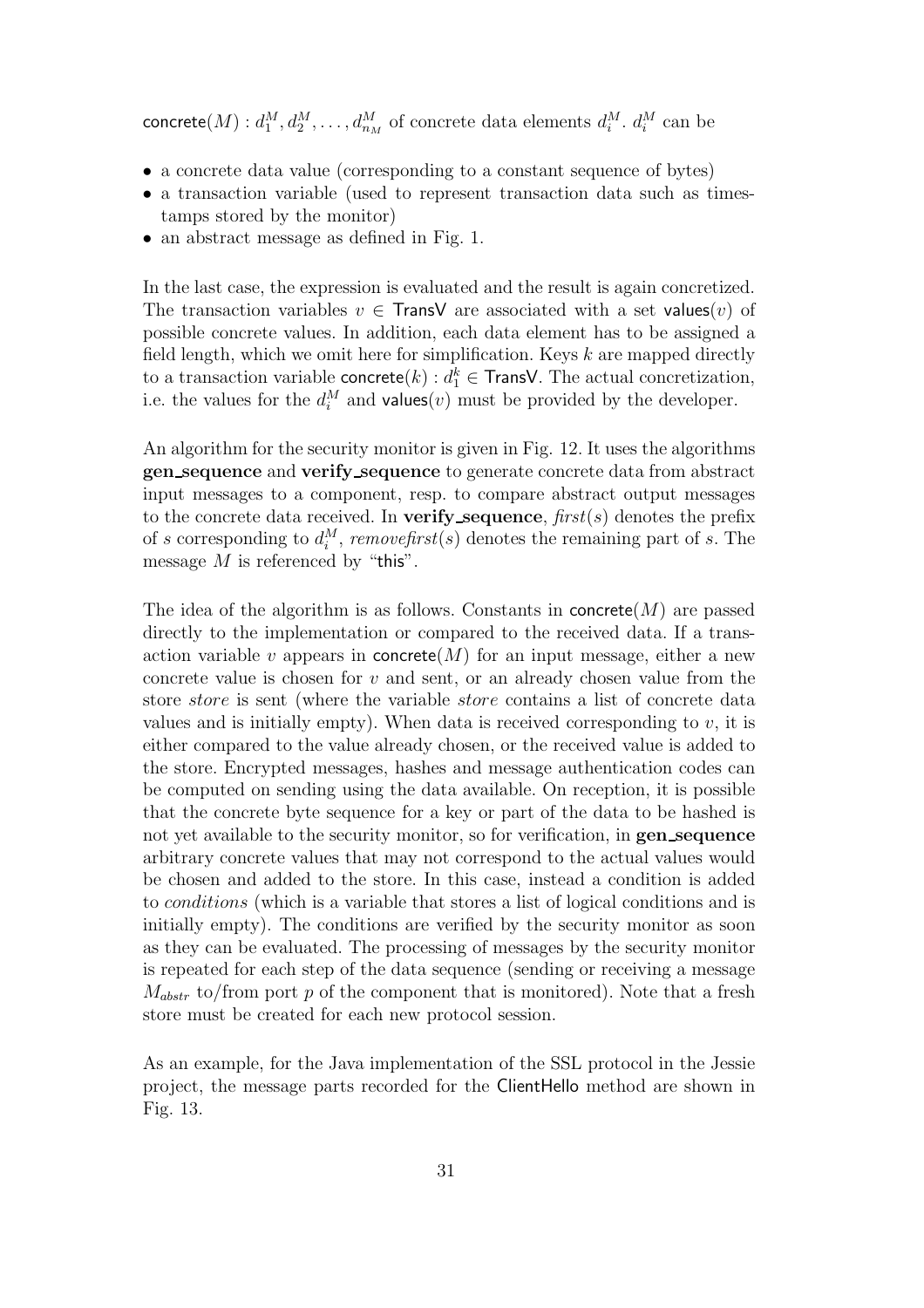```
algorithm do check
for each step (p, M_{abstr}) in concrete data sequence
    if input message: send gen_sequence(M_{abstr}) to p
    else wait for output s on p (fail on timeout)
        if verify sequence(M_{abstr},s) = false: fail
    if ∃ c ∈ conditions: c evaluatable and evaluate(c) = false: fail
algorithm gen_sequence(M_{abstr})
{compute concrete data from abstract message M_{abstr}}
s \leftarrow \epsilonif M_{abstr} = \text{Encr}(k, x) or M_{abstr} = \text{Mac}(k, x) or M_{abstr} = \text{Hash}(x):
    concr\_msg \leftarrow \texttt{gen\_sequence}(x)if M_{abstr} = \text{Encr}(k, x) or M_{abstr} = \text{Mac}(k, x):
        concr \; key \leftarrow \text{gen\_sequence}(k)apply encryption, mac generation or hashing to concr_msg;
        append to s
else determine message type M of M_{abstr};
    (d_1^M, \ldots, d_{n_M}^M) \leftarrow \text{concrete}(M)for i \in \{1 \dots n_M\}:<br>
if d_i^M \in \mathbb{Z}: append d_i^M to s<br>
else if d_i^M \in \text{TransV}:
             if \exists y \in (d_i^M, y) \in store: append y to s<br>
else choose y \in \text{values}(d_i^M);<br>
append y to s, store ← store ∪ (d_i^M, y)else if d_i^M \in \mathbf{Exp}:
             \textrm{append} gen_sequence(evaluate(d_i^M[\textrm{\textbf{this}} \leftarrow M_{abstr}])) to sreturn s
algorithm verify sequence (M_{abstr}, s){verify concrete data s w.r.t. abstract message M_{abstr}}
if M_{abstr} = \text{Encr}(k, x):
    if \exists concr \; key : (k, concr \; key) \in store:concr_msg \leftarrow decrypt(concr\_key, s); verify_sequence(x, concr\_msg)else conditions \leftarrow conditions \cup \{verify\_sequence(M_{abstr}, s)\}else if M_{abstr} = \text{Mac}(k, x) or M_{abstr} = \text{Hash}(x):
    if gen\_sequence(x) computable without changing store
        and \exists concr\_key : (k, concr\_key) \in store \text{ (for } M_{abstr} = \text{Mac}(k, x)):
        concr_msg \leftarrow \text{gen\_sequence}(x);compare hash/mac of concr msg to s
    else conditions \leftarrow conditions \cup \{verify\_sequence(M_{abstr}, s)\}else determine message type M of M_{abstr};
    (d_1^M, \ldots, d_{n_M}^M) \leftarrow \text{concrete}(M)for i \in \{1 \dots n_M\}:<br>
if d_i^M \in \mathbb{Z}: compare(first(s),d_i^M); s \leftarrow \text{removefirst}(s)else if d_i^M \in TransV:
             if \exists y \in \{d_i^M, y) \in store: \text{compare}(first(s), y); s \leftarrow removefirst(s)<br>else store \leftarrow store \cup (d_i^M, first(s)); s \leftarrow removefirst(s)else if d_i^M \in \textbf{Exp}:
             verify_sequence(evaluate(d_i^M[\textbf{this} \leftarrow M_{abstr}]), \textit{first}(s))s \leftarrow removefirst(s)return false if any comparison failed
```
Fig. 12. Security Monitor Algorithm

## 9 Related Work

Compared to research done using formal methods, less work has been done more generally using software engineering techniques for computer security. For an overview of the topic see [11].

Other work in secure software engineering which is based on stream-processing functions includes [28], which introduces a method for the formal development of secure systems based on FOCUS. It utilizes threat scenarios which are the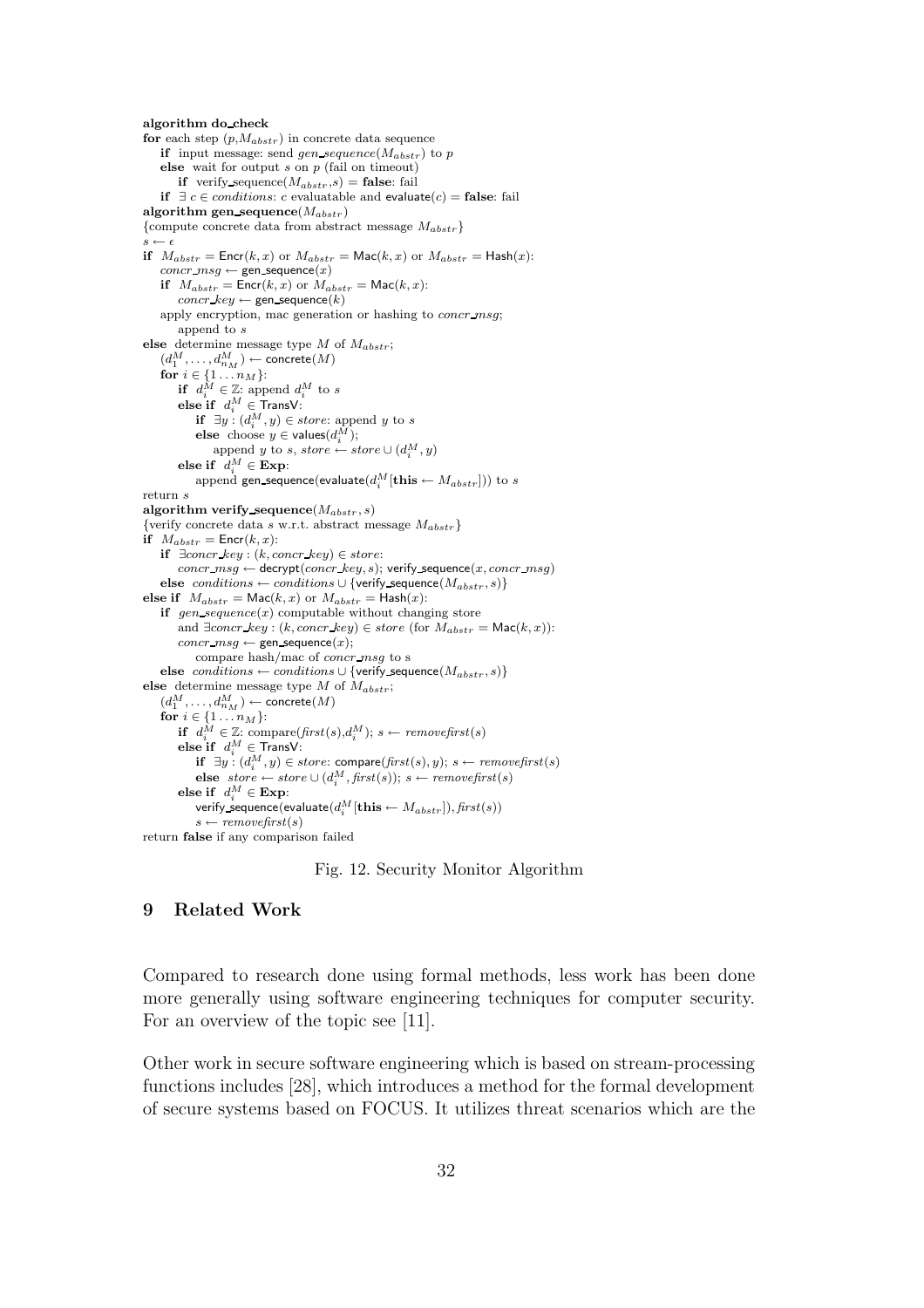| in Model | Send: ClientHello                              | by Outputstream.write in |
|----------|------------------------------------------------|--------------------------|
|          | type.getValue()                                | Handshake.write          |
|          | (bout.size() >>> 16 & 0xFF)                    | Handshake.write          |
|          | $($ bout.size $() \gg > 8$ & 0xFF)             | Handshake.write          |
|          | (bout.size() & 0xFF)                           | Handshake.write          |
| Pver     | major                                          | ProtocolVersion.write    |
|          | minor                                          | ProtocolVersion.write    |
|          | $((qmtUnixTime \gg 24) & QxFF)$                | Random.write             |
|          | $((gmtUnixTime \gg > 16)$ & OxFF)              | Random.write             |
|          | $((qmtUnixTime \gg 8) & QxFF)$                 | Random.write             |
|          | (gmtUnixTime & 0xFF)                           | Random.write             |
| $R_C$    | randomBytes                                    | ClientHello.write        |
|          | sessionId.length                               | ClientHello.write        |
| Sid      | sessionId                                      | ClientHello.write        |
|          | ((suites.size() << 1) >> 8 & OxFF)             | ClientHello.write        |
|          | $((\text{suites.size}() << 1) \& \text{0xFF})$ | ClientHello.write        |
| Ciph[]   | id[]                                           | CipherSuite.write        |
|          | comp.size()                                    | ClientHello.write        |
| Comp[]   | comp[2]                                        | ClientHello.write        |

Fig. 13. Message stored from ClientHello

result of threat identification and risk analysis and model those attacks that are of importance to the system's security. Other examples include the work reported in [40] (and the references there), which develops an approach for secure software engineering using the CASE tool AutoFocus which includes work towards mutation-based testing [23].

In a more general context of model-based development of secure software, [12] defines role-based access control rights from object-oriented use cases. [14] demonstrates how to use UML for aspect-oriented development of securitycritical systems. Design-level aspects are used to encapsulate security concerns that can be woven into the models. [17] uses UML for the risk assessment of an e-commerce system within the CORAS framework for model-based risk assessment. [13] uses UML for the design of secure databases. It proposes an extension of the use case and class models of UML using their standard extension mechanisms designing secure databases. [26] demonstrate how to deal with access control policies in UML. The specification of access control policies is integrated into UML. [27,4] show how UML can be used to specify access control in an application and how one can then generate access control mechanisms from the specifications. The approach is based on role-based access control and gives additional support for specifying authorization constraints. [6] presents an approach for the predicative specification of user rights in the context of an object oriented use case driven development process. As syntactic and semantic framework it uses first-order logic with a built-in notion of objects and classes provided with an algebraic semantics. [16] presents an extensible domain architecture for the collaborative development and management of security-critical, inter-organizational workflows where models in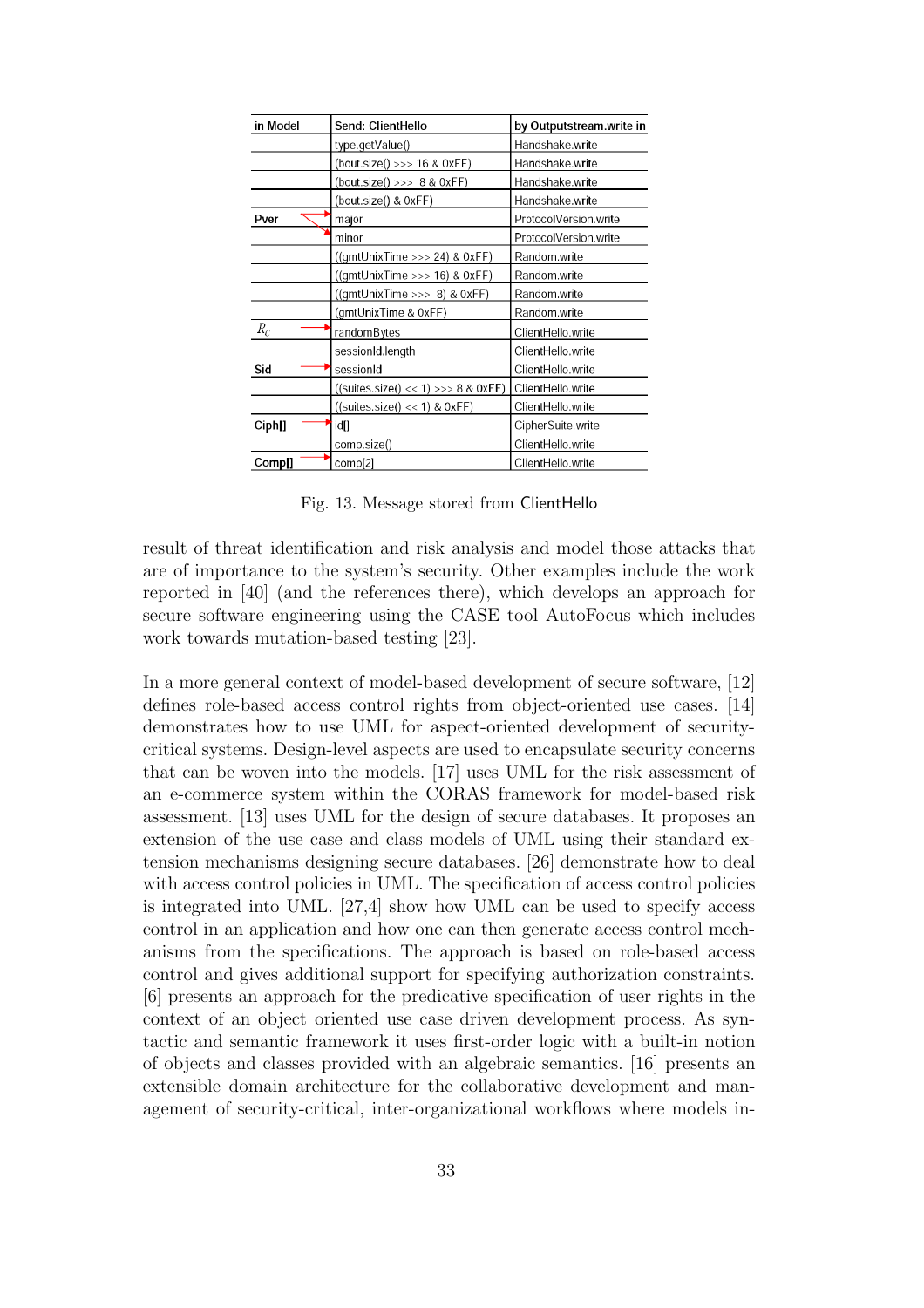tegrate security requirements at the abstract level and are rendered in a visual language based on UML 2.0.

There is too much work on verifying cryptographic protocols to give a complete overview. Overviews of applications of formal methods to security protocols can be found for example in [1,30,35,18], some examples in [25,29,2,32]. Another approaches to using first-order logic ATPs for cryptoprotocol analysis include the following: [36] formalizes the well-known BAN logic in first-order logic and uses the ATP SETHEO to proof statements in the BAN logic. It is different from our approach which is based on the knowledge of the adversary, instead of the beliefs of the protocol participants. [39] uses the ATP SPASS to verify crypto protocols. [10] uses first-order invariants to verify cryptographic protocols against safety properties. The approach is supported by the ATP TAPS. Compared to our approach, the method does not generate counterexamples (that is, attacks) in case a protocol is found to be insecure.

So far there does not seem to exist a domain-specific language for crypographic protocols in the literature which has been used to provide assurance for cryptoprotocol implementation by generating test-cases.

However, more recently there has been work towards verifying implementations of cryptographic protocols, such as [24,15,5].

## 10 Conclusion

We present a domain-specific language for crypto protocol implementations which can be used to construct a compact and precise yet executable representation of a cryptographic protocol. This high-level program can be translated to first order logic with equality and then verified against the security goals using automated theorem provers for first order logic. If the analysis reveals that there could be an attack against the protocol, the theorem prover is again called using an attack generator written in Prolog to produce an attack scenario. The protocol can then be corrected by the designer, and the process repeated. One can then use the DSL program to provide assurance for legacy implementations of crypto protocols by generating test-cases. We explained our approach at the hand of a variant of the Internet protocol TLS. The tools presented here can be downloaded from [20] as open-source.

Acknowledgements Help from Gernot Stenz with using e-SETHEO ist greatly appreciated, as well as feedback from Maria Spichkova about a draft of this paper. Constructive comments from the anonymous reviewers which helped clarifying several points in the paper are very gratefully acknowledged.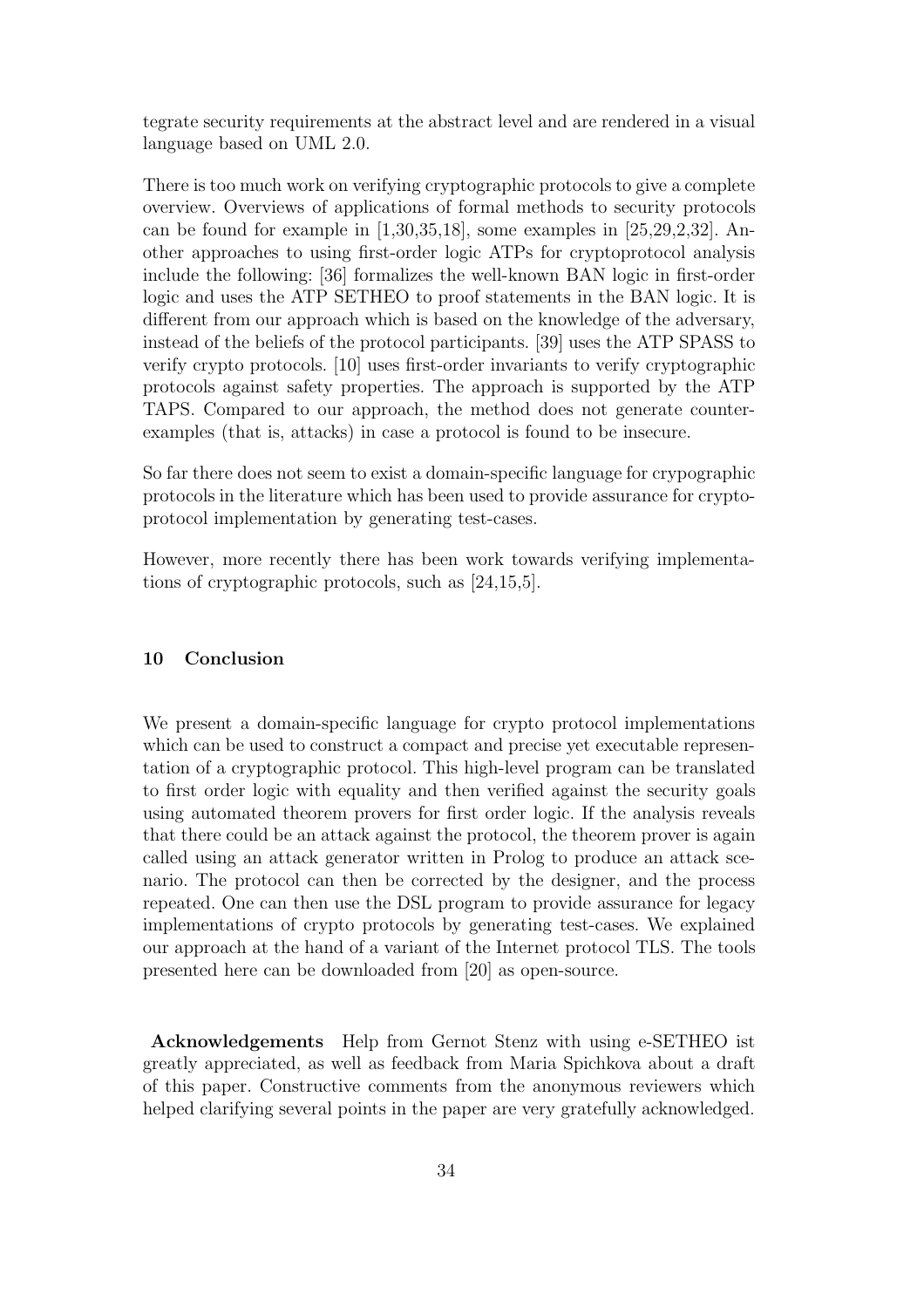### References

- [1] M. Abadi. Security protocols and their properties. In F. Bauer and R. Steinbrüggen, editors, Foundations of Secure Computation, pages 39–60. IOS Press, Amsterdam, 2000. 20th International Summer School, Marktoberdorf, Germany.
- [2] M. Abadi and A. Gordon. A calculus for cryptographic protocols: The spi calculus. Information and Computation, 148(1):1–70, Jan. 1999.
- [3] V. Apostolopoulos, V. Peris, and D. Saha. Transport layer security: How much does it really cost? In Conference on Computer Communications (IEEE Infocom), pages 717–725. IEEE Computer Society, Mar. 1999.
- [4] D. Basin, J. Doser, and T. Lodderstedt. Model driven security for processoriented systems. In Proceedings of the 8th ACM Symposium on Access Control Models and Technologies (SACMAT 2003), pages 100–109. ACM, 2003.
- [5] K. Bhargavan, C. Fournet, A. D. Gordon, and S. Tse. Verified interoperable implementations of security protocols. In CSFW, pages 139–152. IEEE Computer Society, 2006.
- [6] R. Breu and G. Popp. Actor-centric modeling of user rights. In M. Wermelinger and T. Margaria, editors, Fundamental Approaches to Software Engineering (FASE 2004), volume 2984 of Lecture Notes in Computer Science, pages 165– 179. Springer-Verlag, 2004.
- [7] M. Broy. A logical basis for component-based systems engineering. In M. Broy and R. Steinbrüggen, editors, *Calculational System Design*. IOS Press, Amsterdam, 1999.
- [8] M. Broy and G. Stefanescu. The algebra of stream processing functions. Theor. Comput. Sci., 258(1-2):99–129, 2001.
- [9] M. Broy and K. Stølen. Specification and Development of Interactive Systems. Springer-Verlag, 2001.
- [10] E. Cohen. First-order verification of cryptographic protocols. Journal of Computer Security, 11(2):189–216, 2003.
- [11] P. Devanbu and S. Stubblebine. Software engineering for security: A roadmap. In 22nd International Conference on on Software Engineering (ICSE 2000): Future of Software Engineering Track, pages 227–239. ACM, 2000.
- [12] E. Fernandez and J. Hawkins. Determining role rights from use cases. In Workshop on Role-Based Access Control, pages 121–125. ACM, 1997.
- [13] E. Fernández-Medina, A. Martínez, C. Medina, and M. Piattini. UML for the design of secure databases: Integrating security levels, user roles, and constraints in the database design process. In Jürjens et al.  $[21]$ , pages 93–106.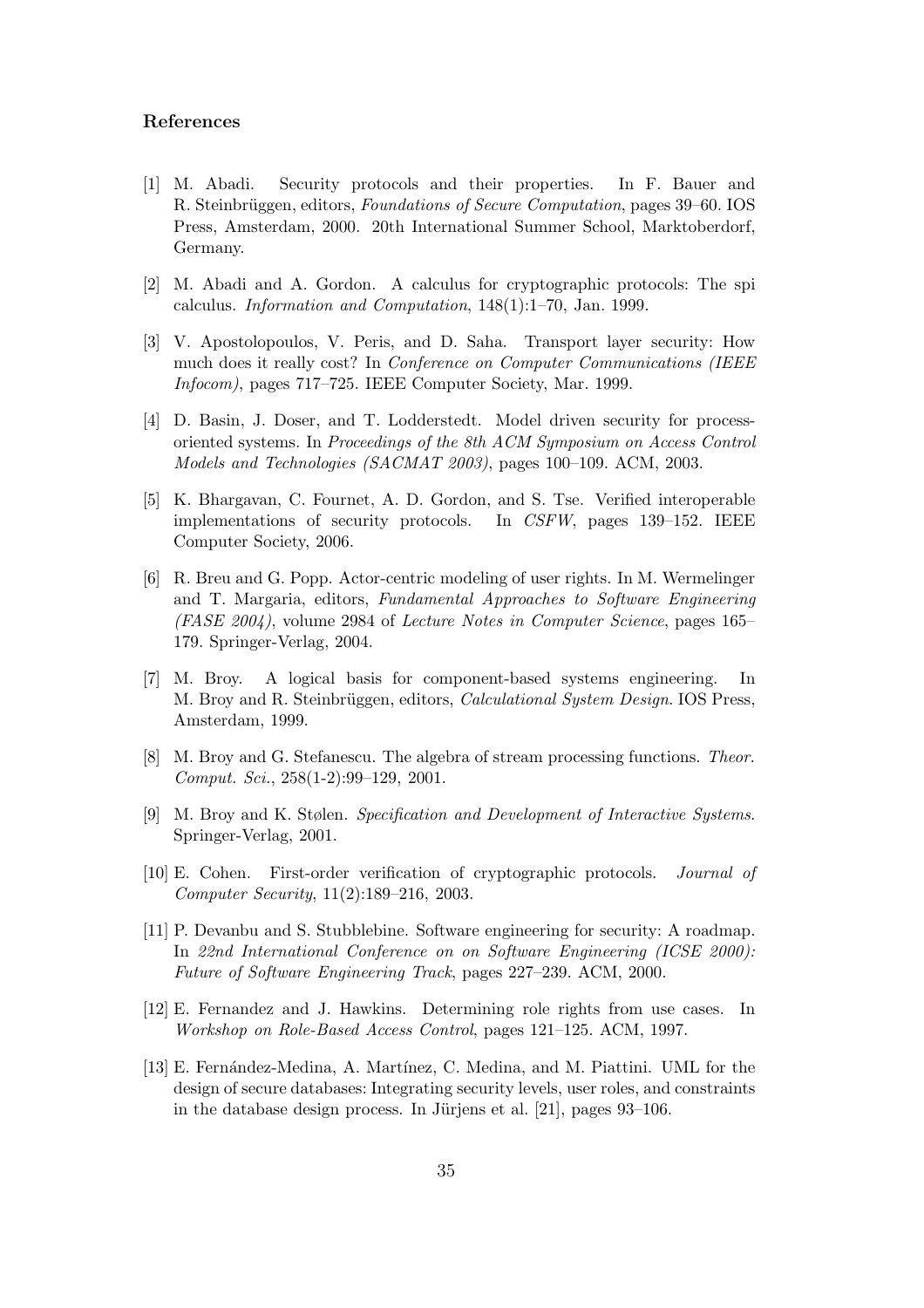- [14] G. Georg, R. France, and I. Ray. An aspect-based approach to modeling security concerns. In Jürjens et al.  $[21]$ , pages 107–120.
- [15] J. Goubault-Larrecq and F. Parrennes. Cryptographic protocol analysis on real c code. In VMCAI'05, Lecture Notes in Computer Science. Springer-Verlag, 2005.
- [16] M. Hafner, M. Alam, and R. Breu. Towards a MOF/QVT-based domain architecture for model driven security. In O. Nierstrasz, J. Whittle, D. Harel, and G. Reggio, editors, MoDELS, volume 4199 of Lecture Notes in Computer Science, pages 275–290. Springer, 2006.
- [17] S. Houmb, F. den Braber, M. Lund, and K. Stølen. Towards a UML profile for model-based risk assessment. In Jürjens et al.  $[21]$ , pages 79–92.
- [18] J. Jürjens. *Secure Systems Development with UML*. Springer-Verlag, 2004.
- [19] J. Jürjens. Sound methods and effective tools for model-based security engineering with UML. In 27th International Conference on Software Engineering (ICSE 2005). IEEE Computer Society, 2005.
- [20] J. Jürjens. A domain-specific language for cryptographic protocols based on streams: Experimental data. http://mcs.open.ac.uk/jj2924/publications/ cryptodsl, Apr. 2008.
- [21] J. Jürjens, V. Cengarle, E. Fernandez, B. Rumpe, and R. Sandner, editors. Critical Systems Development with UML (CSDUML 2002), TU München Technical Report TUM-I0208, 2002. UML 2002 satellite workshop proceedings.
- [22] J. Jürjens and P. Shabalin. Tools for secure systems development with UML. Intern. Journal on Software Tools for Technology Transfer, 9(5–6):527–544, Oct. 2007. Invited submission to the special issue for FASE 2004/05.
- [23] J. Jürjens and G. Wimmel. Formally testing fail-safety of electronic purse protocols. In 16th International Conference on Automated Software Engineering (ASE 2001), pages 408–411. IEEE Computer Society, 2001.
- [24] J. Jürjens and M. Yampolskiy. Code security analysis with assertions. In D. Redmiles, T. Ellman, and A. Zisman, editors, 20th IEEE/ACM International Conference on Automated Software Engineering (ASE 2005), pages 392–395. ACM, 2005.
- [25] R. Kemmerer, C. Meadows, and J. Millen. Three systems for cryptographic protocol analysis. Journal of Cryptology, 7(2):79–130, Spring 1994.
- [26] M. Koch and F. Parisi-Presicce. Access control policy specification in UML. In Jürjens et al.  $[21]$ , pages 63–78.
- [27] T. Lodderstedt, D. Basin, and J. Doser. SecureUML: A UML-based modeling language for model-driven security. In J.-M. Jézéquel, H. Hußmann, and S. Cook, editors, 5th International Conference on the Unified Modeling Language (UML 2002), volume 2460 of Lecture Notes in Computer Science, pages 426–441. Springer-Verlag, 2002.